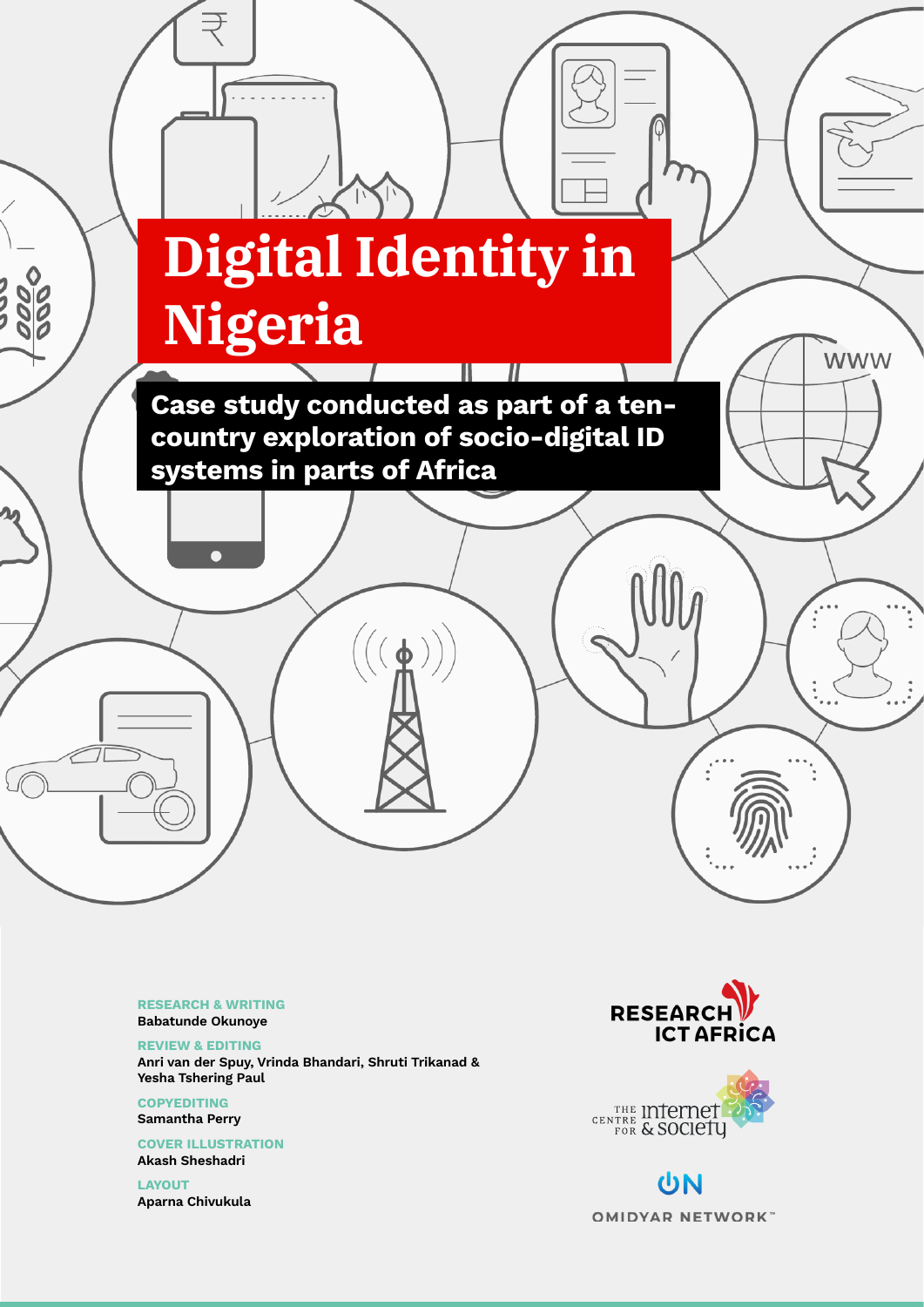# **Digital Identity in Nigeria**

# Case study conducted as part of a tencountry exploration of socio-digital ID systems in parts of Africa

A project of the Centre for Internet and Society (CIS), and Research ICT Africa (RIA)

→ [digitalid.design](http://digitalid.design) ← → [cis-india.org](http://cis-india.org) ← → [researchictafrica.net](http://researchictafrica.net) ←

Co <sup>Shared</sup> under<br>Commons Attribution 4.0 International license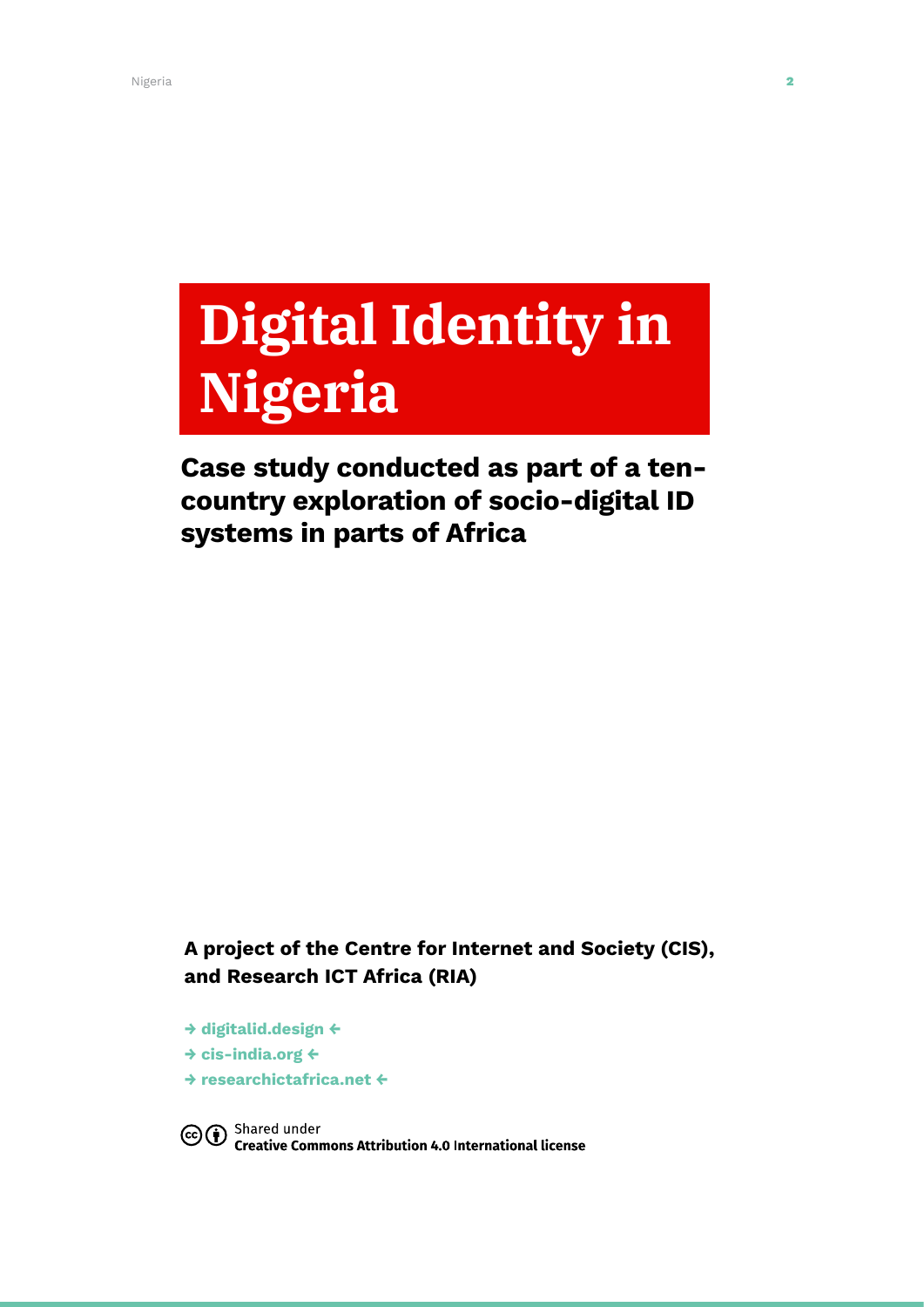# **Digital Identity in Nigeria**

By Babatunde Okunoye

# Preamble

With an estimated 500 million people in Africa living without any form of legal identification (birth certificate or national ID),<sup>1</sup> the use of digital forms of identification has become increasingly popular because of their relative ease, low cost, and convenience compared to more analogue systems.

The Covid-19 pandemic has, if anything, increased the appetite for digital identification platforms and technologies.<sup>2</sup> The African Union Commission is currently working on a continental initiative to develop an interoperability framework for digital ID. Among other policy instruments, this effort draws its mandate from the *Digital Transformation Strategy* (DTS) *for Africa (2020-2030)*, which emphasises the importance of digitised legal identification mechanisms on the continent. The DTS highlights both the potential social and economic implications of digital IDs for Africans, noting that digital IDs not only support social development, but also enable meaningful participation in productive processes to generate economic growth, spur innovation, and support entrepreneurship. Besides being viewed as an enabler for realising all these policy objectives, digital IDs are seen as critical for the successful implementation of the African Continental Free Trade Area (AfCFTA).

With the growing enthusiasm for digital ID in Africa and across the world, there is a need to examine their impact on human rights, the rule of law, and the people who will be included (and excluded) from related systems. More critical analyses of digital ID's impacts in the global South, as well as the actors involved in designing and implementing them, are needed because digital identity programmes create an inherent power imbalance between the State and its people. The collection of personal data leave residents with little ability to exert

1 ID4D global dataset, 2018. See: *[https://datacatalog.worldbank.org/dataset/identification-development](https://datacatalog.worldbank.org/dataset/identification-development-global-dataset)[global-dataset](https://datacatalog.worldbank.org/dataset/identification-development-global-dataset)*

2 Martin, Schoemaker, Weitzberg & Cheesman, 2021.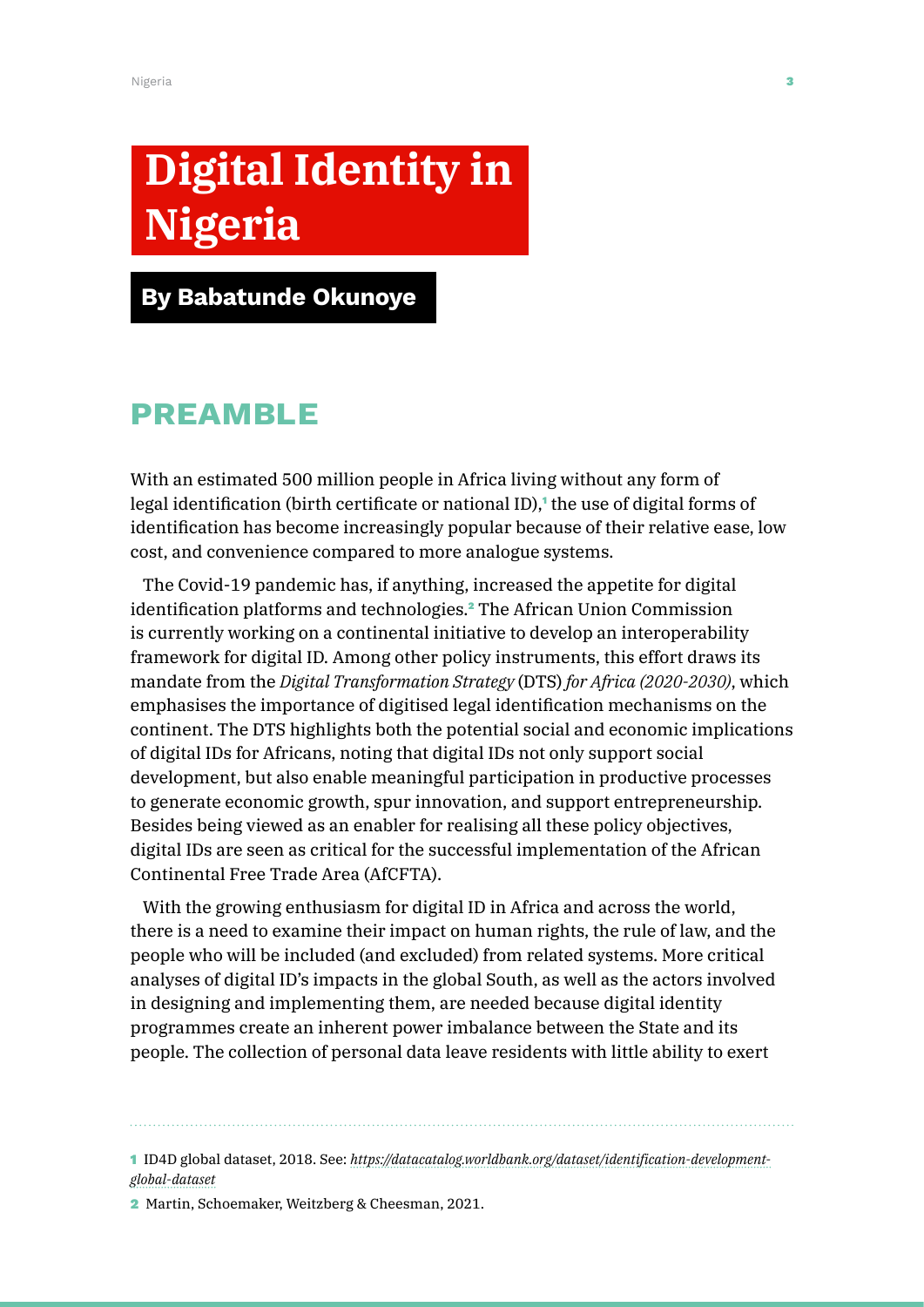agency in its collection, storage and use, particularly when their right to privacy is not safeguarded or their personal data protected. And while increasing access to legal identification might appear to be a positive development for countries, this is not unequivocally the case.

In addition to the very real challenges of living without legal identification – whether digitised or analogue – those who *do* have digital do have digital identity may face other challenges. Experiences depend on (historical) context,<sup>3</sup> with some digital identities being developed in an attempt to segregate or even coerce people, while others are designed under the guise of national security concerns. Some countries have IDs that are no longer fit for purpose in a digital age,<sup>4</sup> while digitisation can also introduce novel harms. These include not only the direct risks associated with the collection and storage of personal data but arguably greater harms of exclusion or discrimination. Unless active measures are taken to counter such harms far from improving lives and potentially livelihoods, the introduction of digital ID systems could exacerbate inequality when analogue options are discarded – especially in African contexts with low connectivity levels.

On the other hand, digital identity systems, like all ICTs, are actively designed and shaped and therefore not inevitably detrimental from a developmental, human rights, and/or inclusion perspective.<sup>5</sup> If digital identities are conceived and designed with human rights, developmental goals, sustainability, and safety at the forefront, they might have a more transformative impact for the continent.<sup>6</sup> Critically examining the design, development, and implementation of these evolving systems remains crucial therefore, along with whether policymakers are doing enough (from a governance perspective) to ensure the positive outcomes of engagement with these socio-digital systems, while mitigating the risks that accompany many digital identities on the continent.

## **The Project**

With this background in mind, Research ICT Africa (RIA) and the Centre for Internet and Society (CIS) partnered in 2020 and 2021 to investigate, map and report on aspects related to the state of digital identity in ten countries in Africa. The project looked at local (and digitised, in full or partially) foundational ID

- 5 e.g., Lievrouw, 2014; Parikka, 2012; Freedman, 2002; Wacjman, 2000; Williams, 1985.
- 6 c.f., Weitzberg, Cheesman, Martin, & Schoemaker, 2021.

<sup>3</sup> Breckenridge, 2014.

<sup>4</sup> African Union Commission, 2021.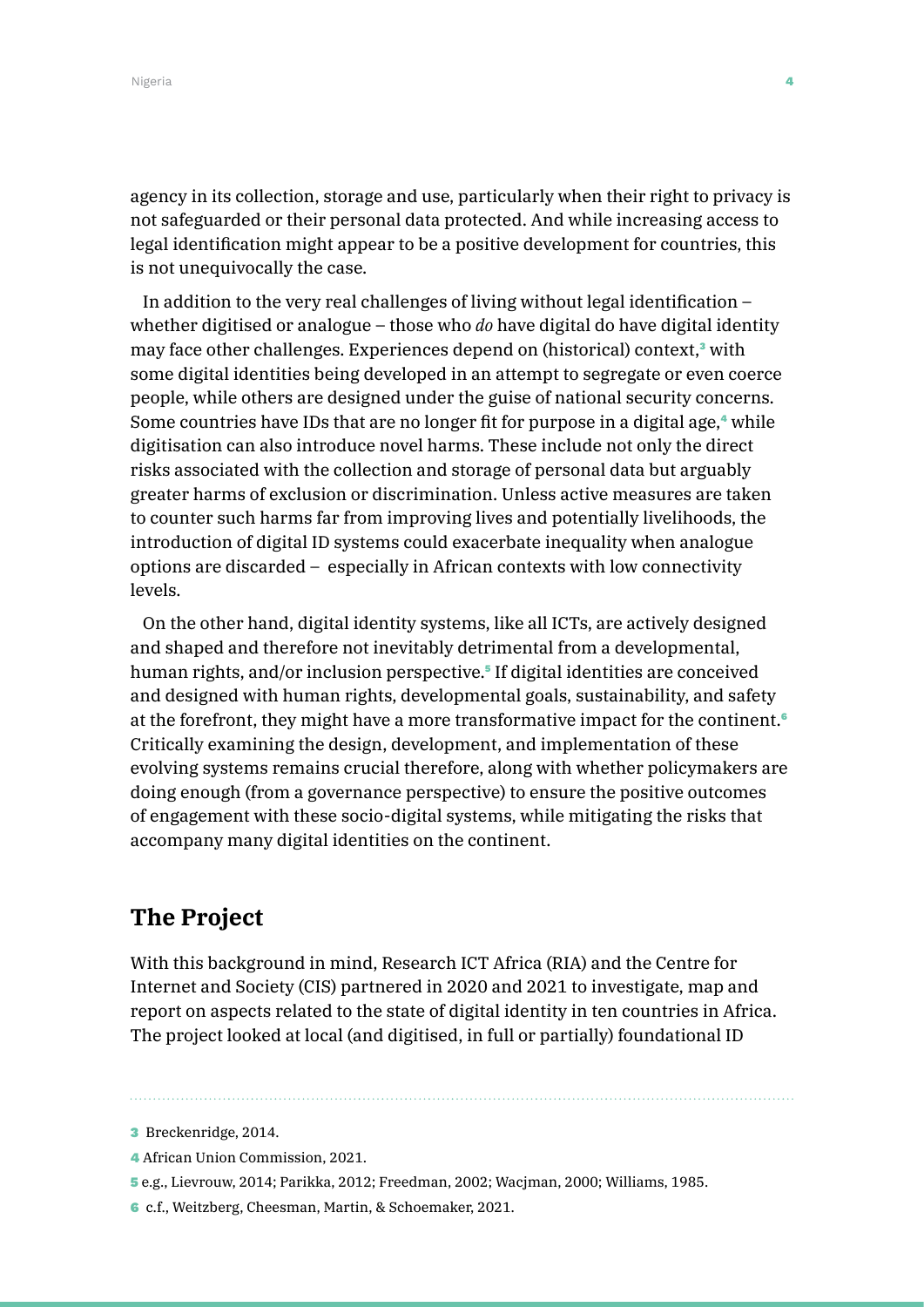systems in Ghana, Kenya, Lesotho, Mozambique, Nigeria, Rwanda, South Africa, Tanzania, Uganda, and Zimbabwe.

The research took place within parameters set by an Evaluation Framework for Digital Identities<sup>7</sup> (the 'Framework'), which was developed by CIS with the purpose of assessing the alignment of digital identity systems for compliance with international rights and data protection norms. (CIS initially developed the Framework with a view of using it to assess India's Aadhar system, but the Framework has since been used in other contexts too.)<sup>8</sup> By using this Framework, the ten country partners evaluated certain aspects of the existing governance and implementation mechanisms of digital identity in their respective and unique contexts.

The Framework introduces a series of questions against which digital identity may be tested, aiming to address the various rights and freedoms that are potentially impacted by the state use of a biometric digital identity program. More detail about the Framework can be found in Annex II.

This report on the Nigeria case is one of the ten country case studies RIA and CIS commissioned in this project, and was researched and written by Babatunde Okunoye. Besides being an independent case study, the findings from this report were also used to inform a comparative report put together by the RIA and CIS teams to analyse the similarities, differences, and other aspects across the ten case studies – including key recommendations for policymakers, researchers, civil society actors, and other stakeholders.

An important limitation of the research is that the country case studies were conducted using the analytical lenses provided by the Framework, partly with the aim of assessing whether the Framework is relevant in African contexts, and might therefore not cover all aspects pertaining to digital identity in the context concerned. We elaborate on this limitation – which we feel significant in the contextually rich and diverse African context – in the comparative report.

#### PREAMBLE REFERENCES

African Union Commission (2021). *Draft AU Interoperability Framework for Digital ID* (August, 2021). [not published.]

Breckenridge, K. (2014). *Biometric State: The Global Politics of Identification and Surveillance in South Africa, 1850 to the Present*. Cambridge: Cambridge University Press.

<sup>7</sup> *<https://digitalid.design/evaluation-framework-02.html>*

<sup>8</sup> *<https://digitalid.design/evaluation-framework-case-studies/estonia.html>*, *[https://digitalid.design/evaluation](https://digitalid.design/evaluation-framework-case-studies/kenya.html)[framework-case-studies/kenya.html](https://digitalid.design/evaluation-framework-case-studies/kenya.html)*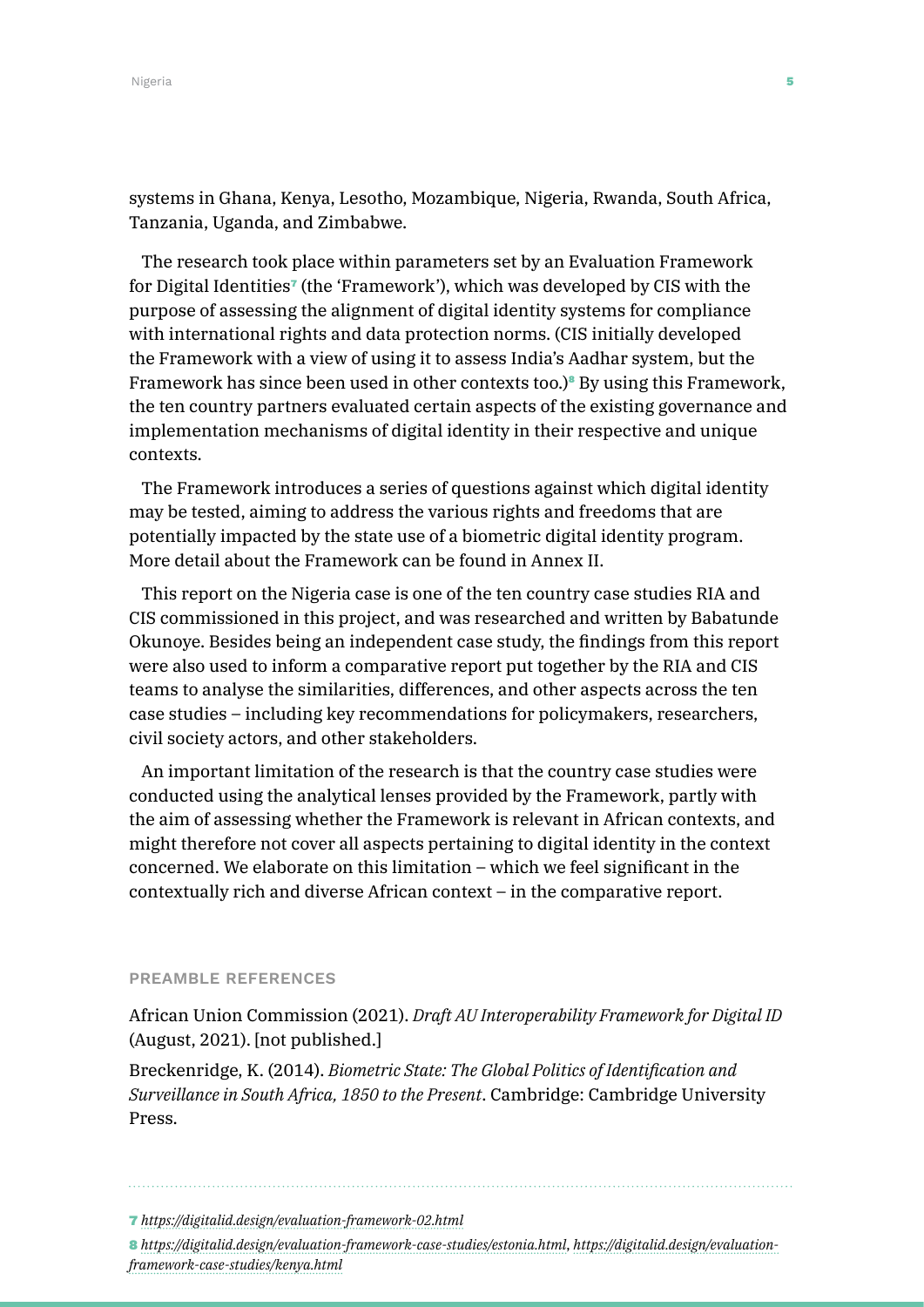Freedman, D. (2002) *A 'Technological Idiot'? Raymond Williams and Communications Technology, Information, Communication & Society*, vol. 5(3): 425-442.

Lievrouw, L.A. (2014) "*Materiality and media in communication and technology studies: An unfinished project*." In: Gillespie, T., Boczkowski, P.J., Foot, K.A. (Eds.) (2014) Media technologies: Essays on communication, materiality and society. London: MIT Press.

Martin, A.; Schoemaker, E.; Weitzberg, K. & Cheesman, M. (2021) *Researching digital identity in time of crisis (workshop report).* London: The Alan Turing Institute. Available at: [https://www.turing.ac.uk/sites/default/files/2021-08/3c\\_workshop\\_](https://www.turing.ac.uk/sites/default/files/2021-08/3c_workshop_reporttimes_of_crisis_.pdf) [reporttimes\\_of\\_crisis\\_.pdf](https://www.turing.ac.uk/sites/default/files/2021-08/3c_workshop_reporttimes_of_crisis_.pdf)

Parikka, J. (2012) *New Materialism as Media Theory: Medianatures and Dirty Matter, Communication and Critical/Cultural Studies, vol. 9*(1): 95-100.

Weitzberg, K.; Cheesman, M.; Martin, A. & Schoemaker, E. (2021) *Between surveillance and recognition: Rethinking digital identity in aid. Big Data & Society*, January-June: 1-7.

Williams, R. (1985) *Towards 2000*. Harmondsworth: Penguin.

#### ACKNOWLEDGEMENTS

This report was made possible by the support received from Omidyar Network. The Evaluation Framework referenced in this report was developed by the Centre for Internet and Society. The case study was conducted by Babatunde Okunoye, with the support of Research ICT Africa (Anri van der Spuy and Naila Govan-Vassen) and the Centre for Internet and Society (Shruti Trikanad, Vrinda Bhandari and Yesha Tshering Paul). The RIA and CIS teams do not necessarily agree with the views expressed in this country case study. The authors thank the people who made their time and expertise available to contribute to and review this report.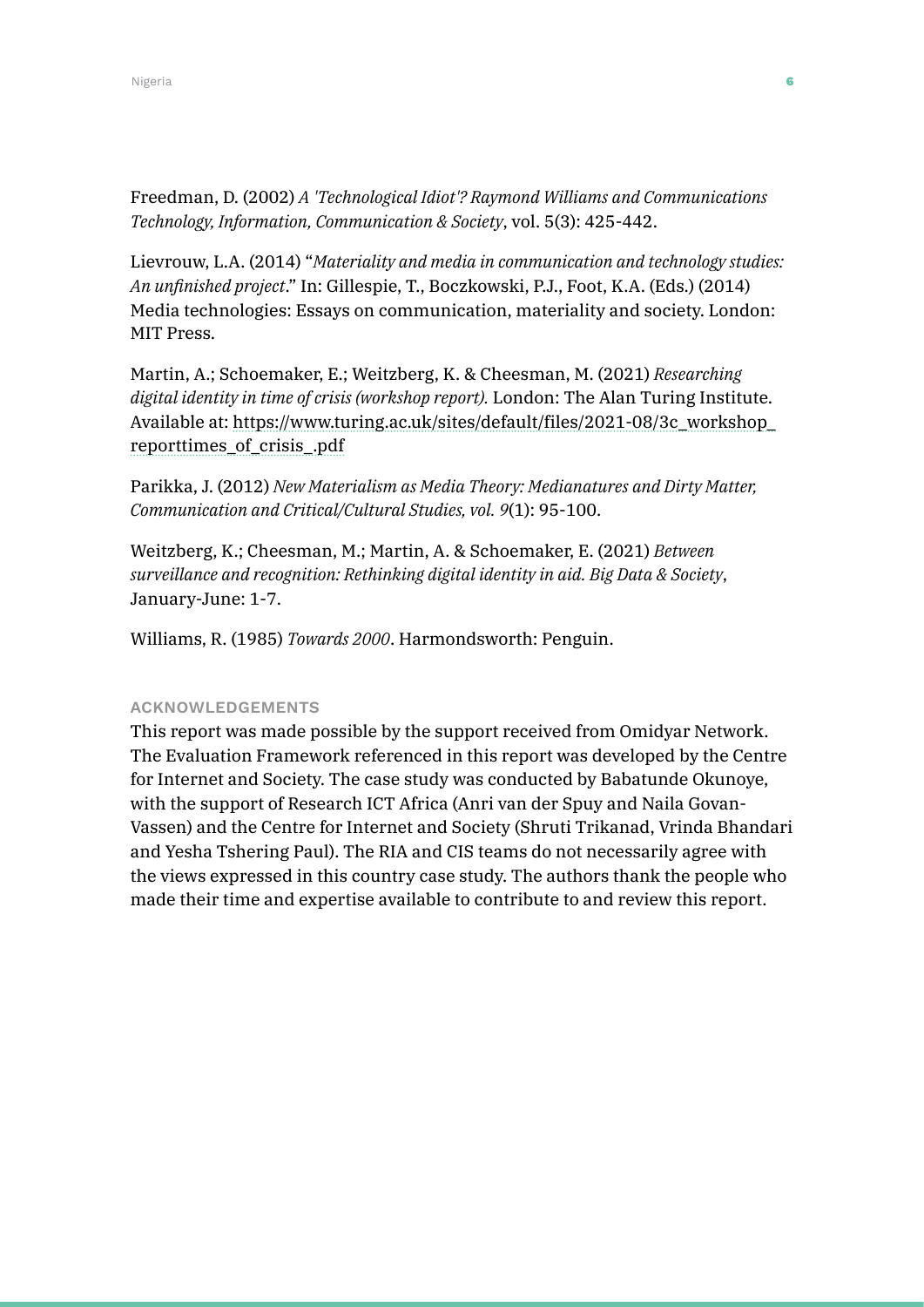# ABSTRACT

With the support of international partners such as the World Bank, the French Agency for Development and the European Investment Bank, Nigeria commenced its digital identity programme in 2007 with the passage of the National Identity Management Commission (NIMC) Act. The government had enrolled 56 million people by June 2021, with the stated goals including improving security and harmonising existing databases of government ministries, departments, and agencies towards increasing government efficiency. Nevertheless, as with several other digital identity projects in Africa, the implementation of Nigeria's digital identity project has revealed gaps relating to the rights of people who enrol for the digital identity, and whose digital identity data the system administers. Considering potential rights infringements perpetuated by digital identity programmes, this case study uses a Digital ID Evaluation Framework to analyse and determine whether Nigeria's Digital ID programme upholds the rights of enrolees in its implementation. The Evaluation Framework is used to examine digital IDs with rule of law tests, rights-based tests, and riskbased tests before making recommendations for stakeholders.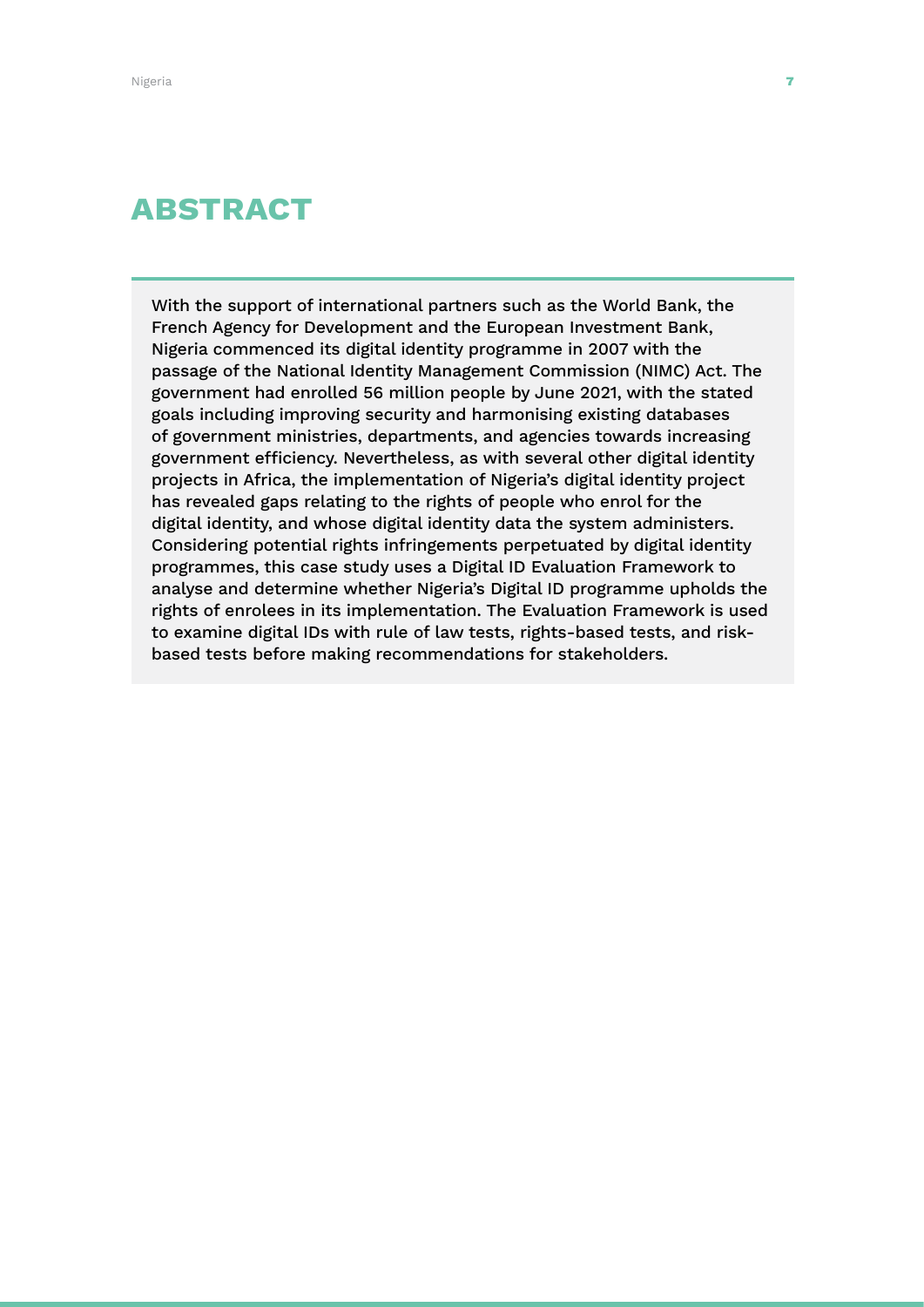#### ACRONYMS AND ABBREVIATIONS

| <b>BVN</b>   | <b>Bank Verification Number</b>                     |
|--------------|-----------------------------------------------------|
| <b>CAC</b>   | Corporate Affairs Commission                        |
| <b>CBN</b>   | Central Bank of Nigeria                             |
| <b>CDS</b>   | <b>Chief of Defence Staff</b>                       |
| <b>CNII</b>  | Critical National Information Infrastructure        |
| <b>DNCR</b>  | Department of National Civil Registration           |
| <b>EFCC</b>  | Economic and Financial Crimes Commission            |
| e-ID         | <b>Electronic Identity</b>                          |
| <b>FIRS</b>  | <b>Federal Inland Revenue Service</b>               |
| <b>FMI</b>   | <b>Federal Ministry of Interior</b>                 |
| <b>FRSC</b>  | <b>Federal Road Safety Commission</b>               |
| <b>GDP</b>   | <b>Gross Domestic Product `</b>                     |
| ID           | Identity                                            |
| <b>INEC</b>  | <b>Independent National Electoral Commission</b>    |
| <b>IPPIS</b> | Integrated Payroll and Personnel Information System |
| <b>MNOs</b>  | <b>Mobile Network Operators</b>                     |
| <b>NDPR</b>  | Nigeria Data Protection Regulation                  |
| ngCERT       | Nigerian Computer Emergency Response Team           |
| <b>NHIS</b>  | National Health Insurance Scheme                    |
| <b>NIMC</b>  | National Identity Management Commission             |
| <b>NIN</b>   | <b>National Identity Number</b>                     |
| NIS          | Nigeria Immigration Service                         |
| NITDA        | National Information Technology Development Agency  |
| <b>NPC</b>   | <b>National Pension Commission</b>                  |
| <b>NPC</b>   | <b>National Population Commission</b>               |
| <b>NPF</b>   | Nigeria Police Force `                              |
| NSA          | <b>National Security Adviser</b>                    |
| <b>ONSA</b>  | Office of the National Security Adviser             |
| QR code      | Quick Response code                                 |
| SSS          | <b>State Security Service</b>                       |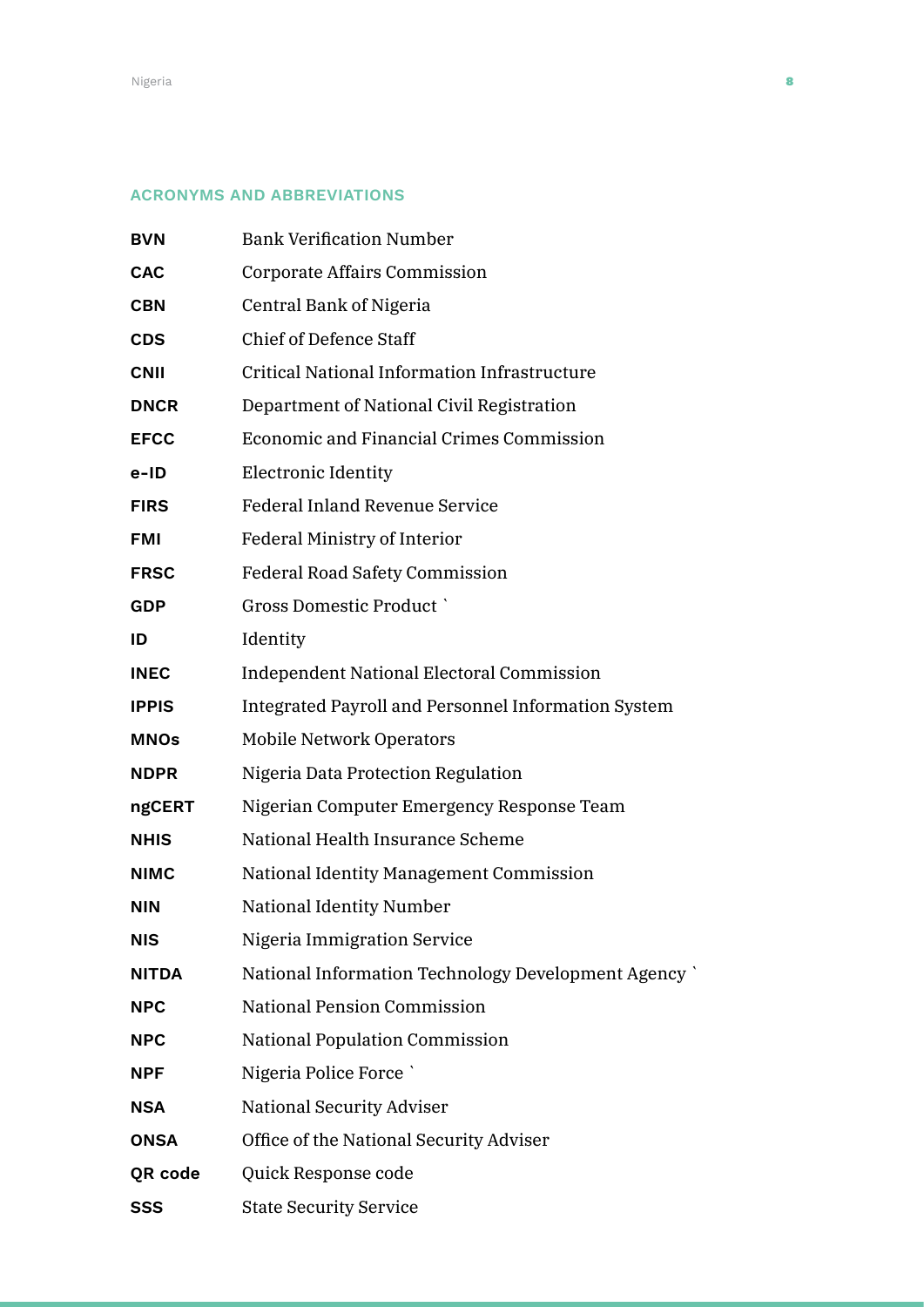| <b>UN</b>     | <b>United Nations</b>                    |
|---------------|------------------------------------------|
| <b>UNICEF</b> | United Nations Children's Emergency Fund |
| <b>USSD</b>   | Unstructured Supplementary Service Data  |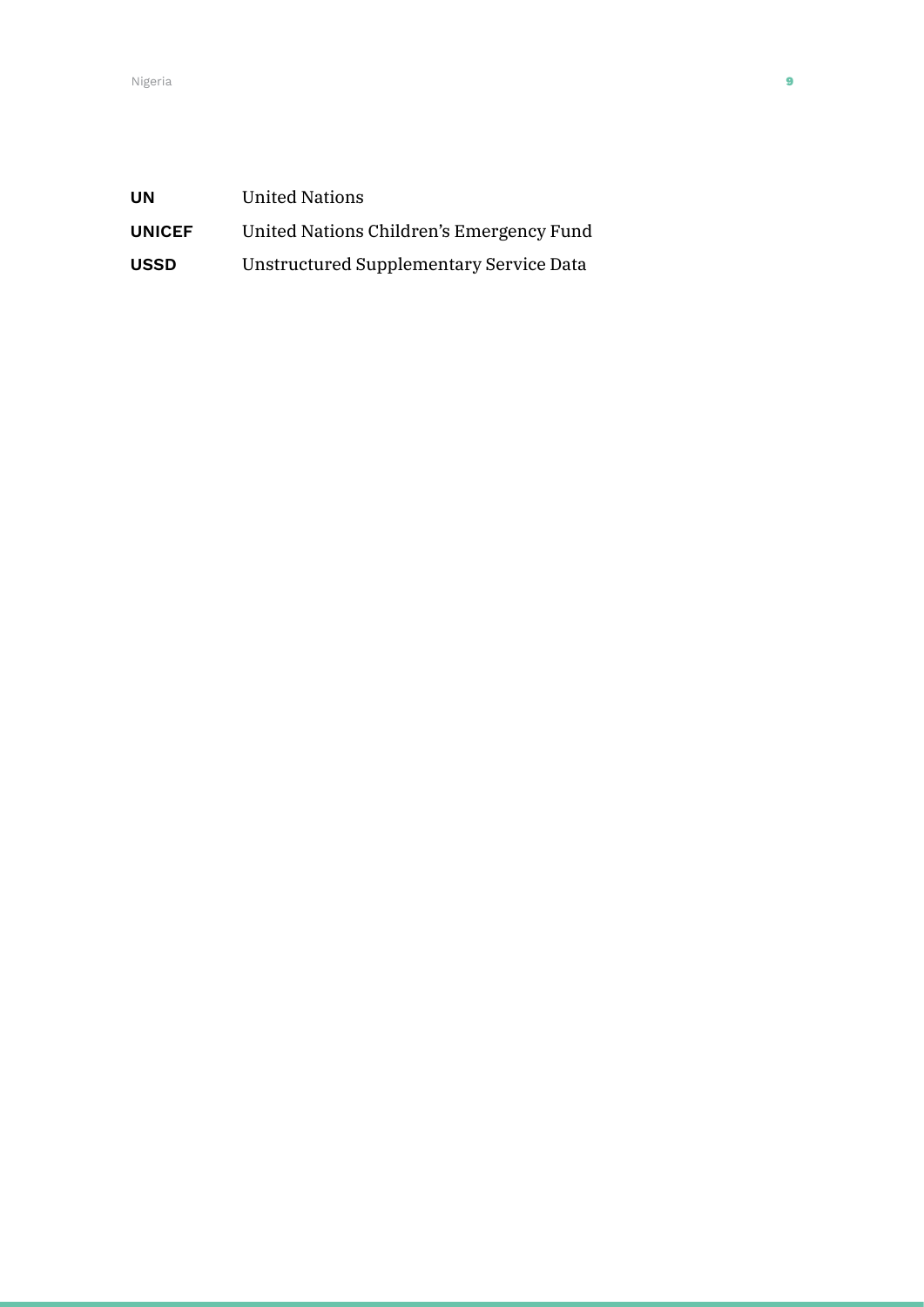# **CONTENTS**

|                                                                                                                                                                                                                                      | 7  |  |
|--------------------------------------------------------------------------------------------------------------------------------------------------------------------------------------------------------------------------------------|----|--|
|                                                                                                                                                                                                                                      | 8  |  |
| Contents <b>contents contents contents contents contents contents contents contents</b>                                                                                                                                              | 10 |  |
| 1. Introduction <b>contained a set of the set of the set of the set of the set of the set of the set of the set of the set of the set of the set of the set of the set of the set of the set of the set of the set of the set of</b> | 11 |  |
| 1.1 Overview of Nigeria's foundational digital ID system                                                                                                                                                                             | 12 |  |
| <b>ANALYSIS OF NIGERIA'S DIGITAL ID SYSTEM</b>                                                                                                                                                                                       |    |  |
|                                                                                                                                                                                                                                      | 14 |  |
| 2.1 Legislative mandate manual contract and a series of the manual contract of the series of the series of the                                                                                                                       | 14 |  |
| 2.2 Legitimate aim manufacture et al.                                                                                                                                                                                                | 15 |  |
| 2.3 Defining actors and purpose manufactured and purpose and purpose and purpose and all all all all all all a                                                                                                                       | 16 |  |
|                                                                                                                                                                                                                                      | 18 |  |
|                                                                                                                                                                                                                                      | 20 |  |
|                                                                                                                                                                                                                                      | 21 |  |
| 3. Rights-based Tests [100] March 2014 of the March 2014 of the March 2014 of the March 2014 of the March 2014 of the March 2014 of the March 2014 of the March 2014 of the March 2014 of the March 2014 of the March 2014 of        |    |  |
|                                                                                                                                                                                                                                      | 22 |  |
|                                                                                                                                                                                                                                      | 25 |  |
|                                                                                                                                                                                                                                      | 26 |  |
|                                                                                                                                                                                                                                      | 27 |  |
| 3.5 Mandatory Use                                                                                                                                                                                                                    | 28 |  |
| <b>4. Risk-based Tests</b>                                                                                                                                                                                                           | 29 |  |
|                                                                                                                                                                                                                                      | 29 |  |
| 4.2 Proportionality Manual Communications and the Proportionality Manual Communications and the Proportionality                                                                                                                      | 30 |  |
|                                                                                                                                                                                                                                      | 31 |  |
| 5. Conclusion <b>Executive Conclusion</b>                                                                                                                                                                                            | 33 |  |
|                                                                                                                                                                                                                                      |    |  |
| <b>Annex I</b>                                                                                                                                                                                                                       |    |  |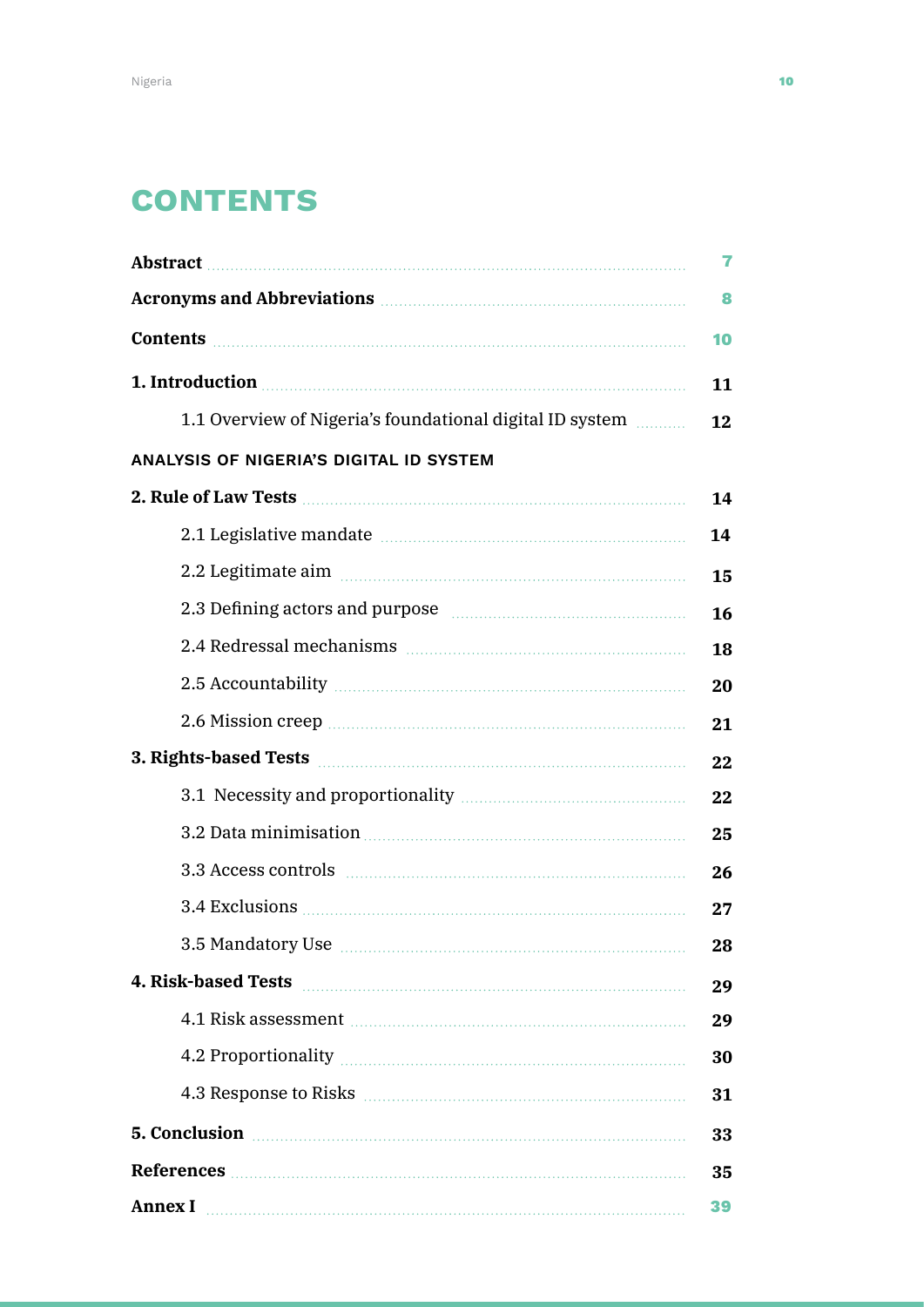# INTRODUCTION

Nigeria, in West Africa, is the most populous country in Africa, with 200 million people (World Bank, 2021). Although Nigeria also has the largest economy on the continent, with Gross Domestic Product (GDP) of US\$448 billion (World Bank, 2021), systemic inequality is entrenched and the country has the largest number of people living in extreme poverty globally, having overtaken India as the poverty capital of the world (Slater, 2018).

Nigeria's deep developmental needs have been the focus of international developmental projects, a case in point being the digital identity project carried out with the backing of the World Bank (World Bank, 2020), among other partners. The digital identity project draws inspiration from target 16.9 of the UN Sustainable Development Goals, which is to ''provide universal legal identity: By 2030, provide legal identity for all, including birth registration''. By doing so, it seeks to address the socio-economic exclusion that is foisted on people who lack legal identity. These marginalised individuals are more likely to be women and children, remote and rural residents, the forcibly displaced, ethnic and linguistic minorities, people with disabilities, and those with low connectivity or technical literacy (World Bank, 2021).

Nigeria had systems in place for foundational digital ID prior to the current system (World Bank, 2016). In 1978, the Department of National Civic Registration (DNCR), under the Federal Ministry of Interior (FMI), was given the responsibility to enrol every Nigerian citizen 18 years or older, and issue a national identity card based on biographic data. This programme failed after 18 months. In the early 2000s, the DNCR restarted the failed programme, and contracted a private service provider for the project. This second project focused on issuing identity cards based on barcode technology to citizens and separated databases of female and male residents. The contracted firm, Sagem, completed the enrolment of 52.6 million out of 60 million residents and issued 37.3 million identity cards. The cost to the federal government was approximately USD 236.8 million. This second digital identity project was also shelved in 2006, amid allegations of financial inducements (Ohia, 2012) offered to government officials by the contractor in order to win the contract. The abrupt end to the project caused by conflicts between the National Identity Management Commission (NIMC) and Sagem, stemming from disagreements on the financial terms of the contract resulted in the non-fulfilment of contract deliverables, such as 60 million ID registrations and ID cards (National Identity Management Commission, 2001). An important bottleneck arising from this project, which also led to its noncompletion, was the lack of transfer of technical know-how on the operation of the ID system; only Sagem staff could operate the system. Lessons learnt from this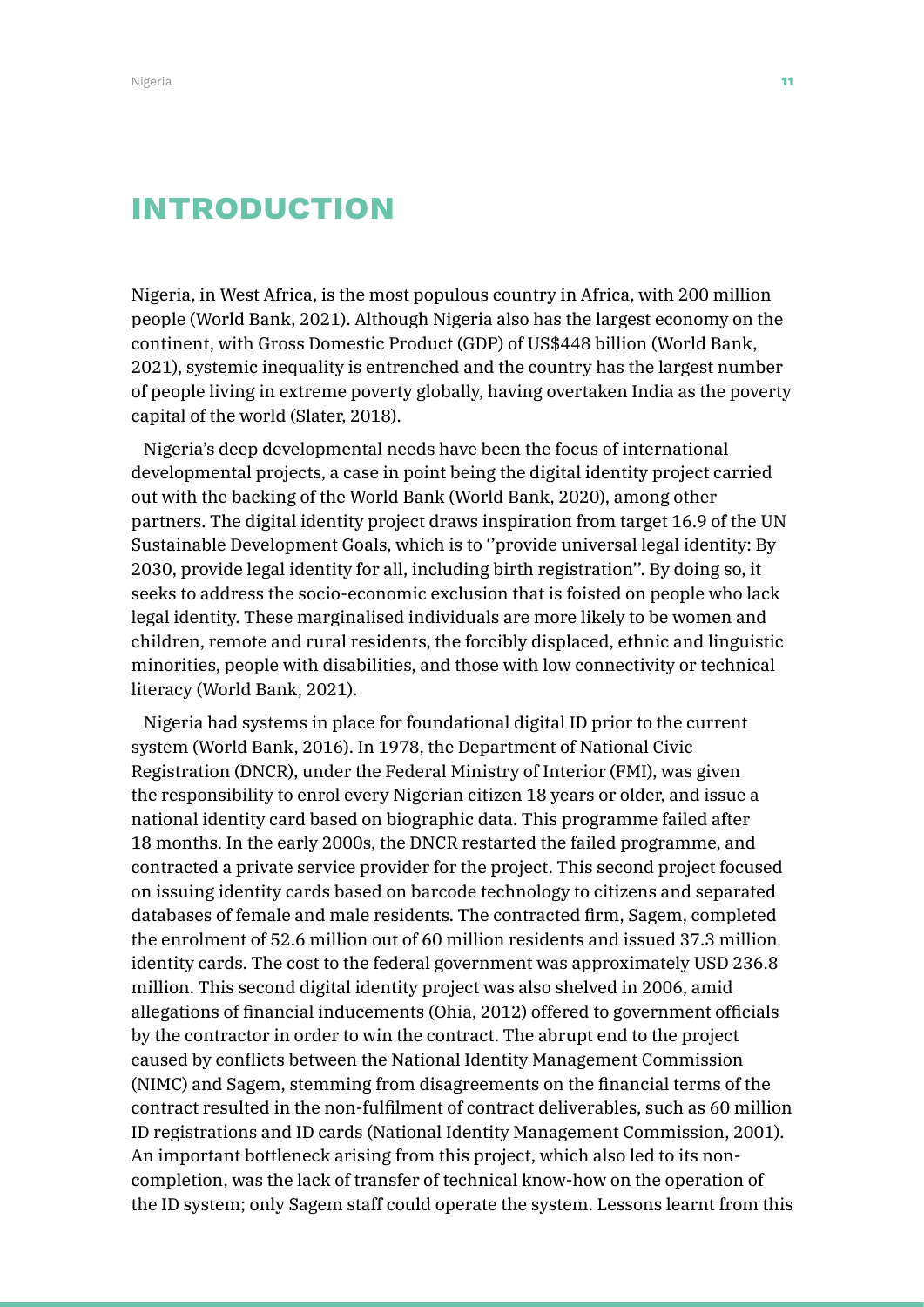failed project led the NIMC to insist on transfer of expertise from international technical partners to NIMC staff in the current digital identity project (Centre for Internet and Society, 2021).

Nigeria's current attempt at a digital identity scheme is its third and began in 2007. It commenced with the passage of the National Identity Management Commission (NIMC) Act (National Identity Management Commission, 2007), thus laying a legislative foundation for the digital identity project. The National Identity Management Commission (NIMC) replaced the Department of National Civil Registration (DNCR). The current attempt at digital identity separated the objective of creating a unique national identification scheme from card issuance and provision of electronic verification services (World Bank, 2016).

#### METHODOLOGY

The data informing this case study was obtained through participant observation, desk research and expert interviews. The researcher employed participant observation during enrolment in Nigeria's ID programme in Abuja, Nigeria's political and administrative capital, in March 2015, and during the process of updating his digital identity information in Lagos, Nigeria's commercial capital, in October 2020. Desk-based research was done on published reports by entities connected with the digital identity programme, such as the World Bank and the NIMC Desk-based research also involved a review of live casts conducted by organisations with thought leadership on digital identity systems in Africa, such as ID4Africa and the Centre for Internet and Society. Informal interviews were conducted with NIMC staff at enrolment centres and with members of civil society in Nigeria.

#### 1.1 OVERVIEW OF NIGERIA'S FOUNDATIONAL DIGITAL ID SYSTEM

At the core of Nigeria's foundational digital identity scheme is the National Identity Number (NIN). The NIN is an 11-digital number which is conferred upon capturing of citizens' data, including biometric information (fingerprints), at enrolment centres. Enrolment data is captured in an enrolment form (NIMC, 2021a) which contains a series of questions to establish foundational identity. To be eligible for enrolment, citizens of 16 years and older must present supporting documentation proving their nationality or residency. The NIMC lists a total of 16 different supporting documents individuals can present for enrolment, thus limiting the possibility of exclusion for lack of supporting documentation (National Identity Management Commission, 2021). Individuals below the age of 16 are enrolled as minors. Enrolment for the digital identity is free. It commenced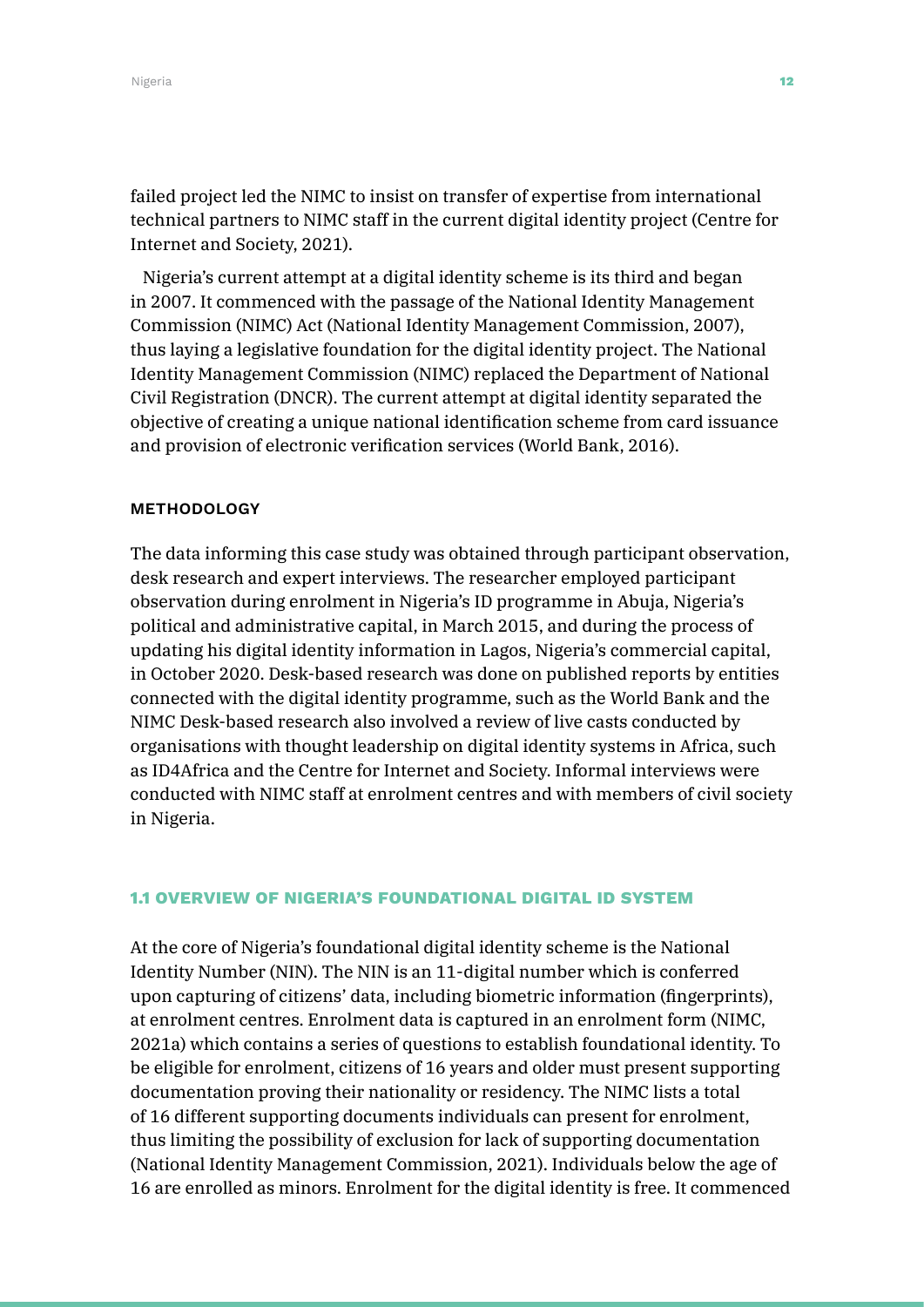in February 2012 (World Bank, 2016), and was made mandatory in January 2019 (Vanguard, 2018) as a prerequisite to obtaining public and private services such as international passports, driver's licences and pension plans (Macdonald, Nigeria reiterates crucial role of biometric national ID, updates SIM registration policy, 2021).

One of the stated aims of the NIN is to harmonise other functional identities and databases of government ministries, departments and agencies in operation in the country, such as those dedicated to driver's licences, Bank Verification Numbers (BVN), the National Health Insurance Scheme (NHIS), the Federal Road Safety Commission (FRSC) and the Independent National Electoral Commission (INEC) (National Identity Management Commission, 2015). Upon enrolment, citizens' data is stored in a database operated by the NIMC and is used for verification and authentication of identity in transactions with public and private organisations. The NIMC has a primary database as well as a secondary database (for disaster recovery) and has plans to establish other disaster recovery sites across the country (Centre for Internet and Society, 2021). A smartcard was initially issued alongside the NIN, but its issuance was shelved because it caused the cost of the digital identity project to spiral beyond its budgetary allocation (ID4Africa, 2020). The national digital identity scheme also has a mobile app which confers digital identity that can also be used for verification and authentication (National Identity Management Commission, 2021).

In pursuit of developmental goals, including target 16:9 of the UN Sustainable Development Goals, digital ID programmes have been rapidly implemented across the world. Nevertheless, these programmes have often sped along without a well-considered evaluation about the privacy, surveillance, and exclusion harms of state-issued digital IDs in several parts of the world (Centre for Internet and Society, 2020).

Naturally, there has been a strong push-back by civil society groups who advocate for digital rights, resulting in significant litigation in countries such as the UK, India and Kenya. In light of the privacy, surveillance and exclusion harms inherent to digital ID programmes, the Centre for Internet and Society India developed a digital ID evaluation framework (Centre for Internet and Society, 2020) to determine whether particular digital ID programmes are rights respecting while achieving target 16:9 of the Sustainable Development Goals of providing legal identity for all, including free birth registrations by 2030.

The evaluation framework examines digital IDs with three distinct tests namely: rule of law tests, rights-based tests and risk-based tests, and will be applied in this report to evaluate the digital ID system in Nigeria.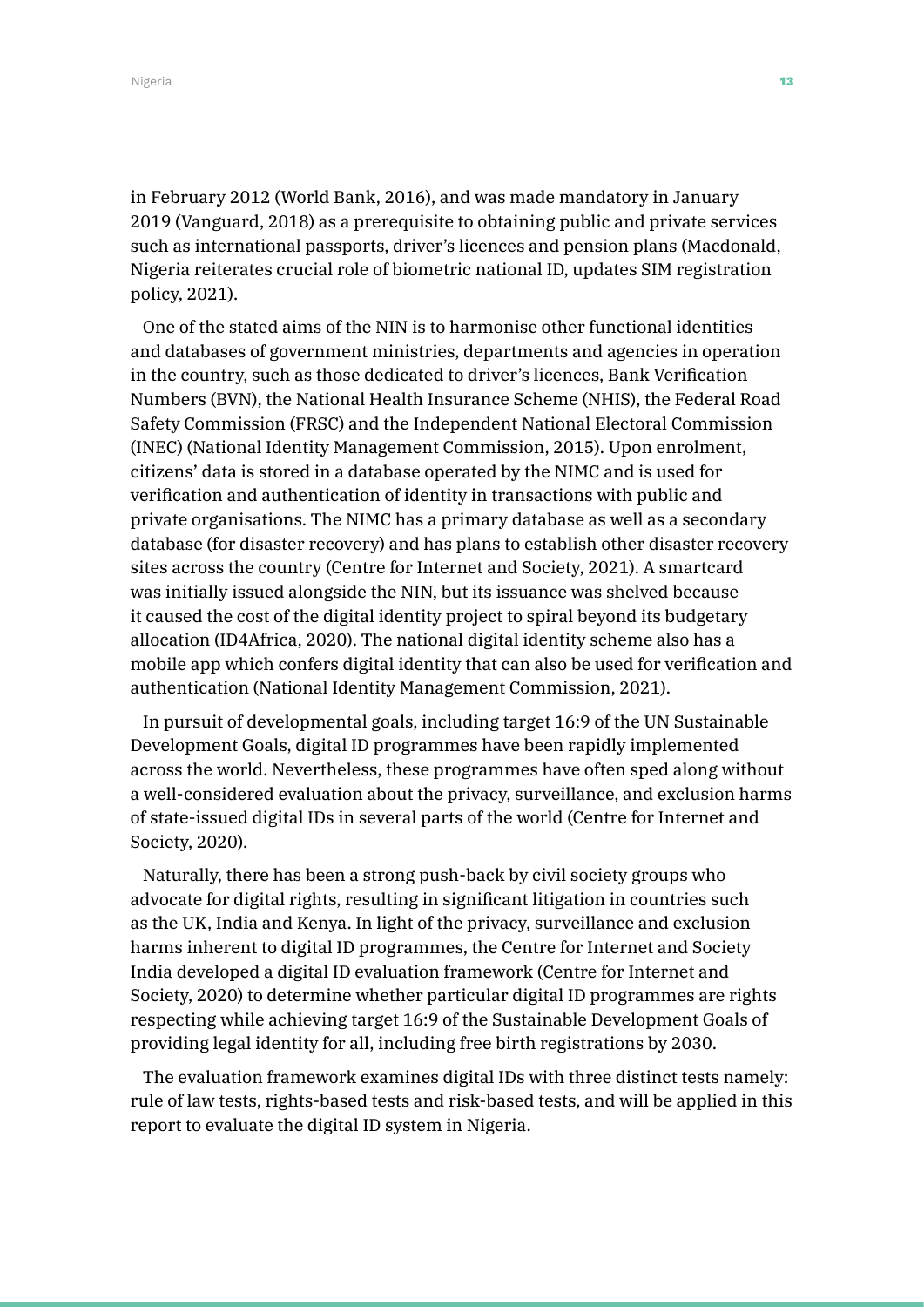# RULE OF LAW TESTS

#### 2.1 LEGISLATIVE MANDATE

## **Is the project backed by a validly enacted law?**

Nigeria's National Identity Scheme is authorised by the National Identity Management Commission (NIMC) Act of 2007 (National Identity Management Commission, 2007). The Act established the National Identity Management Commission (NIMC) as an agency of the Federal Government of Nigeria, which is responsible for the administration and implementation of the national identity system. The NIMC Act of 2007 was passed by both houses of Nigeria's National Assembly – the House of Representatives and the Senate - on 17 May 2007 and 23 May 2007 respectively. It was assented to by the President on 25 May 2007. Nigeria's ID programme passes the legality test because it is backed by validly enacted legislation.

#### QUALITY OF LAW

Generally, the NIMC Act of 2007 is sufficiently clear on the conditions and circumstances in which the authorities are empowered to collect and process the personal data of citizens. These conditions and circumstances are contained in the many sections of the law (National Identity Management Commission, 2007). Nevertheless, there is some ambiguity in aspects of its provisions. For example, Sections  $26(2)$  and  $(3c)$  state<sup>®</sup> that the NIMC may provide another person with ID information of enrolees without their consent, so long as this provision is authorised by this section – for any purpose specified in a NIMC regulation.

Hence the law includes the possibility, through this section and the passage of a regulation, that personal data of citizens could be transferred to third parties under as yet unclear terms, since we cannot foresee the nature of potential regulations in this regard. The importance of this section is perhaps heightened by Nigeria's Revised National Identity Policy, which mandates the linking of SIM cards to the National Identity Number (NIN) database (Nigerian Communications Commission, 2021). This provision, although clear on the terms of sharing of data

9 26(2): ''Notwithstanding any other provisions of this Act, the Commission may, without a registered individual's consent provide another person with information recorded in the individual's entry in the database if the provision of the information is authorized by this section''. 26(3c): ''The provision of information by this section is authorized by this section where such disclosure is for any purpose as may be specified by the commission in a regulation''.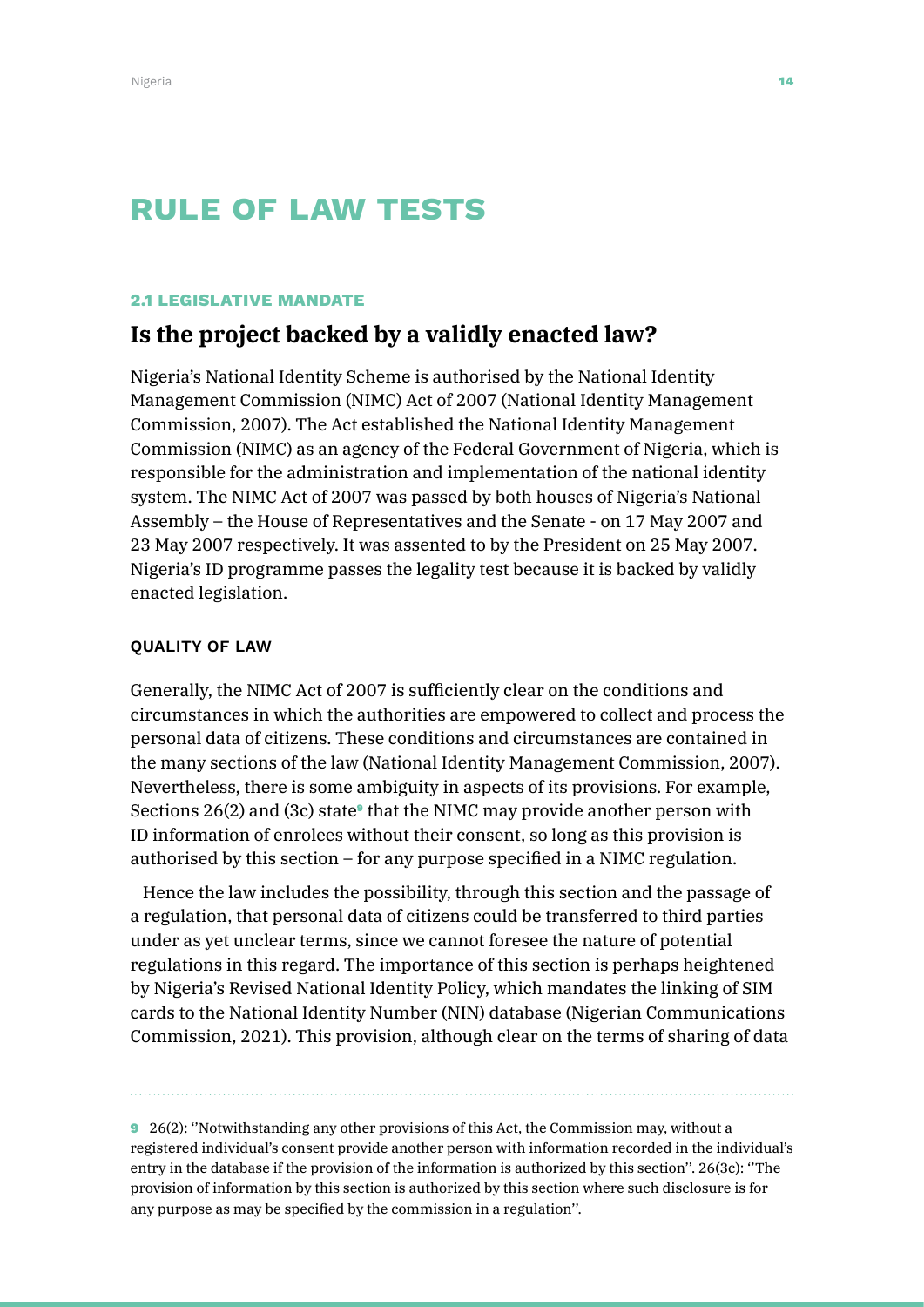for crime and national security purposes, is still vague regarding the extent of sharing of citizen's data in other scenarios.

The NIMC Act of 2007 is a 24-page document containing 34 sections. Its implementation through the National Identity Management Commission has brought about largely positive regulatory results in the identity management sector in Nigeria. These include enabling identity checks for security purposes and enabling greater access to public and private services for those who had been denied such access because of a lack of a legal identity (Macdonald, 2021).

#### CLARITY AND PRECISION OF LAW

As will be seen in the analysis contained in sections of this case study, the NIMC Act of 2007 is largely clear and precise in the description of the mandate of the NIMC and the administration of Nigeria's identity system. It generally avoids vagueness and ambiguity, thus limiting the scope for abuse and the exercise of discretion. Nevertheless, some policy matters regarding collection, storage, use, and sharing of personally identifiable information have been delegated to a rulemaking body that is part of the Executive. An example of this can be seen in Section 26, which allows for digital ID data to be shared without the consent of the data subject, for the purposes of crime detection and national security. Also, as explained in the section above, the law does contain some ambiguity in the sense that it gives room for the passage of (as yet unspecified) regulations by the NIMC, which allows for the sharing of user data with third parties, thus potentially creating the possibility for abuse.

#### 2.2 LEGITIMATE AIM

## **Does the law have a legitimate aim? Does the law clearly define the purposes for which the ID can be used?**

The purpose of the NIMC Act of 2007 is specified in Section 5 of the law, and it states that the NIMC shall be used for 16 purposes, which include:

(a) *"Create, manage, maintain and operate the National identity database established under section 14 of this Act including the harmonization and integration of existing identification databases in government agencies and integrating them into the national identity database.* 

(b) *Carry out the registration of citizens of Nigeria into the national identity database.* 

(c) *Carry out the registration of non-citizens of Nigeria who are lawfully resident in*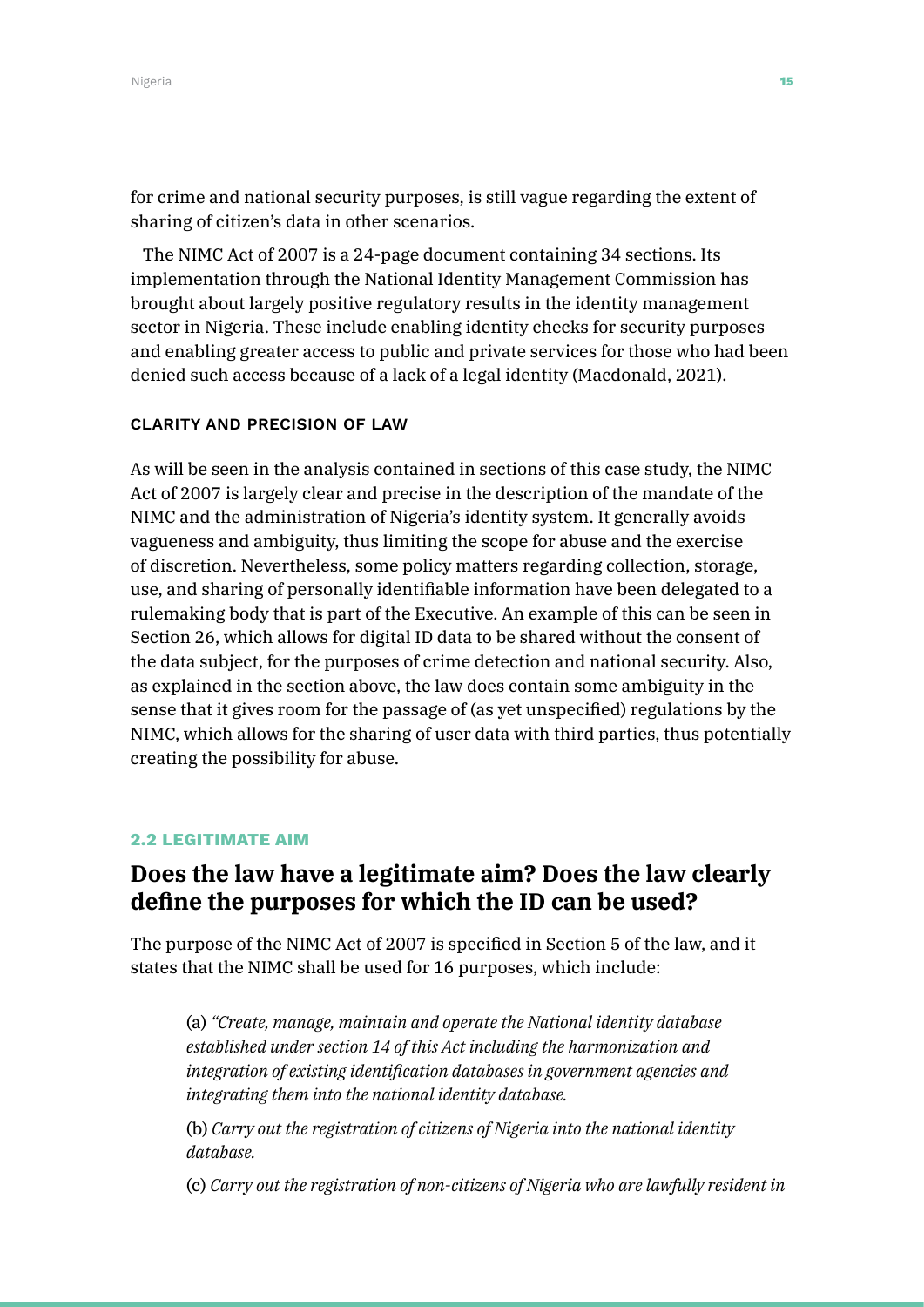#### *Nigeria.*

(d) *Issue a general multi-purpose identity card to any person registered pursuant to paragraphs (b) and (c) of this section.*

(e) *Collate information obtained by the Commission in pursuance of its functions under this Act and reproducing such information as may be required, from time to time."*

Taken together, the long title of the NIMC Act (*An Act to provide for the establishment of a national identity database and the national identity management commission charge with the responsibilities for the maintenance of the national database, the registration of individuals, and the issuance of general multipurpose identity cards; and for related matters*), Section 5 of the NIMC Act 2007, and the vision of the NIMC as stated on its website give an assessment of the aim of the Act and the digital ID. The vision of the NIMC states:

*It is our vision to provide [a] sustainable world-class identity management solution to affirm identity, enhance governance and service delivery in Nigeria.*

Therefore, we can deduce that the aims of the NIMC, apart from those already mentioned in Section 5 of the NIMC Act and the long title of the Act, include to affirm identity and enhance governance and service delivery in Nigeria.

The aims of the digital ID programme as detailed above do not express meeting social needs, such as national security, public safety or the economic well-being of the country, or its use for the prevention of disorder or crime, for the protection of health or morals, or for the protection of the rights and freedoms of others. However, some of these aims seem implied from Section 5 of the NIMC Act.

#### 2.3 DEFINING ACTORS AND PURPOSE

### **Does the law clearly specify the actors and the purposes that flow from the legitimate aim?**

The NIMC Act clearly states the category of actors who can use the foundational digital ID. These actors can be found in the various sections of the legislation. They include:

(a) Government agencies operating the existing functional identity databases (Section 5a). These agencies are listed in Section 2 as the Independent National Electoral Commission (INEC), the National Health Insurance Scheme (NHIS), the Federal Road Safety Commission (FRSC), the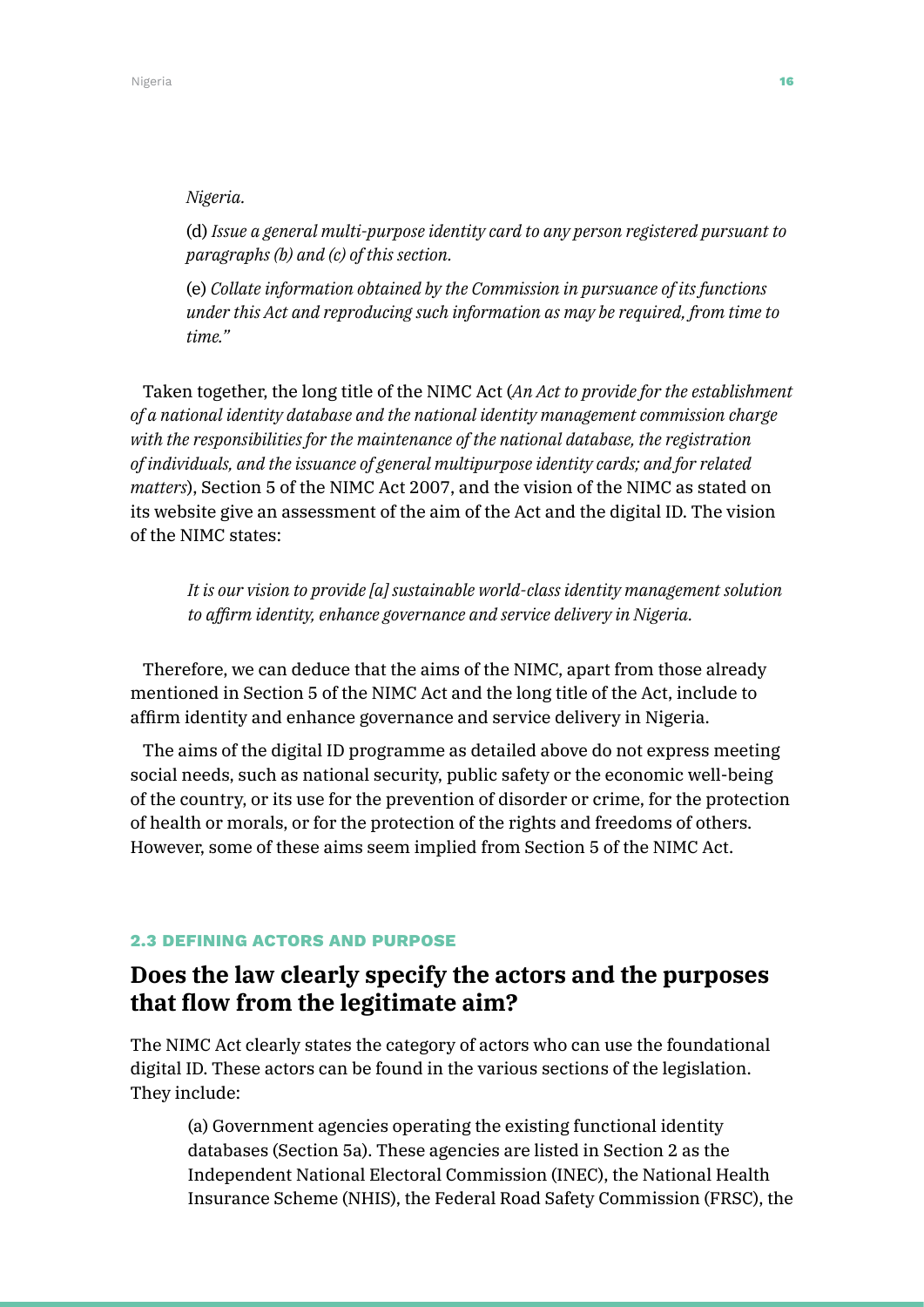Federal Inland Revenue Service (FIRS), the National Pension Commission (NPC), the Nigeria Police Force (NPF), the Nigeria Immigration Service (NIS), the Office of the National Security Adviser (ONSA), the National Population Commission (NPC), the Central Bank of Nigeria (CBN), the State Security Service (SSS), the Economic and Financial Crime Commission (EFCC), the Chief of Defence Staff (CDS) and the Corporate Affairs Commission (CAC).

(b) The Judiciary (Section 15a).

(c) Any person or corporate body under conditions as specified in Section 26 of the law, with the authority of the commission and consent of the data subject. However, under Section 26, digital ID data can be shared by the NIMC without the consent of the data subject for purposes of national security, crime detection, and any purpose specified by the NIMC in a regulation. An example of the sharing of digital ID data by the NIMC with third parties in Nigeria is the sharing of data with VerifyMe, a private firm offering digital identity and verification services to a wide range of industries and the retail market (VerifyMe, 2021).

(d) The owner of the digital ID.

The Access to Register Information in the National Identity Database Regulations 2017 (National Identity Management Commission, 2017), governed by the NIMC Act, give more clarity on who can use the digital ID. Sections 5 to 8 of the regulations have provisions and rules for the use of digital ID by security agencies, government agencies and registered private entities. Not everyone agrees that private companies should be interacting with the national identity database. Perhaps the most prominent critics of this arrangement have been civil society.

Objecting to this sharing of citizens' data, Boye Adegoke, Senior Programme Manager, Paradigm Initiative, a civil society organisation in Nigeria noted for digital rights advocacy stated, "Reducing personal details of individuals shared with either the CBN, the NIMC or the Immigration Services to elements of business transactions is very worrying and clearly violates privacy laws" (Hersey, 2020). Paradigm Initiative had previously challenged the NIMC in court about its mobile USSD-enabled ID service, which revealed the NIN of Nigerians to anyone who had their surname and date of birth information (Andersen, 2019).

The purposes or the category of purposes for which the digital ID is used is backed by law, but is not always clearly and explicitly defined, as seen in the sections above. The agencies and individuals who have access to the digital ID are clearly defined, but less clearly defined is the nature of data required to fulfil this legitimate aim of the proposed use, in order to limit the collection and retention of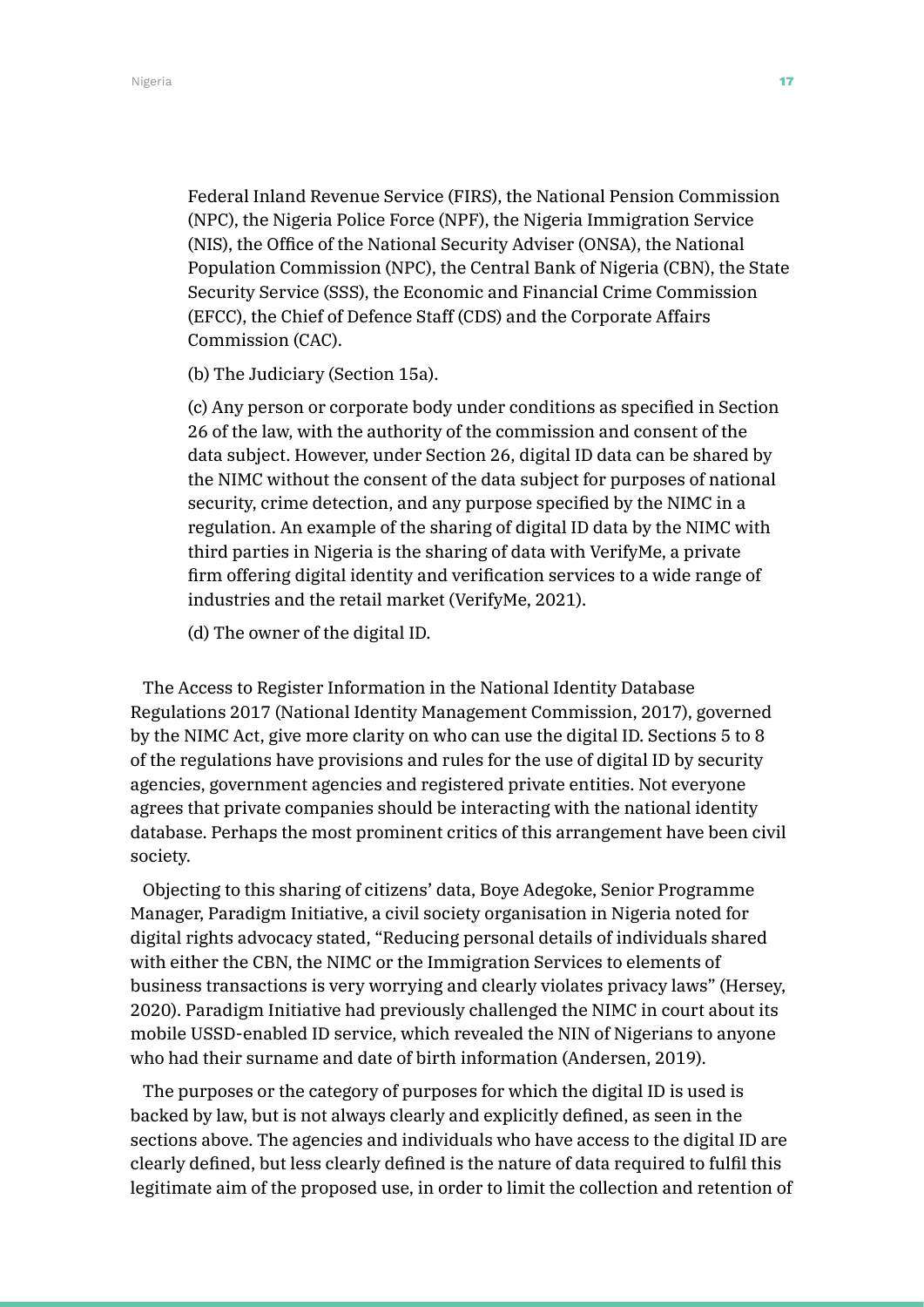data to that which is strictly necessary. Nigeria has a Data Protection Bill (Nigerian Communications Commission, 2020) which brings some clarity to data privacy in Nigeria. When passed into law, it will contribute to tidying up the legal framework around the protection of citizens' data.

#### 2.4 REDRESSAL MECHANISMS

## **Does the law provide for adequate redressal mechanisms against actors who use the digital ID and govern its use?**

An express provision for user notification in case of use of their ID in authentication, or in breaches or violations, is not mentioned in the NIMC Act. However, the possibility of user notification is provided for in Section 26 of the Act, which deals with disclosure of registered information. Section  $26(1a,b)^{10}$ of the NIMC Act states that no person or corporate body shall have access to ID database information except with the authorisation of the NIMC, or with the authority or consent of the person. Additionally, the NIMC mobile app notifies users when their identity has been verified and lets them know who verified them, when, and the type of verification (National Identity Management Commission, 2021).

However, the Data Protection Bill of 2020 (Nigerian Communications Commission, 2020) has provisions for user notification. In Section 17 (3) it states unequivocally that ''a data subject has the right to be notified of the data breach affecting him or her within 48 hours after notification to the Commission'' and Section  $17(4)$ <sup>11</sup> further clarifies that the details of this notification must include the nature of the personal data breach, contact details of the data protection officer, consequences of the breach, and measures taken by the data controller in

10 26 (1) No person or body corporate shall have access to the data or information contained in the database with respect to a registered individual entry except with the authorization of the commission and only if:

(a) An application for the provision of the information of that person is made by or with the authority of that individual; or

(b) the individual otherwise consents to the provision of that information to that person."

**11** 17(4) The notification referred to in subsection (3) shall  $-$  (a) describe the nature of the personal data breach including where possible, the categories and approximate number of data subjects concerned and the categories and approximate number of personal data records concerned; (b) communicate the name and contact details of the data protection officer or other contact point where more information can be obtained; (c) describe the likely consequences of the personal data breach;

(d) describe the measures taken or proposed to be taken by the data controller to address the personal data breach, including, where appropriate, measures to mitigate its possible adverse effects.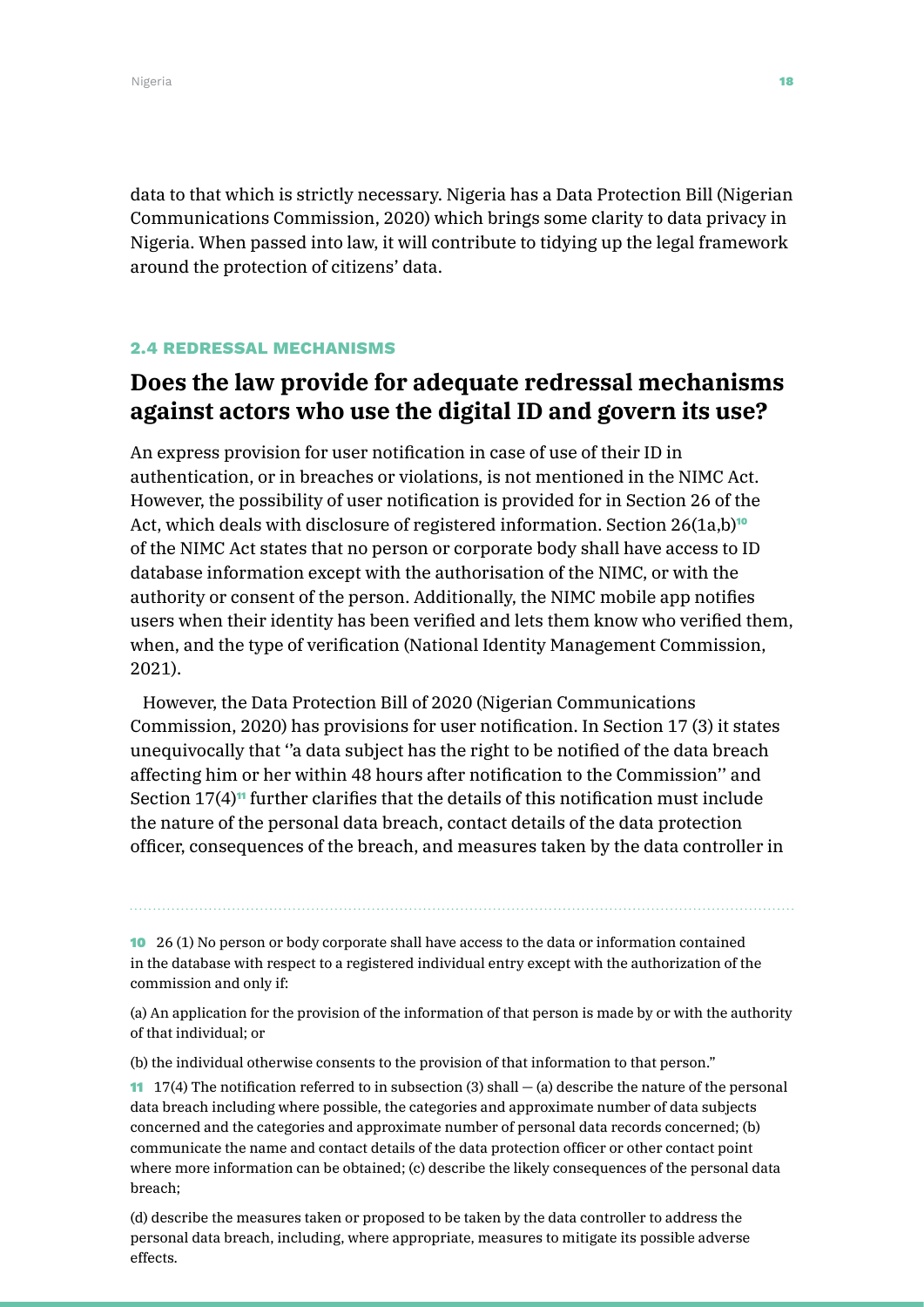#### response to the breach.

Although not stated explicitly in the Data Protection Bill, the measures which might be taken to mitigate possible adverse effects of a data breach will include cybersecurity incident management, and also law enforcement investigations. It is expected that the Data Protection Bill will be passed into law (Centre for Internet and Society, 2021), and together with the Cybercrime Act and Cybersecurity Policy (Office of the National Security Adviser, 2021) should provide adequate policy cover for data protection in Nigeria.

Section 26(1) of the NIMC Act confers individuals with the right to access their personally identifiable information collected through the use of digital ID. The right to be able to confirm the data being held by the data controller (the NIMC) and to be able to obtain a copy of the same is not explicitly mentioned but should derive from the right to access the information from Section 26(1). Section 3 of the Access to Registered Information in the National Identity Database Regulations 2017 (National Identity Management Commission, 2017) allows users access to their personal information. Section 18 of the Data Protection Bill also provides provisions for data subjects to access their data.

The right of an individual to seek corrections and/or amendments to information where it is inaccurate is recorded in Section 22 of the NIMC Act titled ''Changes of circumstances and errors''. The NIMC Act does not have provisions for deletion. Section 20 of the Data Protection Bill 2020 titled ''Right to rectification, erasure, and restitution of processing'' makes provision for the deletion of data where it states in Section  $20(1)^{12}$  that the data subject has the right to the rectification, blockage or erasure of false or unlawfully processed data.

Section 31d (6) of the NIMC Act suggests the powers of the NIMC to confirm the data being held by the data controller, only once relevant regulation is passed.

The NIMC Act does not provide for redress for individuals in cases where the provisions of laws governing the digital ID are violated by the NIMC. However, in part VI (Sections 28 – 30) of the law titled ''Offences and Penalties'', penalties are given for individuals and corporate bodies for a range of offences relating to the use or misuse of the digital ID.

However, Section 21 of the Data Protection Bill titled ''Right to Judicial Remedy'' states in Section 21(1) that where the provisions of this Act are violated, the data subject shall have the right to a judicial remedy under this Act. Part IV (Sections 44 – 50) of the Data Protection Bill 2020 lists in detail the offences and penalties related to data controllers and processors. Hence, although there are no avenues

12 The data subject shall have the right to the rectification, blockage, or erasure of inaccurate, false or unlawfully processed personal data without delay and free of charge from the data controller.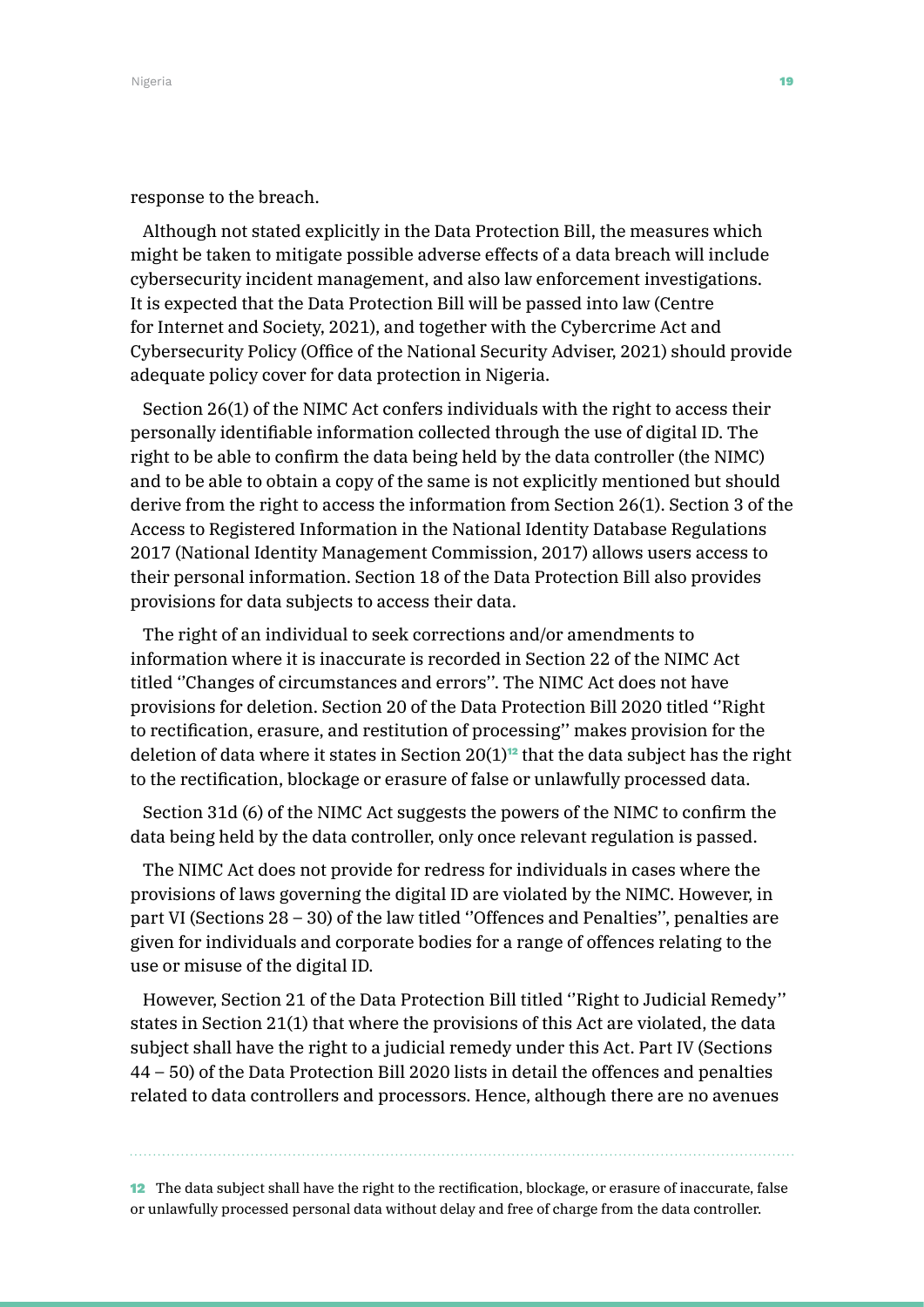for redress provided for by the digital ID law itself, Nigeria's Data Protection Bill does make some provision in this regard.

#### 2.5 ACCOUNTABILITY

## **Are there adequate systems for accountability of governing bodies, users of digital ID and other actors?**

The NIMC Act provides for systems of accountability for some of the bodies which implement and operate the digital ID. This system of accountability only institutes penalties for offences perpetuated by individuals and corporate bodies which use the digital ID, including offences such as unlawful access to information in the database and refusal to give relevant data and information to the NIMC. This system of accountability is found in part IV (Sections 28 – 30) of the NIMC Act, titled ''Offences and Penalties'', and accountability typically takes the form of imprisonment and fines.

However, it must be stated that no system of accountability is prescribed for the NIMC itself, which is the administrator. Furthermore, accountability for private actors is not enough, particularly because Nigeria does not at present have a data protection law or a data protection commission. The Data Protection Bill, in Section 7, makes provision for the creation of a data protection commission that has oversight over all data controllers and processors within the country. According to Section 64 of the Data Protection Bill, ''the Federal High Court has exclusive jurisdiction over all matters, suits and cases arising out of or pursuant to or consequent upon the Data Protection Bill 2020 Act or its subsidiary legislation''. All stakeholders hope it will be passed soon (Okonji, 2019). It is also not clear if the exemption from offences and penalties for the NIMC extends to its partner agencies (as enumerated above) listed in Section 2 of the NIMC Act. While there are no systems of accountability in the NIMC Act for the NIMC itself, one must look to relevant regulations such as the Nigeria Data Protection Regulation (NDPR) (National Information Technology Development Agency, 2019), which institutes some form of accountability and oversight mechanism over relevant actors in the digital ID ecosystem, including the NIMC. The NDPR achieves this through its provisions, such as in part 3, which mandates annual data protection audits by organisations that handle citizens' data to the National Institute for Information Technology Development Agency (NITDA).

The accountability systems governing Nigeria's digital ID programme do not constitute an effective regulatory framework, do not provide a proper delineation of responsibility among the various actors in the digital ID system, lack sufficient transparency, make no provision for user breach notification, and have no efficient grievance redress procedures. The NIMC Act does not separate the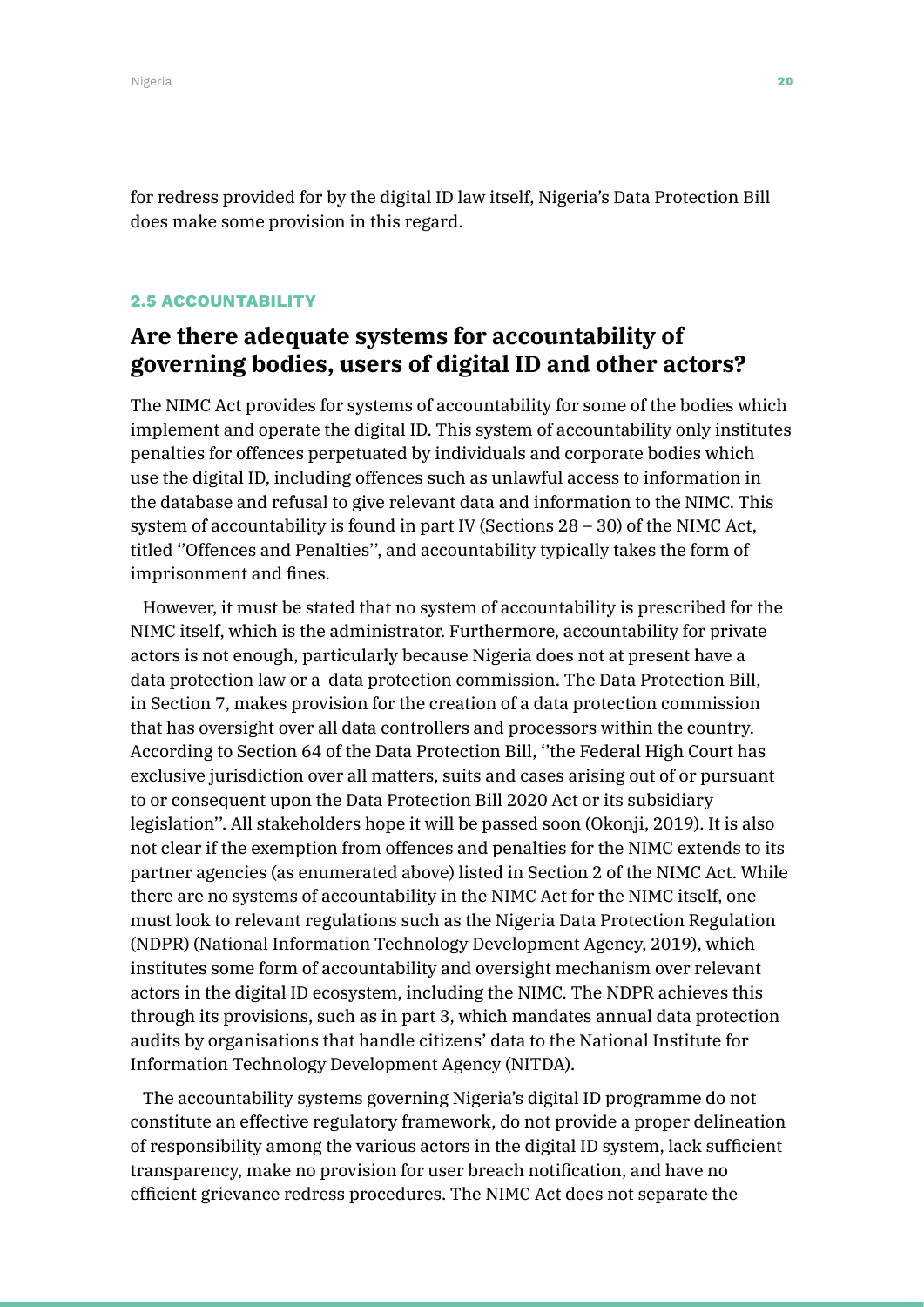Nigeria **21** Anno 2012 - Anno 2012 - Anno 2012 - Anno 2012 - Anno 2012 - Anno 2012 - Anno 2012 - Anno 2012 - Anno 20

role of the NIMC as the administrator in charge of the storage of personal data; and its role as a regulator, which licenses other agencies to perform enrolment and authentication functions as well as being in charge of grievance redress of the digital ID programme. These roles all seem to be played by the NIMC, which can result in conflicts of interest and abuses of regulatory powers. It is thus important that the Data Protection Bill 2020 is passed into law, and a National Data Protection Commission instituted according to Section 7 of the Bill. The Data Protection Act will enhance the regulatory framework governing identity data, for instance by the Data Protection Commission which takes over the role of regulator from the NIMC in terms of the Act.

The accountability systems set over the digital ID ecosystem, as established in the NIMC Act, can be much improved upon. While only applying to individuals and corporate bodies, it places no burden of accountability on the NIMC itself, or its partner agencies. To be fit for purpose, the digital ID system has to address the many concerns expressed above, including instituting accountability mechanisms for the NIMC itself, and separating the roles of administrator and regulator – both roles being played by the NIMC at the moment.

#### 2.6 MISSION CREEP

## **Is there a legislative and judicial oversight mechanism to deal with cases of mission creep in the use of digital ID?**

The NIMC Act provides legislative and judicial oversight mechanisms to deal with cases of mission creep in the use of digital IDs. Mission creep is checked by the NIMC stipulating the nature of data to be included in the identity database (Section 17 of the NIMC Act) and by stating the purpose of the data to be collected (Section 15 of the NIMC Act).

A copy of the current digital ID enrolment form, with a number of these information fields, can be found on the NIMC website (National Identity Management Commission, 2021).

The NIMC also has a privacy and security policy that aims to limit technological access to the system, which, in turn, limits mission creep. The NIMC has a regulation on ''Access to Register information on the National Identity Database'' that regulates the sharing of information on the database with actors in government, security agencies and the private sector. Under this regulation, access is granted to these institutions after the submission of a written request to the NIMC by senior leadership of the institutions. Further details on how this regulation is administered can be found below in the ''Access control'' section under the heading ''Rights-based tests''.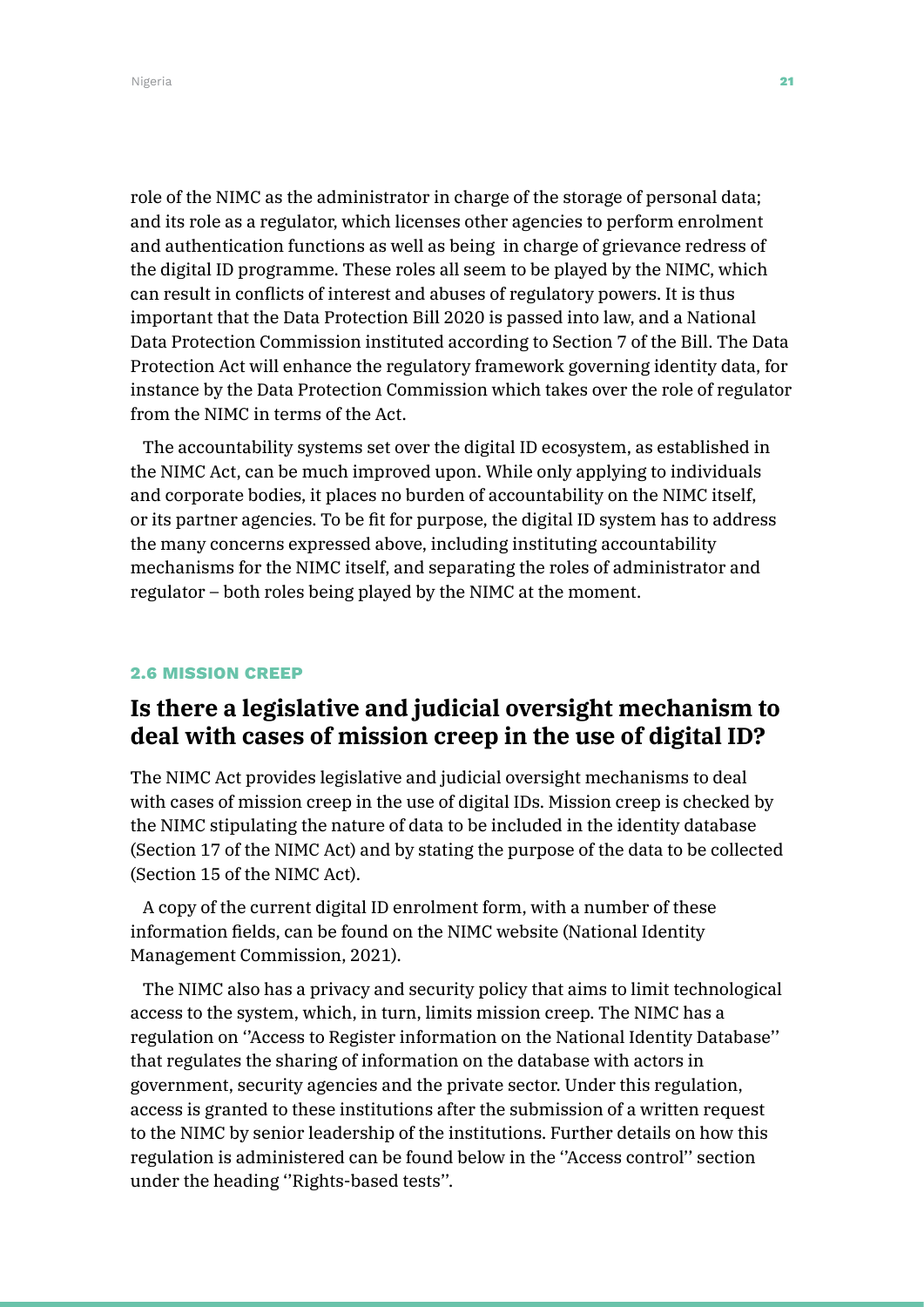# Rights-based tests

#### 3.1 NECESSITY AND PROPORTIONALITY

## **Are the privacy violations arising from the use of Digital ID necessary and proportionate to achieve the legitimate aim?**

The violations of the right to privacy embedded within Nigeria's digital ID are not proportional to the benefits to be derived from the ID, and neither are they just, fair and reasonable. The most reported violation in the news was the NIMC's mobile USSD service, which allowed anyone with the surname and date of birth of people enrolled in the identity database to access their NIN information. Following lengthy litigation in the Federal High Court Nigeria brought by civil society, the NIMC rectified this problem (Andersen, 2019). Other violations to the right to privacy embedded within Nigeria's digital ID system took place during various parts of the project. These include:

(a) Compulsory enrolment: Enrolment for Nigeria's digital ID scheme was made compulsory in January 2019 (Awojulugbe, 2018) and is seen by the government as important for Nigeria's aspirations towards a digital economy. Enrolment became a precursor to obtaining other important documentation, such as international passports and voter registration cards as stated in Section 27 of the NIMC Act. The requirement of national identity enrolment as a prerequisite for obtaining other public services such as the issuance of international passports potentially excludes individuals without the ID. Enrolment figures reached 56 million by 8 June 2021 (National Identity Management Commission, 2021) out of a total population of 120 million. Enrolment has been hindered by the hesitation of Nigerians who saw no urgency in the need to be enrolled even though enrolment began in 2012. Enrolment has also been hindered by the limited number of enrolment centres available, although the NIMC has worked to increase the number to about 5 000 (Centre for Internet and Society, 2021). It is also likely that enrolment has stalled because of the negative perception of the human rights record of the Nigerian government in recent years. As seen by the public backlash and lawsuit (Macdonald, Nigeria's move to link digital identity numbers to SIM cards sparks lawsuit, 2021) against the updated national ID policy, which mandates that people link their NIN to their SIM cards, many Nigerians are worried that their data is been collected to empower a possible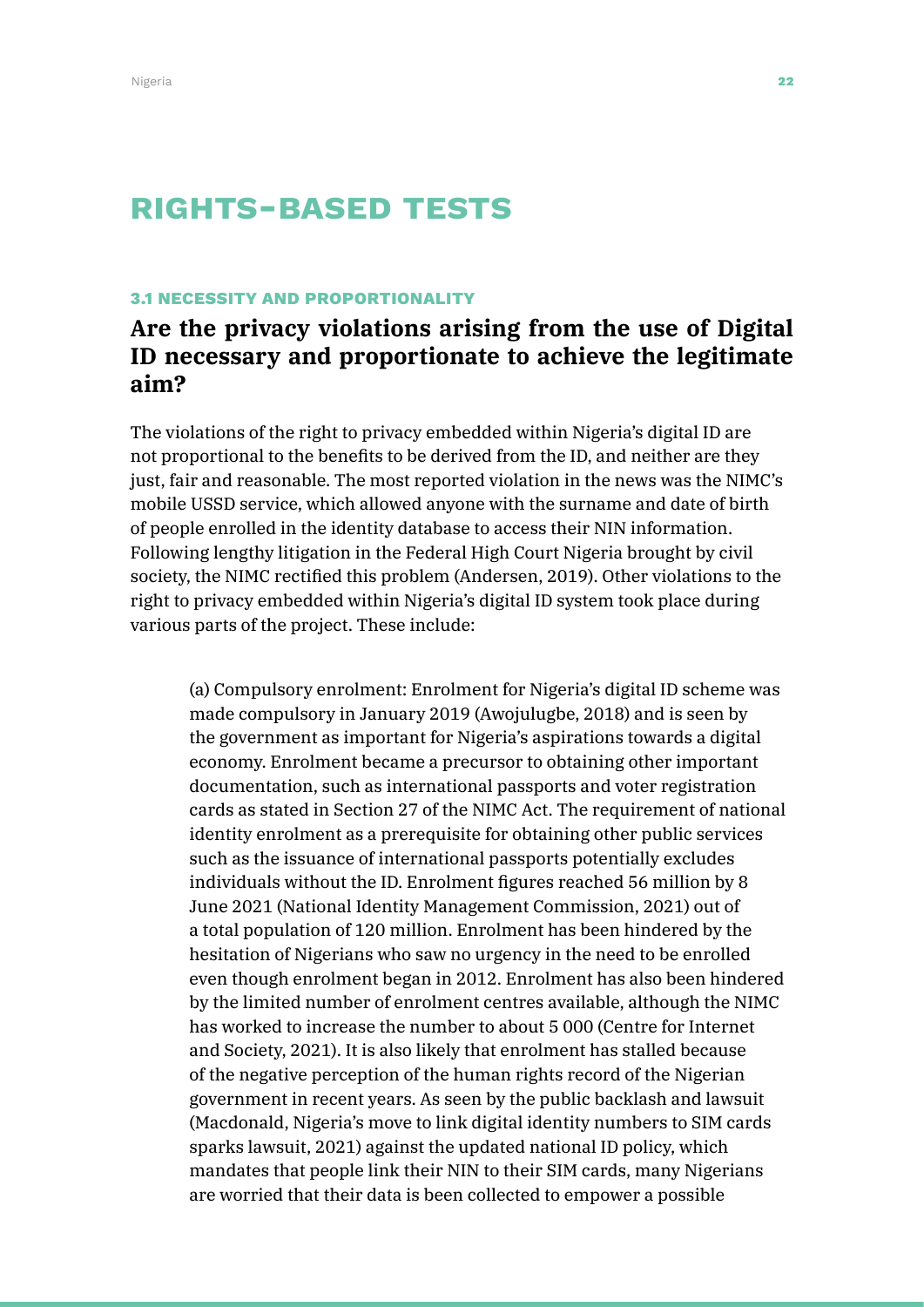government clampdown on rights. This perception has caused delays in the public response to this directive, with the government extending the deadline (Nigerian Communications Commission, 2021) for the sixth time, till 31 October 2021, after the initial announcement in December 2020.

(b) Centralised storage and retention: The digital ID system in Nigeria has a centralised retention and storage mechanism for personal information (ID4Africa, 2020). This centralised system creates a huge data privacy and cybersecurity risk, in the absence of a data protection law and national data protection commissioner. Provisions in the NIMC Act prescribing penalties for illegal data access, the NIMC's privacy and security policy (National Identity Management Commission, 2017) and its regulation on ''Access to Register Information on the National Identity Database'' (National Identity Management Commission, 2017) are not sufficient to replace a substantive data privacy law and the office of a national data commissioner. It is important that legislative oversight for the digital identity project is provided by the nation's lawmakers, and not by the NIMC, which administers the ID. The data privacy and cybersecurity risks of a centralised database are mitigated by the existence of primary and secondary databases for disaster recovery (Centre for Internet and Society, 2021).

(c) Procedural safeguards: Some system of accountability is found in part IV (Sections 28 – 30) of the NIMC Act, which tries to establish safeguards against the unlawful use of the digital ID. Provisions in the NIMC Act prescribing penalties for illegal data access, the NIMC's privacy and security policy and its regulation on ''Access to Register Information on the National Identity Database'' also attempt to establish procedural safeguards for purpose limitation, although they alone are not sufficient in the absence of a data privacy law. Identity databases are susceptible to privacy violations without a strong data protection framework in operation.

Nigeria's ID system is necessary, based on the needs and interests of the country. It has been touted by the government as a means to improve security in parts of the country, although that claim has been contested (Adepetun, 2021), and to cut government public expenditure - for example eliminating duplicate payments (ghost workers) in government payrolls. In 2016 the federal government removed over 23 000 ghost workers from its payroll by using a combination of the Bank Verification Number (a functional identity currently being linked with the foundational NIN) and the Integrated Payroll and Personnel Information System (IPPIS) (Premium Times, 2016). The foundational NIN itself has been useful in uncovering discrepancies in the reported dates of birth of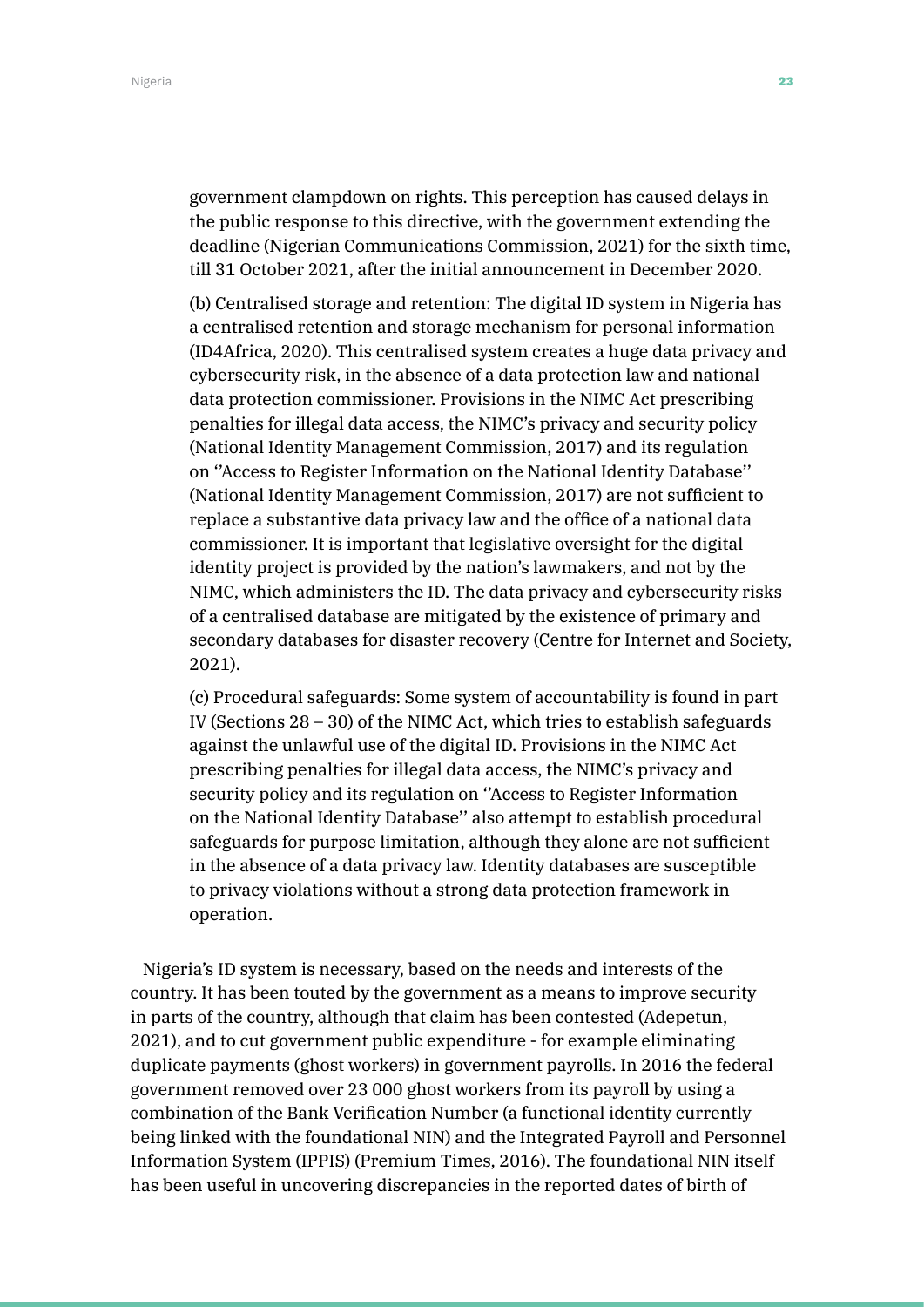public servants who declared false dates of birth in a bid to illegally prolong their years in service (Centre for Internet and Society, 2021). Nevertheless, despite its seeming advantages, the privacy risks associated with the management of digital identity have to be managed and mitigated.

A framework for answering the proportionality enquiry is by examining if there is:

(i) a 'legitimate goal' or proper purpose;

(ii) 'suitability', namely that the law must be a suitable means of furthering the aforesaid legitimate goal;

(iii) 'necessity', i.e. there must not be any less restrictive but equally effective alternative present; and

(iv) 'balancing', since the measure must not have a disproportionate impact on the rights holder.

In response to the above, specifically answering the proportionality question, the NIMC Act presents a legitimate goal and proper purpose for the ID because it attempts to harmonise the various existing functional identities (Section 5 of the NIMC Act) used by Nigerians and reduces the need to carry multiple identity cards.

Answering the suitability question, the NIMC law is a suitable means of achieving or furthering the aforesaid legitimate goal. Nevertheless, the significant limitations in its provisions (many already discussed in previous sections of this case study), which undermine privacy, encourage mission creep and absolve the NIMC of accountability in the administration of registrant's data, need to be addressed.

Answering the necessity question, there are currently less restrictive but equally effective alternative foundational ID systems present in Nigeria, which could be used in lieu of the existing national identity system. For example, birth certificates and social registers can be tapped into as alternative means of establishing foundational identity. An alternative strategy of government could be to allow individuals who possess such alternative foundational IDs to use them, to avoid them being cut off from services which require foundational IDs as prerequisites for access, while still encouraging enrolment in the digital ID programme, given that many births in Africa are unregistered so many lack valid birth certificates. In 2019 UNICEF, the United Nations Agency for children reported that 17 million (1 in 5) children under the age of five in Nigeria were unregistered or ''invisible'' (UNICEF, 2019).

Answering the balancing question, at the moment, the digital identity scheme does not have a disproportionate impact on the rights holder, although there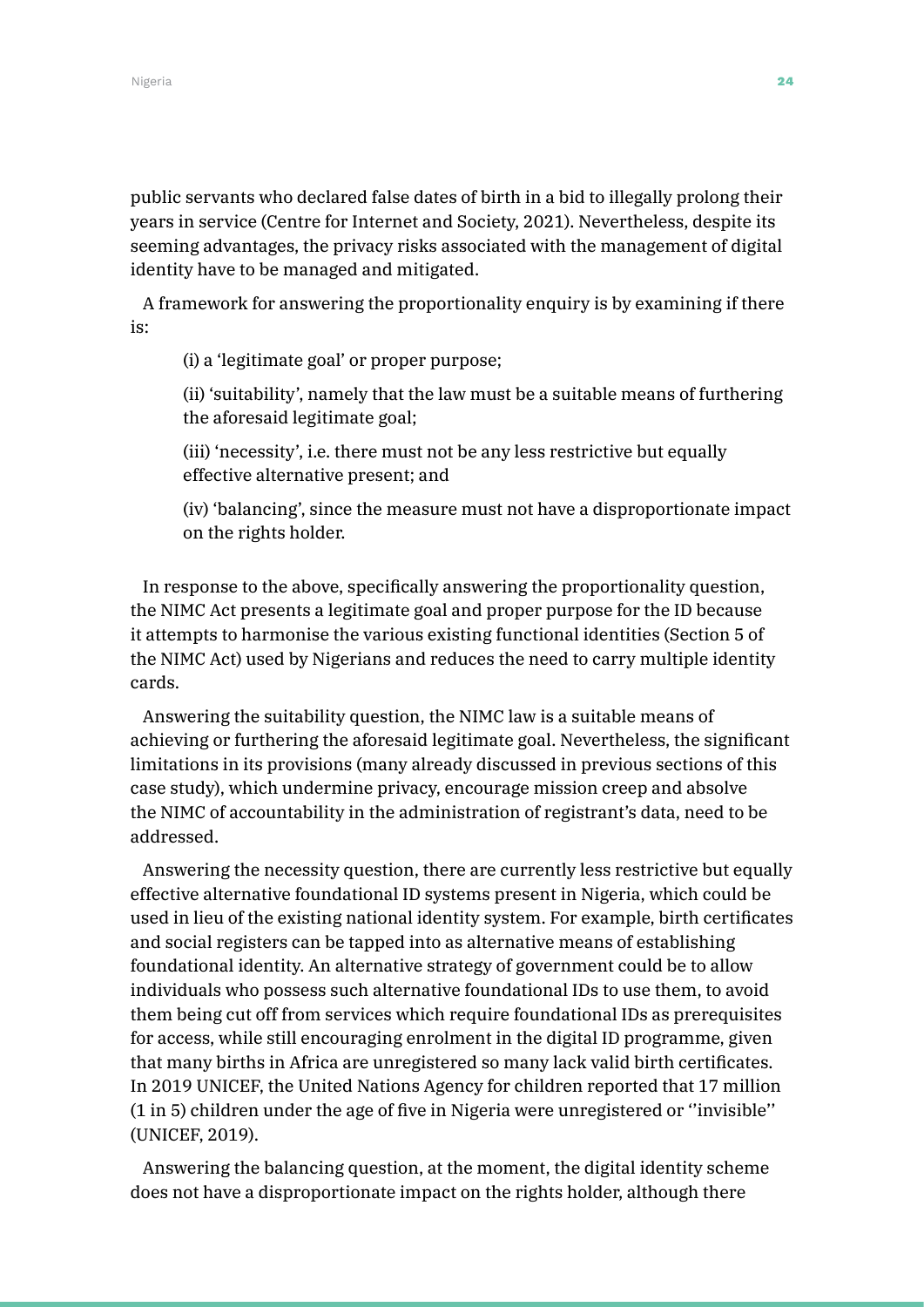are early concerns brought about by the compulsory enrolment which bars individuals from accessing government services unless they have registered for the digital ID.

#### 3.2 DATA MINIMISATION

## **Are there clear limitations on what data may be collected, how it may be processed and how long it is retained for, during the use of digital ID?**

The Nigerian digital ID system does not comply with the principles of data minimisation, as is reflected in several aspects of its design.

First, a core principle of data minimisation is that only the data which is required is collected. As described above, the amount of data collected during registration is far greater than what is required to establish foundational identity. The amount of data collected creates the possibility that it might be used for other, supplementary purposes, rather than those originally intended.

Another principle of data minimisation is that data collected is processed only for legitimate purposes. The NIMC Act specifies the actors who can access data and for what purposes. Nevertheless, the law contains vague provisions, which create potential avenues through which abuses can be perpetrated. For example, under Section 26, digital ID data can be shared by the NIMC with another individual or organisation without the consent of the data subject for purposes of national security, crime detection, and any purpose specified by the NIMC in a regulation. Although there is a policy on privacy and security (National Identity Management Commission, 2017), and regulations on access to registered information in the national identity database (National Identity Management Commission, 2017), the vague wording of Section 26 still opens the door to potential data abuses. Importantly, the Regulation on Access to Registered Information in the National Identity Database in Section 4(b) allows the possibility that access to digital ID data can be granted to third parties, and the individual's consent is deemed to have been given having participated in the digital ID registration exercise, a reality which many ID holders might be unaware of. In addition to the NIMC Act, these published policies also govern the use of digital identity in Nigeria.

Finally, in data minimisation, it is critical that data is stored for only as long as necessary. The NIMC Act does not specify a time limit for which data can be kept, and there is no provision for deletion of data. The planned but not yet implemented Section 20 of the Data Protection Bill and Section 3.1(13) of the Nigerian Data Protection Regulation make provisions for erasure of data in the care of a data controller.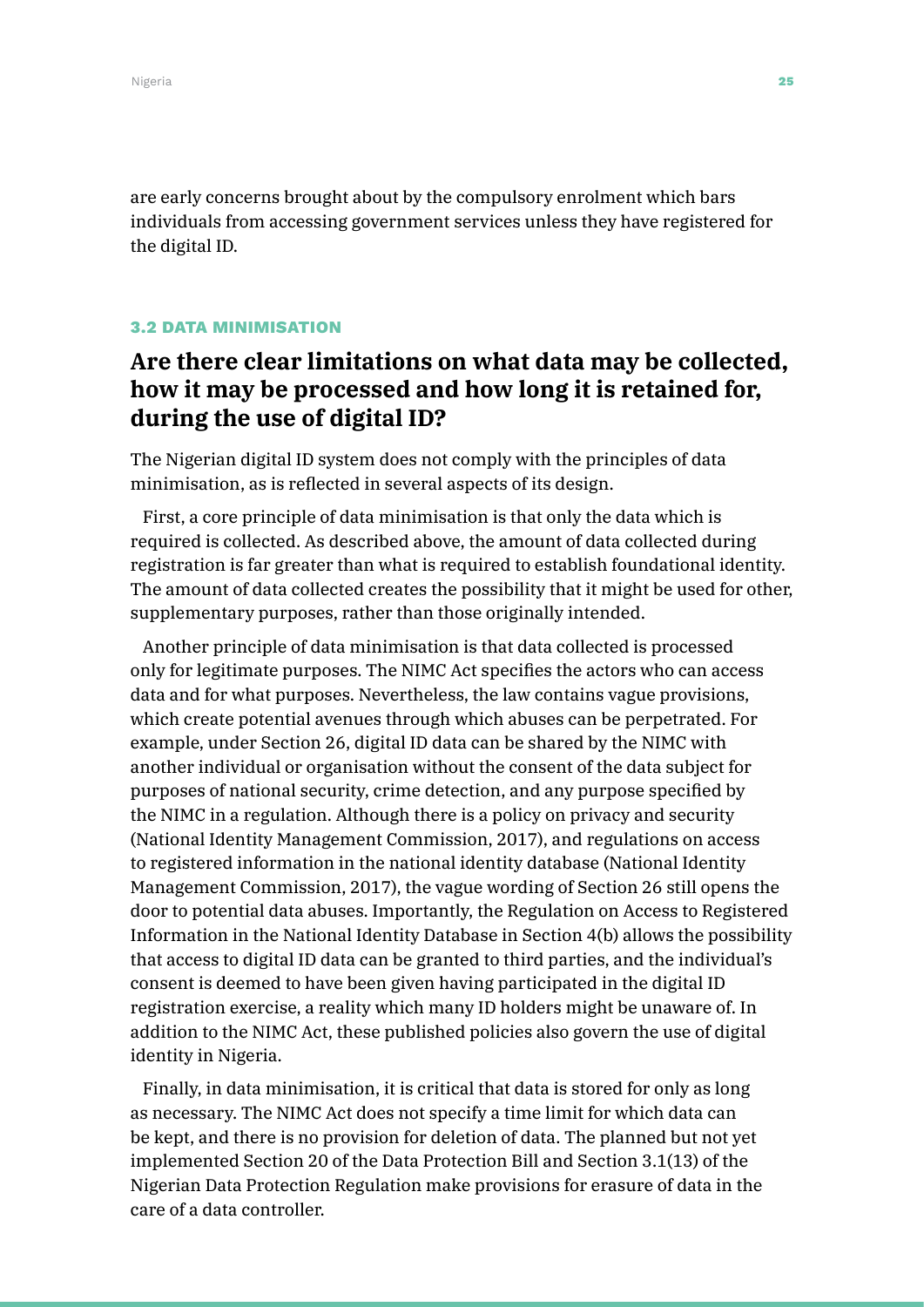#### 3.3 ACCESS CONTROL

# **Are there protections in place to limit access to the digital trail of personally identifiable information created through the use of digital ID by both state and private actors?**

The NIMC Act does not provide sufficient protections to limit access to digital trails of personally identifiable information. This is consistent with the inadequate data protection provisions already discussed in other sections of this case study.

Section 26 of the law permits private and governmental access to sensitive and personal information attached to the digital ID. Government actors seem to be favoured in accessing the database ahead of private actors, who are required to pay fees to access the data, according to Section 7 of the Regulation on Access to Registered Information in the National Identity Database. Personal data is stored in a centralised or federated database, without a specified time period of retention. The NIMC is in the process of linking the digital ID database to multiple state databases (ID4Africa, 2020), although there does not seem to be a plan yet to link the digital ID database to private databases. The NIMC Act and Access to Registered Information in the National Identity Database Regulation both clarify and provide rules governing whether sharing of digital ID personal data (relating to the authentication transactions) among various agencies is permitted. They are, however, silent on what happens with metadata (relating to the authentication transactions).

The Access to Register Information in the National Identity Database Regulation 2017 implements some form of access control and recording of data flows from the database. Some of these access controls include:

- Excluding biometric information from the list of information which can be accessed from the database (Section 4.2)
- The platforms used to access data are password login-protected, have user accounts, access level rights, login credentials for proper auditing and have further security features in accordance with international best practices (Sections  $5 - 7$ )
- Access is only granted by request of senior leadership of relevant agencies (Sections 5 -7)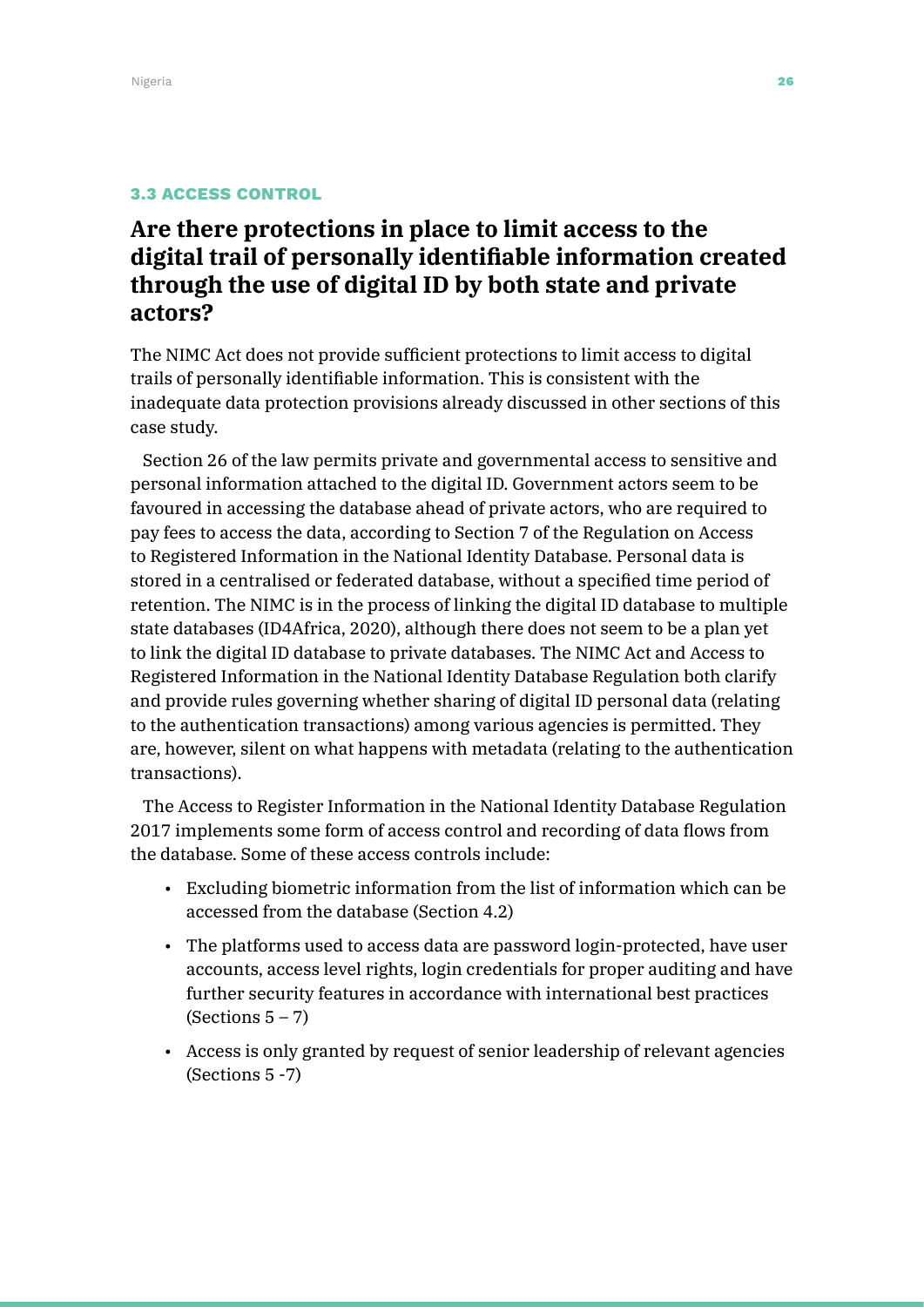#### 3.4 EXCLUSIONS

## **Are there adequate mechanisms to ensure that the adoption of digital ID does not lead to exclusion or restriction of access to entitlements or services?**

The NIMC Act does not make provision for adequate mechanisms to address exclusion from the system. Indeed, exclusion is codified in the law itself, with possession of the digital ID being necessary for accessing a range of government services, such as the issuance of passports, opening of bank accounts, and purchasing insurance policies and health insurance (Section 27, NIMC Act).

These mandatory uses of the digital ID came into force in January 2019. This policy has resulted in a rush on digital identity enrolment centres (Adepetun, NIMC registers 3 million NINs in two months, 2021).

Acknowledging the reliance of the digital ID enrolment and verification process on the availability of Internet connectivity, the NIMC is in the process of facilitating offline and localised verification of the demographic or biometric identity using the QR codes embedded in the new Digital ID card (ID4Africa, 2020).

The lack of adequate numbers of enrolment centres is another source of exclusion. As of February 2021, 56 million people (in a country of 200 million) had enrolled, using about 1 060 enrolment centres. The NIMC is now in the process of including the country's mobile network operators (MNOs) and partner agencies to reach the 9 000 extra enrolment centres required (Okere, 2019)to ensure more inclusive coverage.

An emerging source of exclusion is the spiralling cost of the digital ID project in Nigeria, which has resulted in the NIMC temporarily stopping the issuance of the digital ID card which comes with enrolment. The cost of the card increases the overall cost of the project beyond budgetary allocations. Instead, the digital ID project will, at the moment, focus on the issuance of National Identity Numbers (NIN), in order to reach more citizens (ID4Africa, 2020). At the moment the benefits of the digital ID can still be accessed via the NIN slip and the mobile app.

The NIMC Act does not provide for a grievance redress mechanism, following the principles of natural justice, where the aggrieved digital ID holder (who has experienced authentication failure) is given a right to be heard.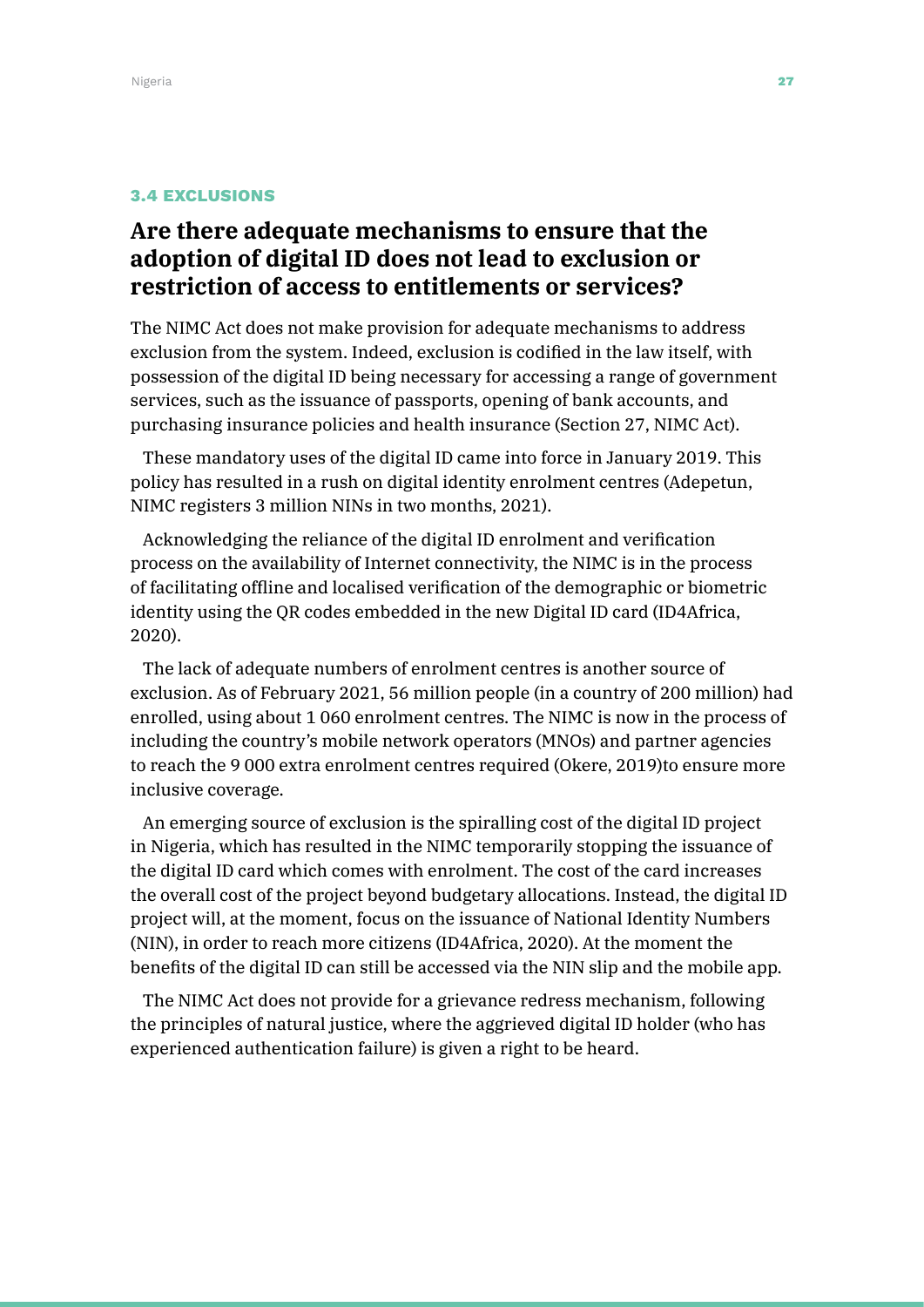## **In case enrolment and use of digital ID are made mandatory, are there any valid legal grounds for doing so?**

Registration into the digital ID scheme is mandatory for individuals who intend to access essential public and private services which require the possession of the ID. The NIMC Act made the use of the digital ID for accessing a number of important public and private sector services, such as the issuance of passports and the opening of bank accounts (Section 27), compulsory for all from January 2019. There is no provision for dealing with multiple forms of identities, nor is there an opt-out mechanism where the individual retains their access to the service provided they produce an alternative form of ID. Some state governments, too, have begun requesting the digital ID as a prerequisite to receiving social services (Macdonald, Biometric Update, 2021). In other words, enrolment is *de facto* mandatory because it is difficult to access essential services without the ID. This situation has elicited conversations within civil society uncomfortable with its implications for the country (Proshare, 2020).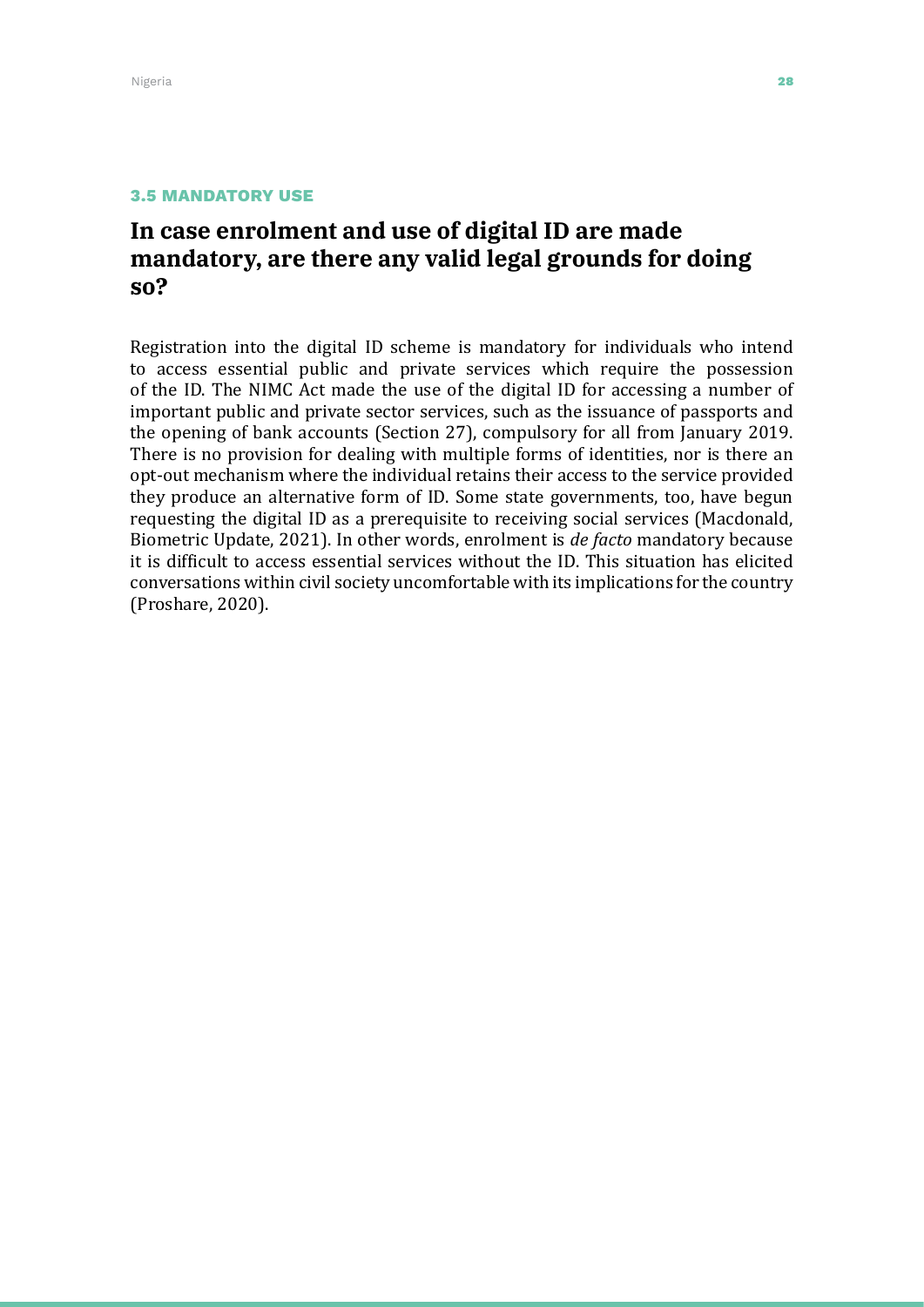# Risk-based tests

#### 4.1 RISK ASSESSMENT

# **Risk assessment: Are decisions regarding the legitimacy of uses, benefits of using digital ID, and their impact on individual rights informed by risk assessment?**

The NIMC conducted a risk assessment on privacy, through a call for proposals issued before the implementation of the digital identity project (National Identity Management Commission, 2007). The risk assessment covered a number of important risk factors, such as the need for third party consent, concerns about the use of personal information, and the potential multipurpose uses of the database. Feedback from the privacy impact assessment conducted by research organisations contracted by the NIMC, influenced the NIMC's choices about the design of the digital ID system and its regulations. This feedback provided recommendations for registration procedures and activities, information access and processing, ensuring the security of personal information, and for national identity card issuance and collection, among other recommendations. The Privacy Impact Assessment Report can be accessed on the website of the NIMC (National Identity Management Commission, 2017). The report, in Section 6.1.2, envisaged that Nigerians might be unwilling to participate in the ID enrolment process and recommended, in Section 7.1, an awareness and enlightenment campaign to increase uptake.

The Privacy Impact Assessment Report did not, however, include a risk assessment on exclusion. Nevertheless, in mentioning the mandatory use of the digital ID for exercises such as voting (Section 5), it raises the possibility that those without the ID might be excluded from services for which possession of the digital ID is a mandatory requirement. Additionally, the Privacy Impact Assessment Report does not include a risk assessment on discrimination. However, among its findings in Sections 4.1.3 and 4.1.4 it does mention the fears harboured by people surveyed about the potential sharing and misuse of their personal information by third parties. These were addressed in Section 7.3, which contains recommendations specifically to allay these fears, including the recommendation to limit the access of security agencies to the database, and also limiting their use of the data collected. These recommendations are reflected in some of the NIMC policies already discussed in this case study.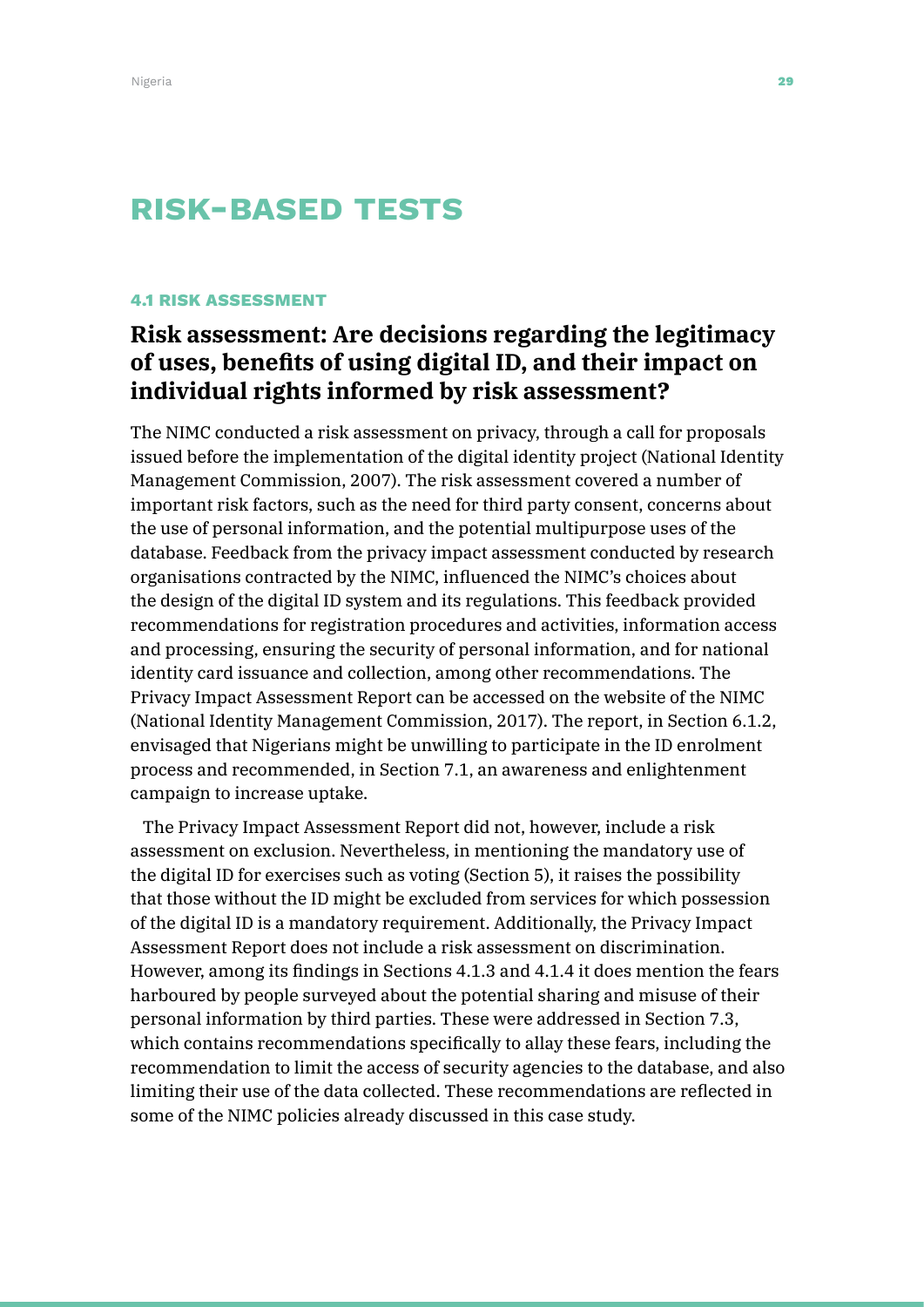#### 4.2 PROPORTIONALITY

# **Does the law on digital ID envisage governance, which is proportional to the likelihood and severity of the possible risks of its use?**

The governance of the digital identity scheme in Nigeria demonstrates consideration for the severity of the possible risk of inaccurate data. This is reflected in Section 22 of the NIMC Act titled ''Change of circumstances and errors'', which envisages the possibility of error in recorded data, and which offers the procedure for correcting such errors. The NIMC Act does not, however, envisage or provide redress in scenarios where authentication is rejected or service denied because of inaccurate data.

The governance of the digital ID reflects consideration of the severity of the possible risk of authentication errors. The law connects the identity of the individual to a unique 11-digit NIN, and does not limit identity to a biometric identifier. Thus, multiple enrolments are not possible, because the database automatically detects the registration details from previous enrolment. The NIMC Act does not provide redress in scenarios where authentication is rejected or service denied because of inaccurate data.

Nevertheless, there is an awareness that the authentication process might fail because of a lack of Internet access, on which it is dependent. The NIMC is in the process of enabling authentication and verification through QR codes on the smart digital ID cards in areas with poor or no Internet connectivity. Moreover, on the mobile ID (National Identity Management Commission, 2021), an Internet connection is not required for the verification of a user's ID, although it is needed to verify the identity of others.

The governance of the digital ID does not reflect consideration for the severity of the possible risk of mission creep. Section 26 of the NIMC Act envisages that digital ID data can be shared without the consent of the data subject for purposes of national security, crime detection, and any purpose specified by the NIMC in a regulation. The law does not limit the purposes for which the ID can be used.

Similarly, the NIMC's 'Regulation on Access to Registered Information in the National Identity Database' (National Identity Management Commission, 2017) in Section 4(b) opens the possibility that access to digital ID data can be granted to third parties, and the individual's consent is deemed to have been given having participated in the digital ID registration exercise. This detail might not be known to the millions of people who have already enrolled. The NIMC Act and its regulations do not have enforcement mechanisms for third parties who process data unlawfully. This role is performed by the National Information Technology and Development Agency (NITDA), which has a regulation, the Nigeria Data Protection Regulation 2019 (NDPR) (National Information Technology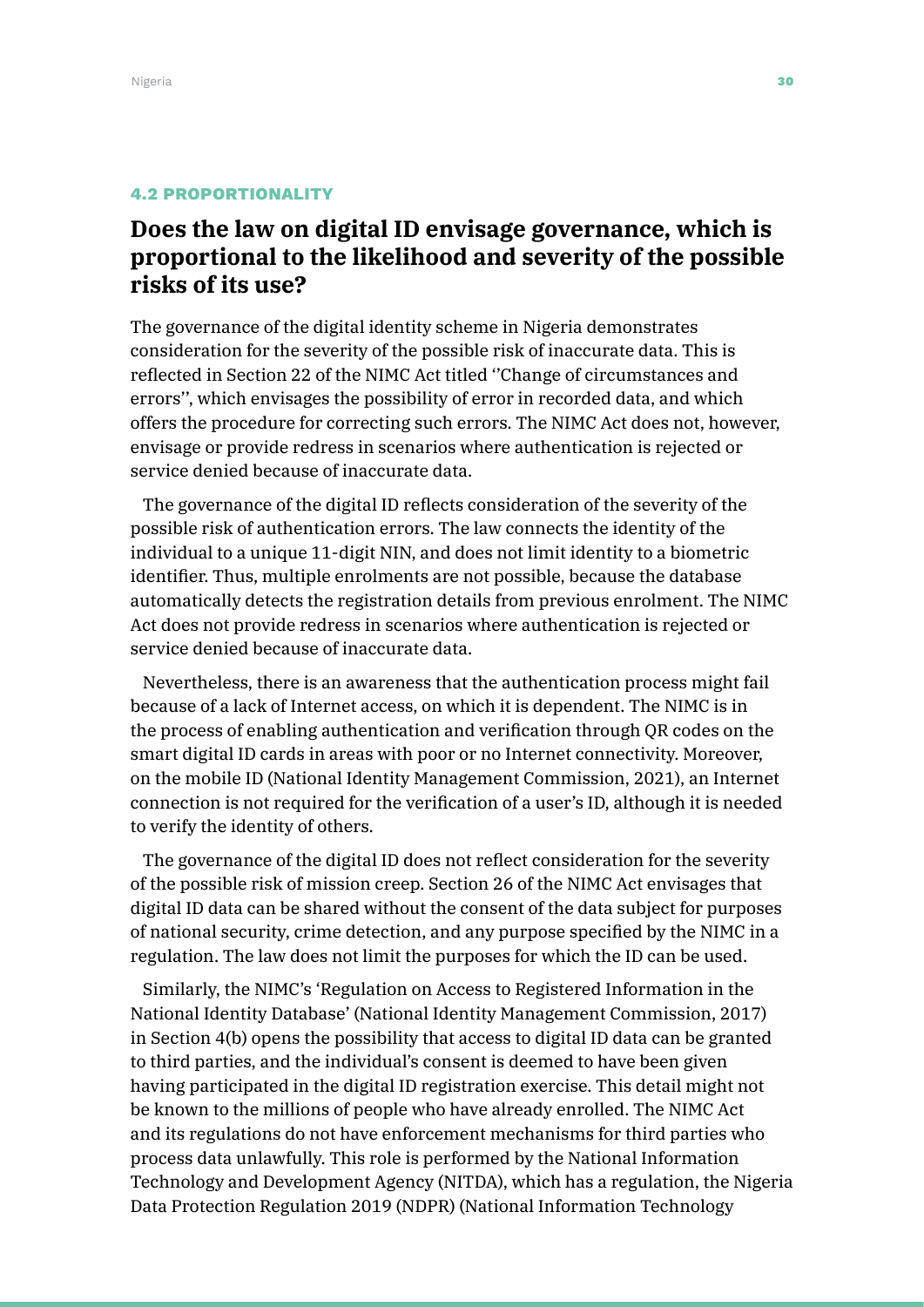Development Agency, 2019) that seeks to secure the rights of data subjects in Nigeria. Nigeria's Draft Data Protection Bill 2020 (Nigerian Communications Commission, 2020) also has provisions for data privacy. The penalties stipulated in the NIMC Act are for individuals who illegally access the digital ID database, are specified in Section 28 of the Act, and include fines and imprisonment.

The NIMC Act does not have an independent oversight mechanism for data protection, other than the NIMC Board itself.

The NIMC Act and its regulations have sections governing the sharing of data between the NIMC and government agencies, other public and private agencies. These sections include NIMC Act Section 26, titled, ''Disclosure of Registered Information'', and Section 4 of the Regulation on Access to Registered Information in the National Identity Database 2017. These provisions define or govern what might constitute indiscriminate data sharing. However, they do not allow for citizens to access information about where their data is going. This role is played by the NIMC on behalf of citizens. The NIMC implements a mechanism to always record flow of data, with time logs, which is considered among the best practises to prevent unauthorised data sharing. For example, Section 8(3) of the Access to Registered Information in the National Identity Database Regulation 2017, titled, ''Rules for providing information to Security and Government Agencies", states: ''The Commission shall keep detailed and accurate records of all instances upon which registered information is released to a security agency or other Government agency''.

The governance of the digital ID reflects consideration of the severity of the possible risk of identity theft. For instance, Section 28 of the NIMC Act governs unauthorised access and specifies penalties for unauthorised access. Also, the Access to Register Information in the National Identity Database Regulation 2017 implements some form of access control and recording of data flows from the database, as detailed under the section on Access control.

Nevertheless, there is no national data protection law (although there is the Nigeria Data Protection Regulation 2019 and a Data Protection Bill 2020) and adequate judicial oversight mechanisms already in place to instil good data collection and storage practices, nor is there a strong, working enforcement system.

#### 4.3 RESPONSE TO RISKS

## **Does the governance regime provide strategies for dealing with risks, once they arise?**

The governance regime provides strategies for dealing with risks. For example, on the National e-ID card, the NIN is embedded on the chip and is not physically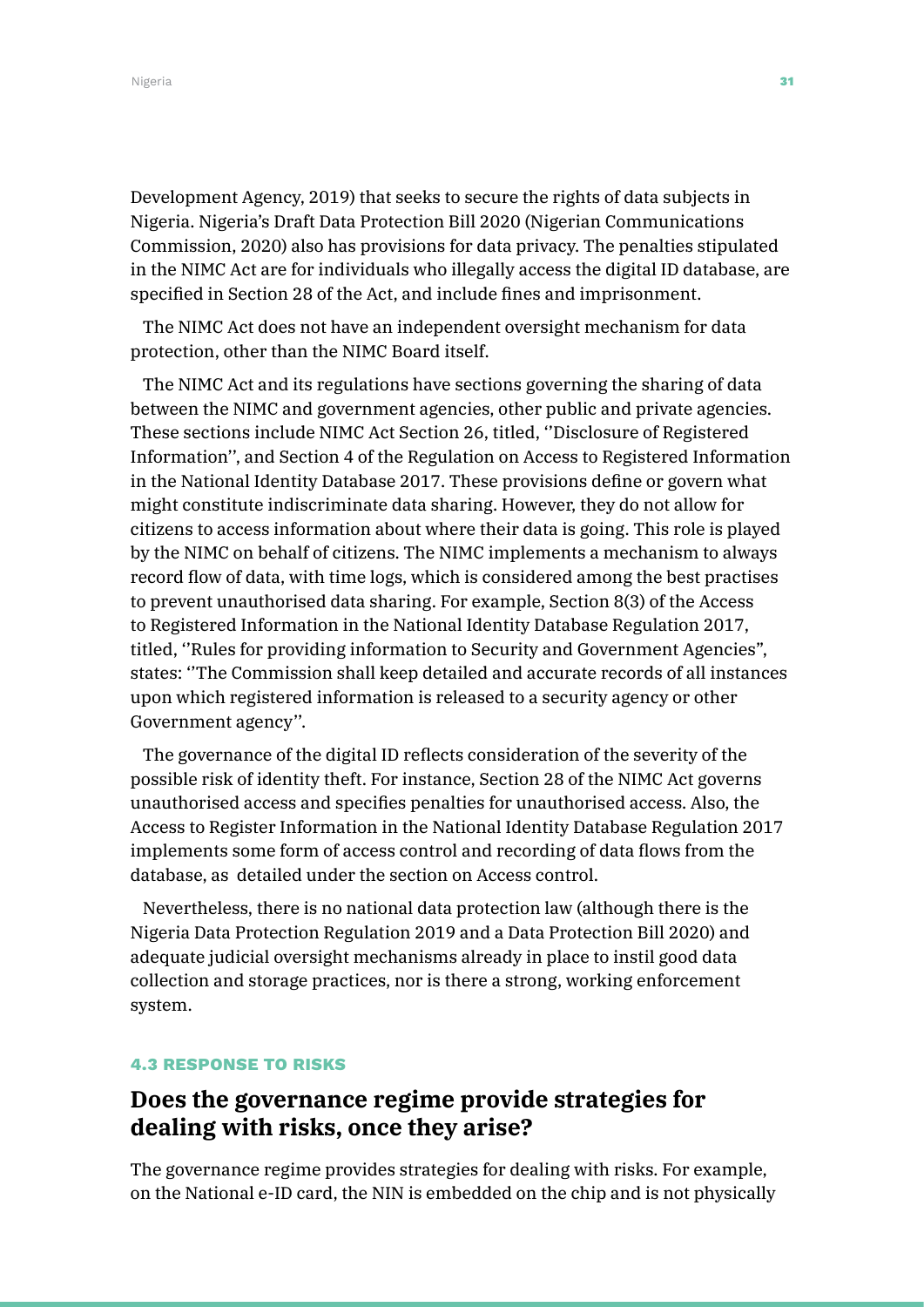Nigeria **32** and 2012 and 2012 and 2012 and 2012 and 2012 and 2012 and 2012 and 2012 and 2012 and 201

printed on the card (National Identity Management Commission, 2021). The NIN can be retrieved through a USSD code using the phone used to register the NIN. However, the NIN is printed on the National Identity slip. Users of the National Identity mobile app on smartphones (National Identity Management Commission, 2021) who lose their device can simply report it lost, log in from another device and block anyone from using their missing device. Furthermore, Nigeria's cybersecurity policy and strategy makes provisions for incidence management through the Nigerian Computer Emergency Team (ngCERT), established under Section 41c of the Cybercrimes Act of 2015 (Office of the National Security Adviser, 2021). Nigeria's cybersecurity policy also makes room for the protection of Critical National Information Infrastructure (CNII) under the framework of the National Critical Information Infrastructure Protection Unit of the Office of the National Security Adviser (NSA). Digital identity databases are critical infrastructure which fall under Information, Communication, Science and Technology and Public Administration – sectors for CNII protection.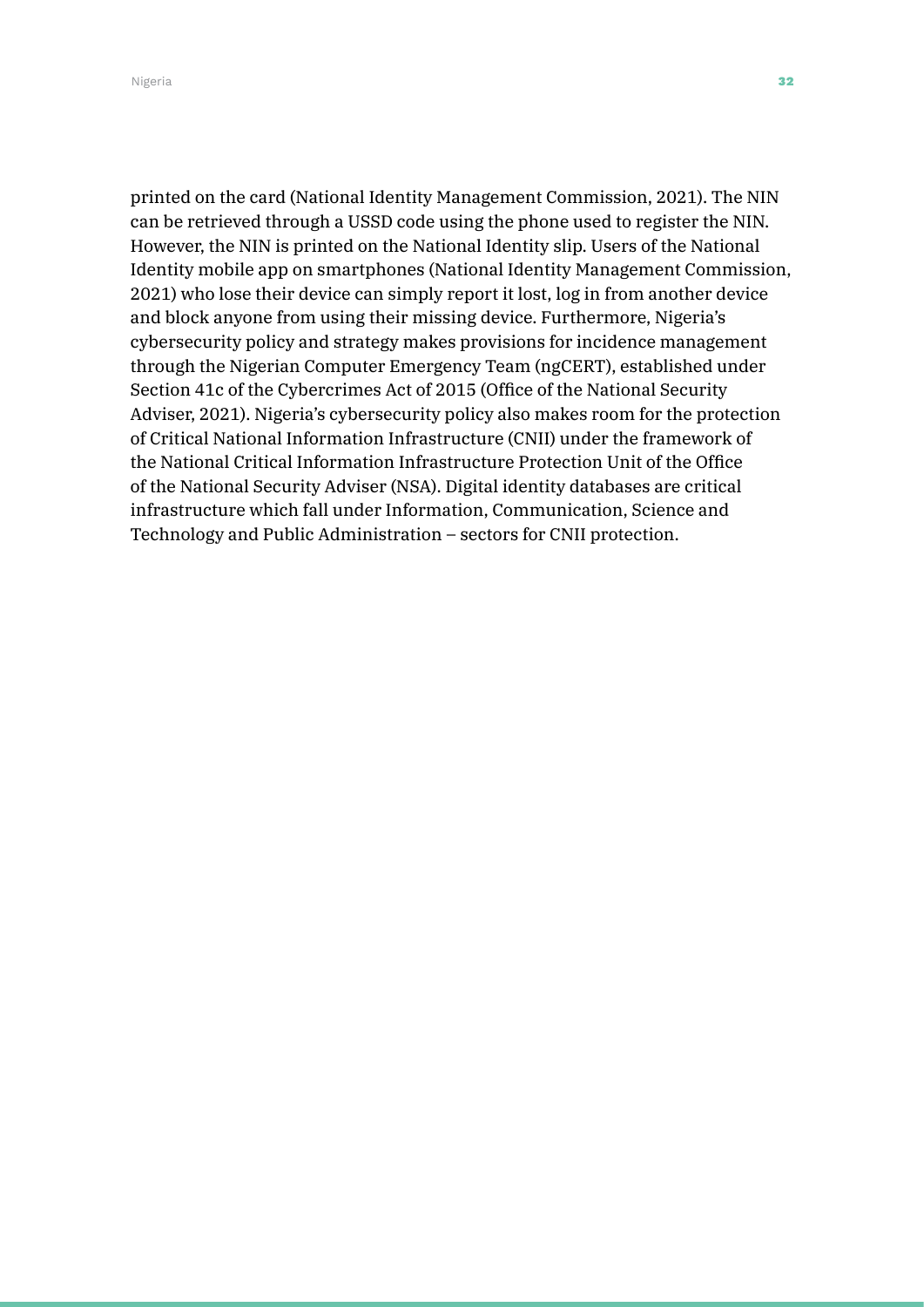# **CONCLUSION**

The evaluation framework (Centre for Internet and Society, 2020), through its rule of law, rights-based, and risk-based tests, has been used to scrutinise Nigeria's digital ID and we find that although the legislation empowering the digital ID does have provisions which ensure that the digital ID programme respects human rights and minimises risk, it does not go far enough. Several gaps revealed in this case study -such as vaguely worded policies, mandatory enrolment, and the lack of a data protection law and commission - leave room for abuse by those who would seek to use the digital ID to harm human rights and exclude people. It is hoped that this work will lead to a process of stakeholder consultation and dialogue towards possibly closing these loopholes, potentially amending the digital ID legislation and correcting technical implementations which open the door to abuses. To attain this, the following recommendations are offered:

#### **Recommendations for civil society:**

- It is important that civil society in Nigeria continue their important work of monitoring and advocating against the rights violations brought about by the digital identity programme, such the litigation against the NIMC's USSD code which revealed the NIN information of Nigerians. The price of freedom is eternal vigilance.
- Civil society should continue their push for the passage of the Data Protection Bill 2020 into law. It is crucial that a national identity project has the legal foundation exemplified by a law passed by the national legislature, rather than a regulation by an agency of government.

#### **Recommendations for policy makers:**

- Policy makers are encouraged to pay closer attention to the data privacy concerns around the sharing of digital identity with public and private organisations.
- They are encouraged to expedite the passage of the Data Protection Bill into law.
- The NIMC Act should be amended to institute accountability mechanisms for the NIMC itself, and not just for individuals and corporate organisations who wrongfully use citizens' data.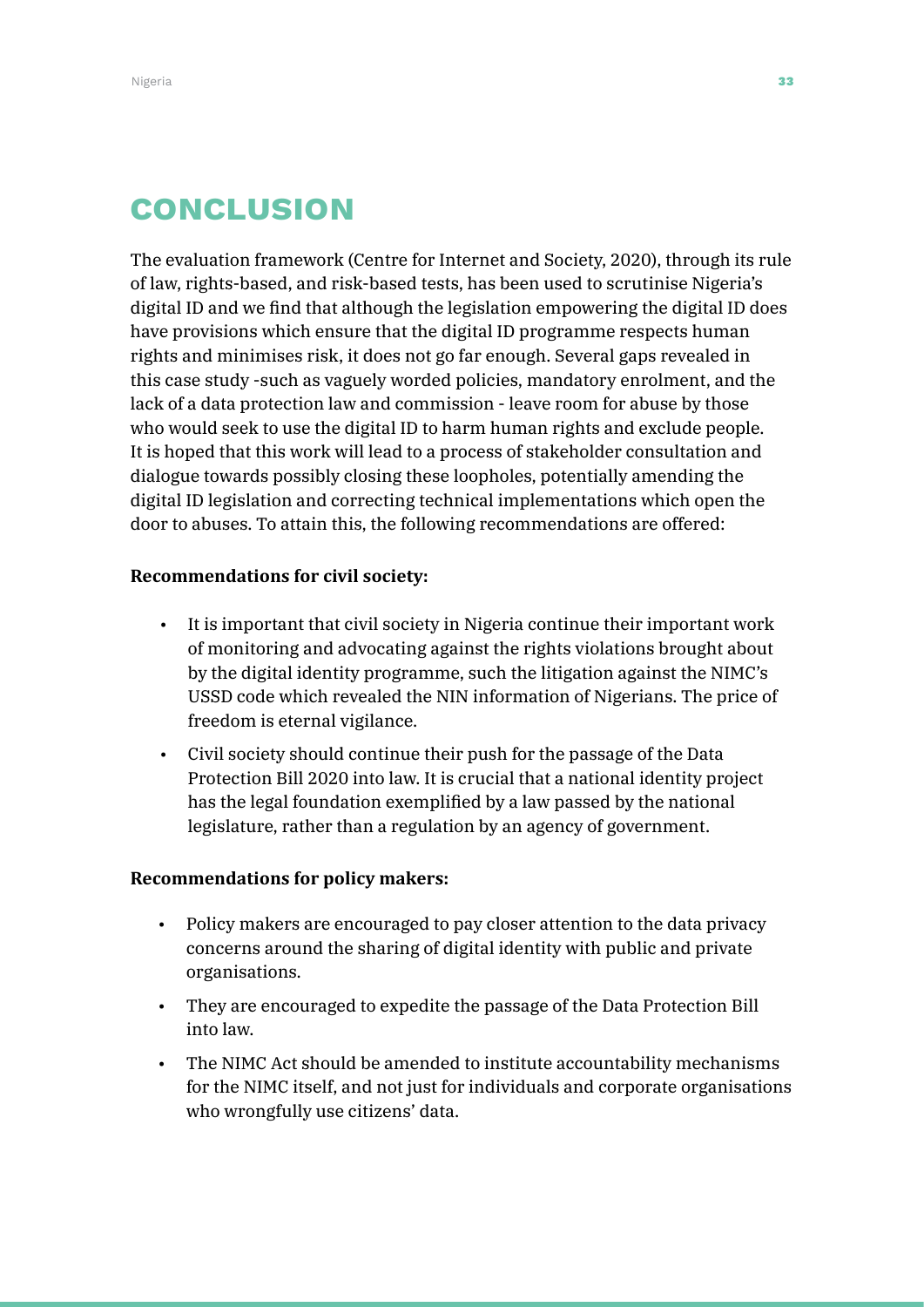#### **Recommendations for donor agencies:**

- Donor agencies should consider including human rights dialogue, cooperation, monitoring and reporting mechanisms as conditions in development assistance directed towards digital identity programmes. This ensures that the development objective of the donors is not subsumed by the poor human rights standards inherent in some developing country contexts of their grantees.
- Beyond the stated digital ID policies themselves and the actual rollout of the digital identity programme, the broader actions and policies of the government have great importance to the success or failure of the stated aims of the identity project. As seen in this case study, an important objective of Nigeria's digital ID project is to harmonise the data of citizens and residents towards enabling government planning and development. However, there is the perception within the country that human rights standards have dropped in the past few years (Human Rights Watch, 2021), and many feel reluctant to participate in schemes which give more power to the government. For example, although the government had released an updated national identity policy which required individuals to link their NIN to SIM cards in December 2020 (Adepetun, NIMC registers 3 million NINs in two months, 2021), there has been a general hesitation by Nigerians, who see the move as inimical to their interests and wellbeing. The deadline for this NIN-SIM linkage has thus been postponed six times, with the sixth postponement coming in July 2021 (Nigerian Communications Commission, 2021).

The implementation of digital IDs is important within the context of national development plans, and across Africa, their rollout has been supported by international partners such as the World Bank. Nevertheless, the deepening of human rights standards are also important development indices, and cannot be overlooked in the rush to implement digital identity schemes. This is particularly crucial for Africa, where people live under some of the most repressive political contexts in the world. A digital identity project in these contexts should empower citizens while not undermining their rights.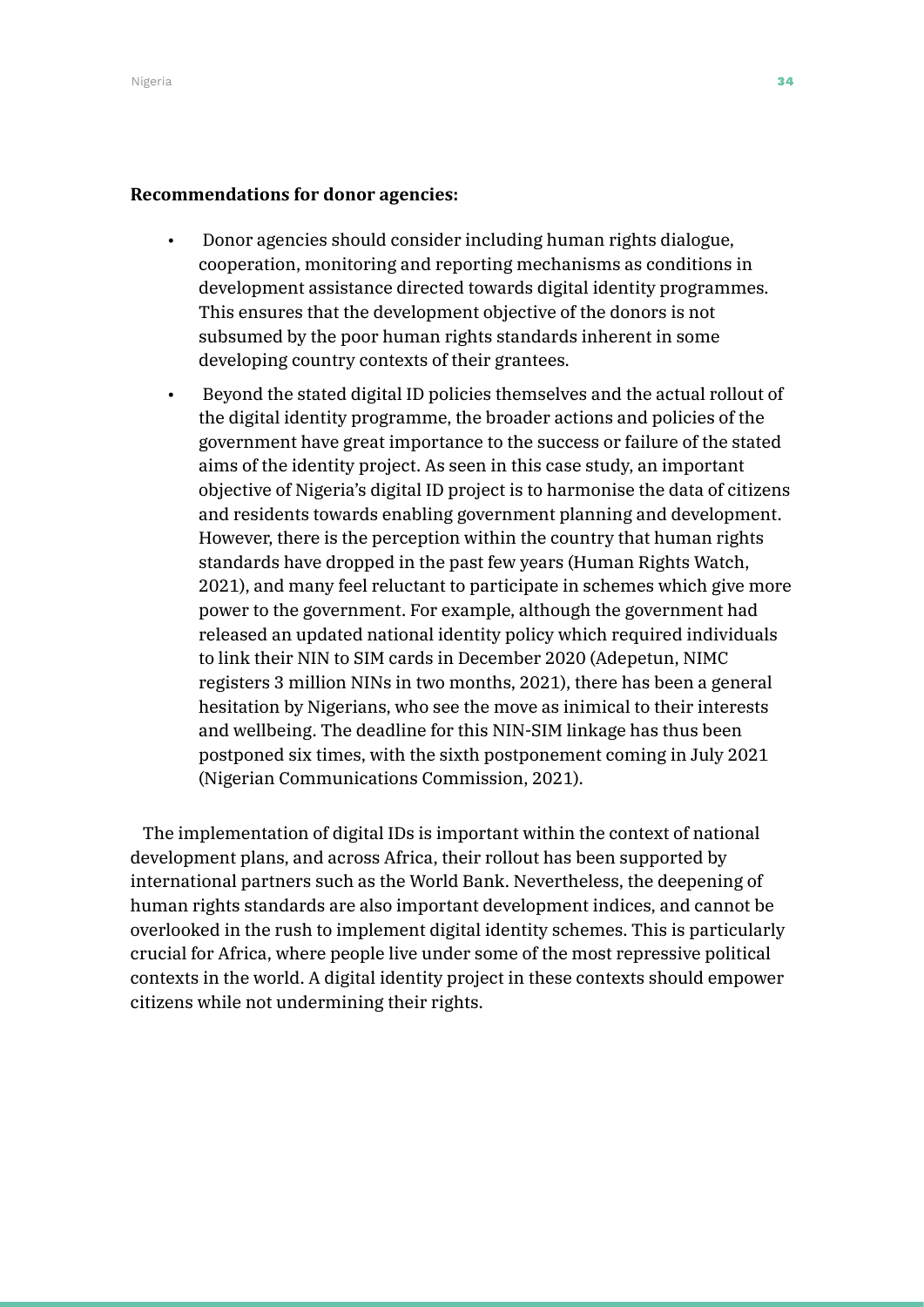#### **REFERENCES**

Adepetun, A. (2021, July 26). Despite security concerns, FG again extends NIN-SIM link deadline by three months. Retrieved from *The Guardian*: *[https://guardian.](https://guardian.ng/news/despite-security-concerns-fg-again-extends-nin-sim-link-deadline-by-three-m) [ng/news/despite-security-concerns-fg-again-extends-nin-sim-link-deadline-by-three](https://guardian.ng/news/despite-security-concerns-fg-again-extends-nin-sim-link-deadline-by-three-m)[months/](https://guardian.ng/news/despite-security-concerns-fg-again-extends-nin-sim-link-deadline-by-three-m)*

Adepetun, A. (2021, February 8). NIMC registers 3 million NINs in two months. Retrieved from *The Guardian* : *[https://guardian.ng/news/nimc-registers-3m-nins-in-two](https://guardian.ng/news/nimc-registers-3m-nins-in-two-months/ )[months/](https://guardian.ng/news/nimc-registers-3m-nins-in-two-months/ )*

Andersen. (2019, August 30). Federal High Court Affirms the Data Privacy Rights of Nigerian Citizens. Retrieved from *Andersen*: *[https://ng.andersen.com/federal-high](https://ng.andersen.com/federal-high-court-affirms-the-data-privacy-rights-of-nigerian-citizens/)[court-affirms-the-data-privacy-rights-of-nigerian-citizens/](https://ng.andersen.com/federal-high-court-affirms-the-data-privacy-rights-of-nigerian-citizens/)*

Awojulugbe, O. (2018, September 19). FG: Mandatory use of national ID number begins in January 2019. Retrieved from *The Cable*: *[https://www.thecable.ng/fg](https://www.thecable.ng/fg-mandatory-use-of-national-id-number-begins-in-january-2019)[mandatory-use-of-national-id-number-begins-in-january-2019](https://www.thecable.ng/fg-mandatory-use-of-national-id-number-begins-in-january-2019)*

Centre for Internet and Society. (2020). Governing ID: A framework for Evaluation of Digital Identity. Retrieved from *Centre for Internet and Society*: *[https://cis-india.org/](https://cis-india.org/internet-governance/blog/governing-id-a-framework-for-evaluation-of-digital-id) [internet-governance/blog/governing-id-a-framework-for-evaluation-of-digital-identity](https://cis-india.org/internet-governance/blog/governing-id-a-framework-for-evaluation-of-digital-id)*

Centre for Internet and Society. (2020, March 2). Governing ID: A Framework for Evaluation of Digital Identity. Retrieved from *Centre for Internet and Society*: *[https://](https://cis-india.org/internet-governance/blog/governing-id-a-framework-for-evaluation-of-digital-id) [cis-india.org/internet-governance/blog/governing-id-a-framework-for-evaluation-of](https://cis-india.org/internet-governance/blog/governing-id-a-framework-for-evaluation-of-digital-id)[digital-identity](https://cis-india.org/internet-governance/blog/governing-id-a-framework-for-evaluation-of-digital-id)*

Centre for Internet and Society. (2021, July 22). Centre for Internet and Society YouTube. Retrieved from *Nigeria's Digital ID: The Blueprint*: *[https://www.youtube.com/](https://www.youtube.com/watch?v=nlSfw2XW1s8 ) [watch?v=nlSfw2XW1s8](https://www.youtube.com/watch?v=nlSfw2XW1s8 )*

Hersey, F. (2020, August 5). Verify my life: could a Nigerian problem lead to a global trust solution? Retrieved from *Biometric Update*: *[https://www.biometricupdate.](https://www.biometricupdate.com/202008/verify-my-life-could-a-nigerian-problem-lead-to-a-global-trus) [com/202008/verify-my-life-could-a-nigerian-problem-lead-to-a-global-trust-solution](https://www.biometricupdate.com/202008/verify-my-life-could-a-nigerian-problem-lead-to-a-global-trus)*

Human Rights Watch. (2021). World Report 2021. Retrieved from *Human Rights Watch*: *<https://www.hrw.org/world-report/2021/country-chapters/nigeria>*

ID4Africa. (2020, September 23). YouTube. Retrieved from *Nigeria's Identity Ecosystem*. [video]: *[https://www.youtube.com/watch?v=OgcKzQ8I7\\_U&t=4425s](https://www.youtube.com/watch?v=OgcKzQ8I7_U&t=4425s)*

Macdonald, A. (2021, March 2). Biometric Update. Retrieved from Nigerian State makes digital ID numbers mandatory to access government services: *[https://www.](https://www.biometricupdate.com/202103/nigerian-state-makes-digital-id-numbers-mandatory-to-access-g) [biometricupdate.com/202103/nigerian-state-makes-digital-id-numbers-mandatory-to](https://www.biometricupdate.com/202103/nigerian-state-makes-digital-id-numbers-mandatory-to-access-g)[access-government-services](https://www.biometricupdate.com/202103/nigerian-state-makes-digital-id-numbers-mandatory-to-access-g)*

Macdonald, A. (2021, May 13). Nigeria reiterates crucial role of biometric national ID, updates SIM registration policy. Retrieved from *Biometric Update*: *[https://www.](https://www.biometricupdate.com/202105/nigeria-reiterates-crucial-role-of-biometric-national-id-upda) [biometricupdate.com/202105/nigeria-reiterates-crucial-role-of-biometric-national-id-](https://www.biometricupdate.com/202105/nigeria-reiterates-crucial-role-of-biometric-national-id-upda)*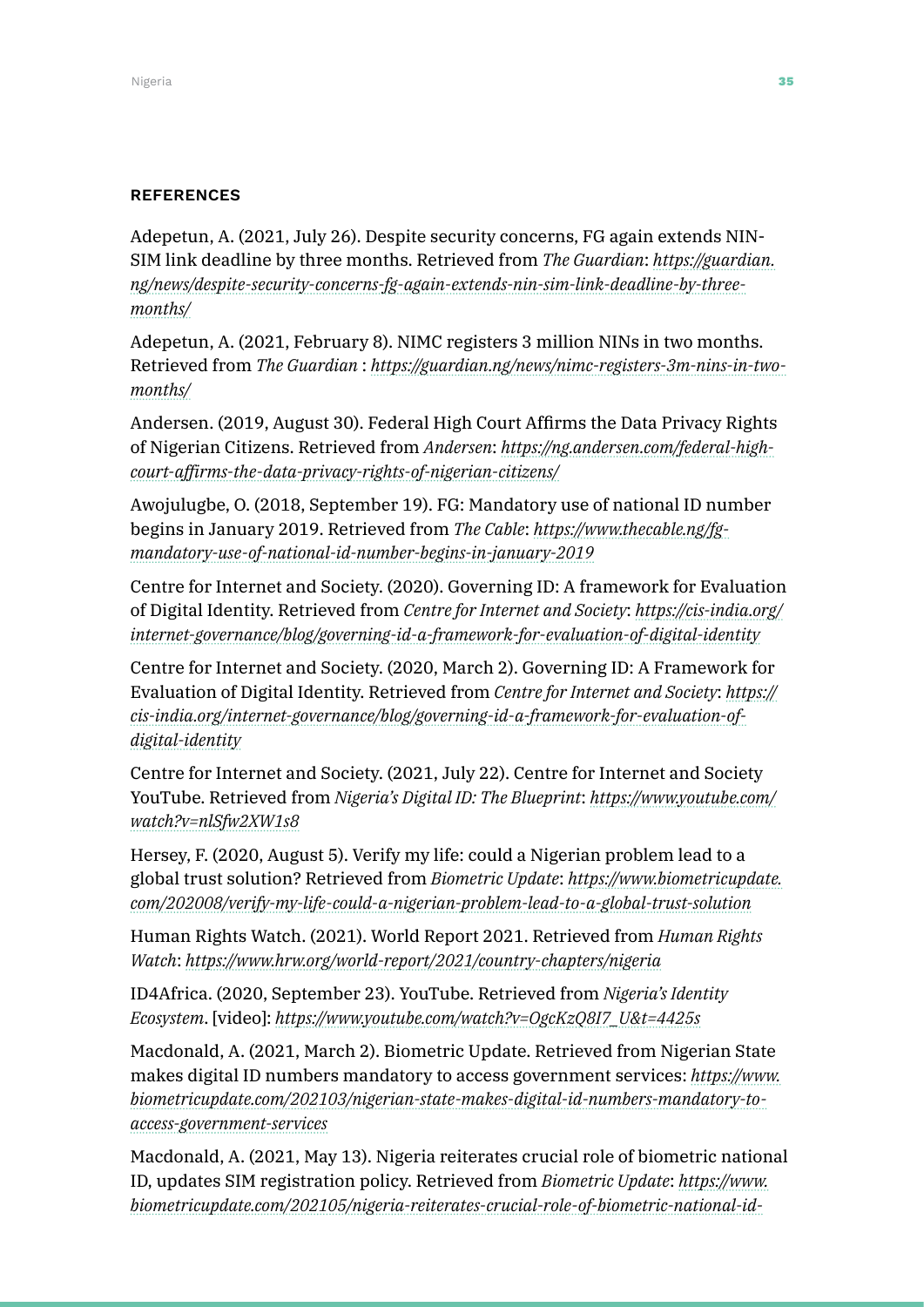#### *[updates-sim-registration-policy](https://www.biometricupdate.com/202105/nigeria-reiterates-crucial-role-of-biometric-national-id-upda)*

Macdonald, A. (2021, February 2). Nigeria's move to link digital identity numbers to SIM cards sparks lawsuit. Retrieved from *Biometric Update*: *[https://www.](https://www.biometricupdate.com/202102/nigerias-move-to-link-digital-identity-numbers-to-sim-cards-s) [biometricupdate.com/202102/nigerias-move-to-link-digital-identity-numbers-to-sim](https://www.biometricupdate.com/202102/nigerias-move-to-link-digital-identity-numbers-to-sim-cards-s)[cards-sparks-lawsuit](https://www.biometricupdate.com/202102/nigerias-move-to-link-digital-identity-numbers-to-sim-cards-s)*

National Identity Management Commission. (2007, December). Advertisement Privacy Impact Assessment Study. Retrieved from *National Identity Management Commission*: *[https://www.nimc.gov.ng/docs/adverts/RFP\\_for\\_Project\\_PIA.pdf](https://www.nimc.gov.ng/docs/adverts/RFP_for_Project_PIA.pdf )*

National Identity Management Commission. (2007). National Identity Management Commission Act 2007. Retrieved from *National Identity Management Commission*: *[https://www.nimc.gov.ng/docs/reports/nimc\\_act.pdf](https://www.nimc.gov.ng/docs/reports/nimc_act.pdf )*

National Identity Management Commission. (2015, August 31). Mandatory Use of NIN Now January 2016, Plans Smart Enrolment. Retrieved from *NIMC*: *[https://nimc.](https://nimc.gov.ng/mandatory-use-of-nin-now-january-2016-plans-smart-enrolment/) [gov.ng/mandatory-use-of-nin-now-january-2016-plans-smart-enrolment/](https://nimc.gov.ng/mandatory-use-of-nin-now-january-2016-plans-smart-enrolment/)*

National Identity Management Commission. (2017). Access to Registered Information in the National Identity Database Regulations. Retrieved from *National Identity Management Commission*: *[https://nimc.gov.ng/docs/NIMCaccess\\_register.](https://nimc.gov.ng/docs/NIMCaccess_register.pdf ) [pdf](https://nimc.gov.ng/docs/NIMCaccess_register.pdf )*

National Identity Management Commission. (2017). Privacy and Security Policy. Retrieved from *National Identity Management Commission*: *[https://nimc.gov.ng/docs/](https://nimc.gov.ng/docs/pia_policy.pdf ) [pia\\_policy.pdf](https://nimc.gov.ng/docs/pia_policy.pdf )*

National Identity Management Commission. (2017). Privacy Impact Assessment Report. Retrieved from *National Identity Management Commission*: *[https://nimc.gov.ng/](https://nimc.gov.ng/docs/pia_report.pdf ) [docs/pia\\_report.pdf](https://nimc.gov.ng/docs/pia_report.pdf )*

National Identity Management Commission. (2021). Retrieved from *National Identity Management Commission*: *<https://nimc.gov.ng/>*

National Identity Management Commission. (2021). Enrolment Dashboard June 2021. Retrieved from *NIMC*: *<https://nimc.gov.ng/enrolment-dashboard-june-2021>*/

National Identity Management Commission. (2021). Enrolment Page. Retrieved from *National Identity Management Commission*: *[https://nimc.gov.ng/enrolment-form/](https://nimc.gov.ng/enrolment-form/ )*

National Identity Management Commission. (2021). How to Enrol (Adults). Retrieved from *NIMC*: *[https://nimc.gov.ng/how-to-enrol-adults/](https://nimc.gov.ng/how-to-enrol-adults/ )*

National Identity Management Commission. (2021). NIMC mobile app. Retrieved from *National Identity Management Commission*: *<https://nimcmobile.app/>*

National Identity Management Commission. (2001). Sagem S.A. France - Closure of 2001 Agreement and Handover of the Nigerian National Identity Card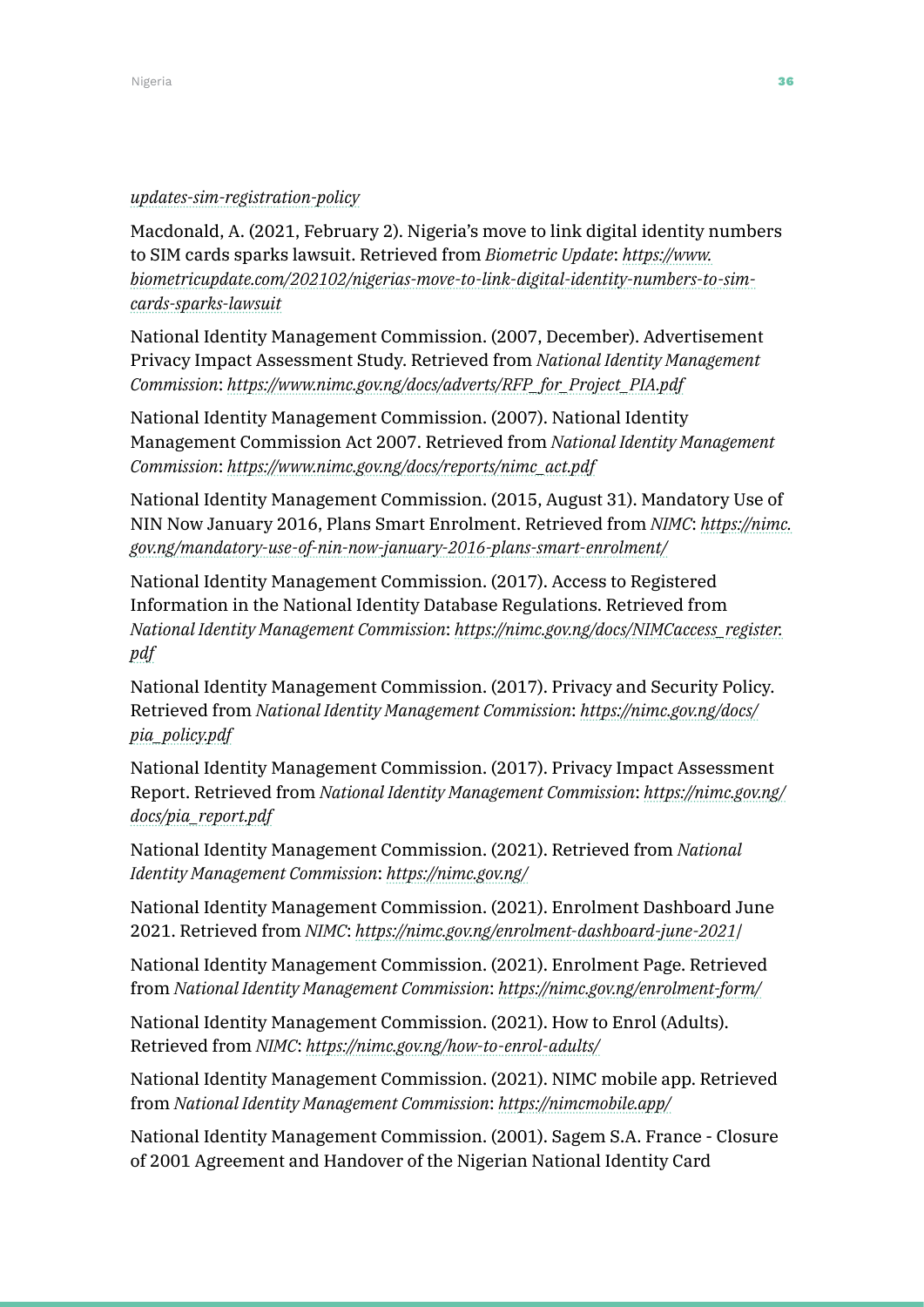Project - The issues. Retrieved from *NIMC*: *[https://www.nimc.gov.ng/docs/sagem%20](https://www.nimc.gov.ng/docs/sagem%20handover%20issues.pdf ) [handover%20issues.pdf](https://www.nimc.gov.ng/docs/sagem%20handover%20issues.pdf )*

National Information Technology Development Agency. (2019). Nigeria Data Protection Regulation. Retrieved from *National Information Technology Development Agency*: *[https://ndpr.nitda.gov.ng/Content/Doc/NigeriaDataProtectionRegulation.pdf](https://ndpr.nitda.gov.ng/Content/Doc/NigeriaDataProtectionRegulation.pdf )*

Nigerian Communications Commission. (2020). Data Protection Bill . Retrieved from *Nigerian Communications Commission*: *[https://www.ncc.gov.ng/docman-main/legal](https://www.ncc.gov.ng/docman-main/legal-regulatory/legal-other/911-data-protection-bill-draft-2020/)[regulatory/legal-other/911-data-protection-bill-draft-2020/file](https://www.ncc.gov.ng/docman-main/legal-regulatory/legal-other/911-data-protection-bill-draft-2020/)*

Nigerian Communications Commission. (2021, July 25). PRESS STATEMENT: FG Extends NIN-SIM Verification Deadline to October 31 2021. Retrieved from *NCC*: *[https://www.ncc.gov.ng/media-centre/news-headlines/1032-press-statement-fg-extends-nin](https://www.ncc.gov.ng/media-centre/news-headlines/1032-press-statement-fg-extends-nin-sim-verificat)[sim-verification-deadline-to-october-31-2021#](https://www.ncc.gov.ng/media-centre/news-headlines/1032-press-statement-fg-extends-nin-sim-verificat)*

Nigerian Communications Commission. (2021, May). Revised National Identity Policy for SIM Card Registration. Retrieved from Nigerian Communications Commission: *[https://www.ncc.gov.ng/docman-main/legal-regulatory/legal-other/988](https://www.ncc.gov.ng/docman-main/legal-regulatory/legal-other/988-revised-national-identity-policy) [revised-national-identity-policy-for-sim-card-registration/file](https://www.ncc.gov.ng/docman-main/legal-regulatory/legal-other/988-revised-national-identity-policy)*

Office of the National Security Adviser. (2021, February 24). National Cybersecurity Policy and Strategy. Retrieved from Office of the National Security Adviser Counter Terrorism Centre: *[http://ctc.gov.ng/wp-content/uploads/2021/02/](http://ctc.gov.ng/wp-content/uploads/2021/02/NATIONAL-CYBERSECURITY-POLICY-AND-STRATEGY-2021_E-COPY_) [NATIONAL-CYBERSECURITY-POLICY-AND-STRATEGY-2021\\_E-COPY\\_24223825.pdf](http://ctc.gov.ng/wp-content/uploads/2021/02/NATIONAL-CYBERSECURITY-POLICY-AND-STRATEGY-2021_E-COPY_)*

Ohia, P. (2012, September 6). Nigeria: French Firm Fined 500,000 Euros for Bribing Nigerian Officials. Retrieved from *All Africa*: *[https://allafrica.com/](https://allafrica.com/stories/201209060099.html ) [stories/201209060099.html](https://allafrica.com/stories/201209060099.html )*

Okere, A. (2019, August 31). NIMC needs N132bn to register 200 million Nigerians – Aziz, DG. Retrieved from *The Punch*: *[https://punchng.com/nimc-needs-n132bn-to](https://punchng.com/nimc-needs-n132bn-to-register-200-million-nigerians-aziz-dg/ )[register-200-million-nigerians-aziz-dg/](https://punchng.com/nimc-needs-n132bn-to-register-200-million-nigerians-aziz-dg/ )*

Okonji, E. (2019, August 8). ThisDay. Retrieved from ICT Stakeholders Urge Buhari to Sign Data Protection Bill: *[https://www.thisdaylive.com/index.php/2019/08/08/ict](https://www.thisdaylive.com/index.php/2019/08/08/ict-stakeholders-urge-buhari-to-sign-data-protectio)[stakeholders-urge-buhari-to-sign-data-protection-bill/](https://www.thisdaylive.com/index.php/2019/08/08/ict-stakeholders-urge-buhari-to-sign-data-protectio)*

Premium Times. (2016, February 28). Nigeria announces removal of 23,846 ghost workers from government payroll. Retrieved from *Premium Times*: *[https://www.](https://www.premiumtimesng.com/news/top-news/199246-nigeria-announces-removal-of-23846-ghost-workers) [premiumtimesng.com/news/top-news/199246-nigeria-announces-removal-of-23846-ghost](https://www.premiumtimesng.com/news/top-news/199246-nigeria-announces-removal-of-23846-ghost-workers)[workers-from-government-payroll.html](https://www.premiumtimesng.com/news/top-news/199246-nigeria-announces-removal-of-23846-ghost-workers)*

Proshare. (2020, February 5). REGULATORY CONVERSATIONS 6.0: NIN: Matters Arising and Implications To Nation Building. Retrieved from *Proshare*: *[https://bit.](https://bit.ly/3i5DOUy ) [ly/3i5DOUy](https://bit.ly/3i5DOUy )*

Slater, J. (2018, July 10). India is no longer home to the largest number of poor people in the world. Nigeria is. Retrieved from *The Washington Post*: *[https://www.](https://www.washingtonpost.com/news/worldviews/wp/2018/07/10/india-is-no-longer-home-to-the-largest-) [washingtonpost.com/news/worldviews/wp/2018/07/10/india-is-no-longer-home-to-the](https://www.washingtonpost.com/news/worldviews/wp/2018/07/10/india-is-no-longer-home-to-the-largest-)[largest-number-of-poor-people-in-the-world-nigeria-is/](https://www.washingtonpost.com/news/worldviews/wp/2018/07/10/india-is-no-longer-home-to-the-largest-)*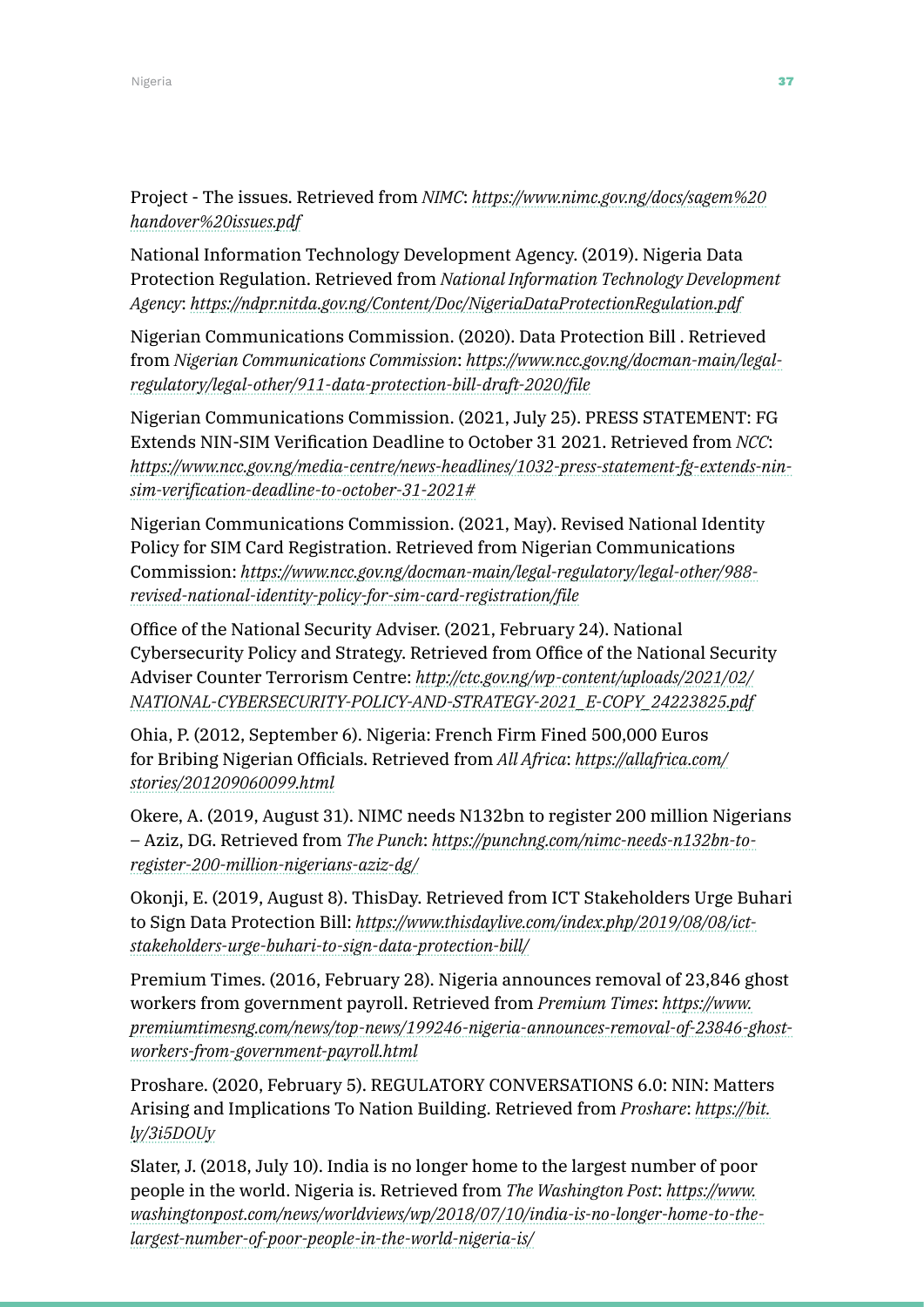UNICEF. (2019, December 11). Despite significant increase in birth registration, 17 Million of Nigeria's children remain 'invisible' – UNICEF. Retrieved from *UNICEF*: *[https://www.unicef.org/nigeria/press-releases/despite-significant-increase-birth](https://www.unicef.org/nigeria/press-releases/despite-significant-increase-birth-registration-17-mil)[registration-17-million-nigerias-children-remain](https://www.unicef.org/nigeria/press-releases/despite-significant-increase-birth-registration-17-mil)*

Vanguard. (2018, September 20). Mandatory use of national ID numbers begins January 2019. Retrieved from *Vanguard*: *[https://www.vanguardngr.com/2018/09/](https://www.vanguardngr.com/2018/09/mandatory-use-of-national-id-numbers-begins-january-2019/) [mandatory-use-of-national-id-numbers-begins-january-2019/](https://www.vanguardngr.com/2018/09/mandatory-use-of-national-id-numbers-begins-january-2019/)*

VerifyMe. (2021, July). About us. Retrieved from VerifyMe: *[https://verifyme.ng/about](https://verifyme.ng/about )*

World Bank. (2016). Identification for Development (ID4D) Country Diagnostic: Nigeria. The World Bank.

World Bank. (2020, February 18). Nigeria - Digital Identification for Development Project. Retrieved from The World Bank: *[https://www.worldbank.org/en/news/loans](https://www.worldbank.org/en/news/loans-credits/2020/02/18/nigeria-digital-identification-for-develo)[credits/2020/02/18/nigeria-digital-identification-for-development-project](https://www.worldbank.org/en/news/loans-credits/2020/02/18/nigeria-digital-identification-for-develo)*

World Bank. (2021). ID4D: Identification for Development. Retrieved from Practitioner's Guide: *<https://id4d.worldbank.org/guide/types-id-systems>*

World Bank. (2021, July). Practitioner's Guide: Creating a good ID system presents risks and challenges, but there are common success factors. Retrieved from The World Bank: *[https://id4d.worldbank.org/guide/creating-good-id-system-presents-risks](https://id4d.worldbank.org/guide/creating-good-id-system-presents-risks-and-challenges-there-are-common-success-factors)[and-challenges-there-are-common-success-factors](https://id4d.worldbank.org/guide/creating-good-id-system-presents-risks-and-challenges-there-are-common-success-factors)*

World Bank. (2021). The World Bank Data. Retrieved from Population, total - Nigeria: *[https://data.worldbank.org/indicator/SP.POP.TOTL?locations=NG](https://data.worldbank.org/indicator/SP.POP.TOTL?locations=NG )*

World Bank. (2021). The World Bank Data. Retrieved from GDP (Current \$US): *[https://data.worldbank.org/indicator/NY.GDP.MKTP.CD](https://data.worldbank.org/indicator/NY.GDP.MKTP.CD )*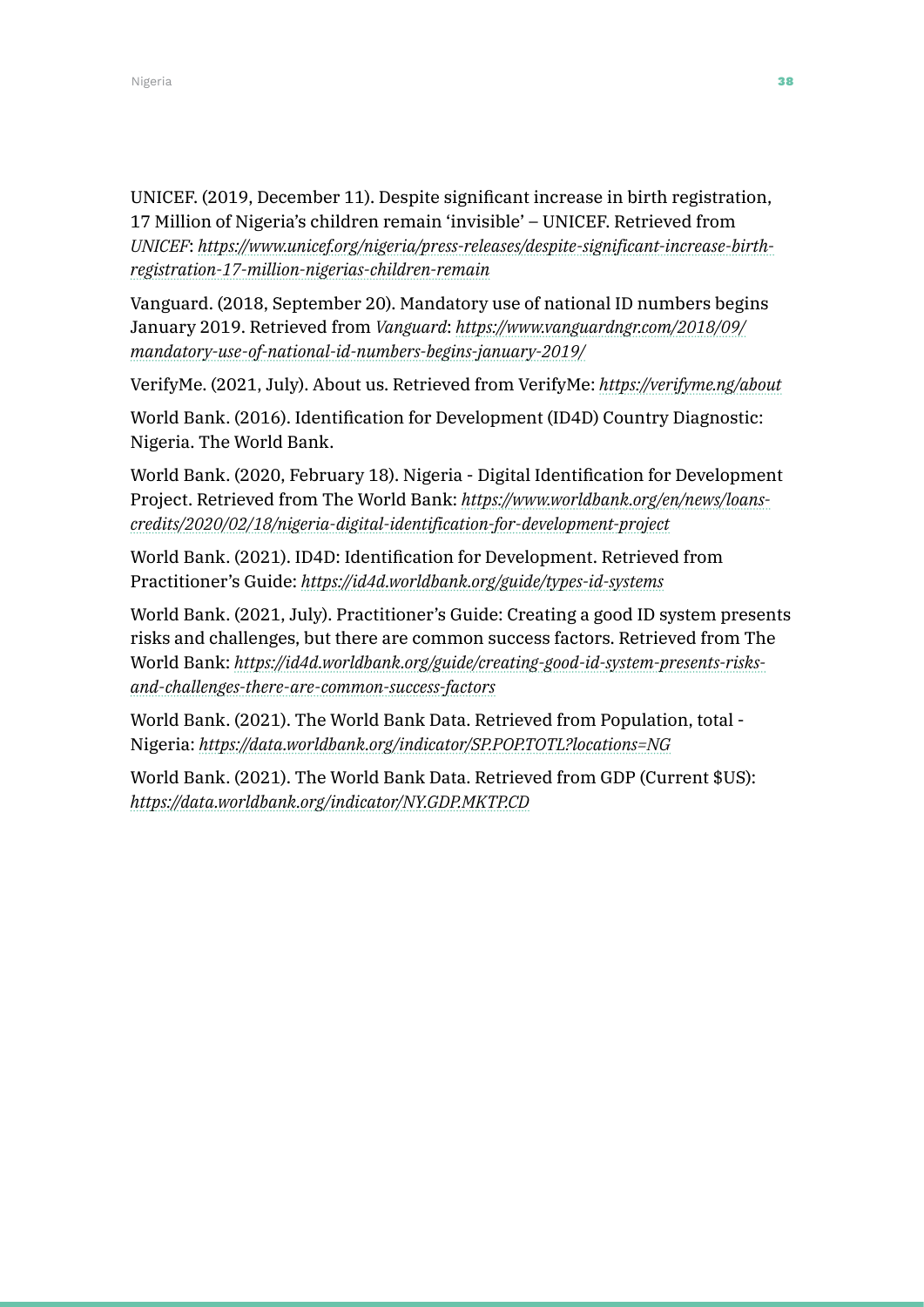# ANNEX 1

#### OVERVIEW OF EVALUATION FRAMEWORK

In 2019, the Centre for Internet and Society (CIS) published "Governing ID: Principles for Evaluation" ("Evaluation Framework"), which set out a framework for the evaluation of digital identity. The Evaluation Framework should be read alongside CIS' glossary of 'Core Concepts and Processes' that explains different principles such as identification, authentication, foundational and functional identity systems, that are present in any Digital ID system. Early draft frameworks were published in the lead up to RightCon 2019 held in Tunisia and were discussed at an event organized by Omidyar Network titled "Holding ID Issuers Accountable, What Works?"

The impetus for this document came from Clause 16.9 of the UN Sustainable Development goal, "By 2030, provide legal identity for all, including birth registration". Thus, countries across the world have begun implementing new, foundational, digital identification systems ("Digital ID"), or begun to modernize their existing ID programs.

The history of digital ID programmes in countries such as India, Kenya, Estonia, Jamaica, and the U.K. demonstrated the different concerns associated with privacy, surveillance, exclusion, and mission creep. CIS felt that there was urgent need for further analysis and discussion into the appropriate (and inappropriate) uses of digital ID systems. Through research, we realised that the use of a Digital ID system is inextricably linked to the governance structure and fundamental attributes of the Digital ID system. Hence, a use analysis of Digital ID systems is best accomplished through an evaluation framework that provides principles against which Digital ID may be evaluated.

Consequently, the Evaluation Framework lays out a series of tests that can be used across jurisdictions to assess the legitimacy and governance of Digital ID. CIS selected three sets of tests – the Rule of Law tests, Rights-based tests, and Risks-based tests – to form the bedrock of the Evaluation Framework for Digital ID. CIS adopted the definition of 'digital identity' provided by David Birch, as a "system where identification (the process of establishing information about an individual), authentication (the process of asserting an identity previously established during identification) and authorisation (the process of determining what actions may be performed or services accessed on the basis of the asserted and authenticated identity) are all performed digitally". Such a definition departs from the ID4D Practitioner's Guide that defines authorisation from the lens of eligibility, i.e. the process of determining whether a person is 'authorised' or 'eligible'.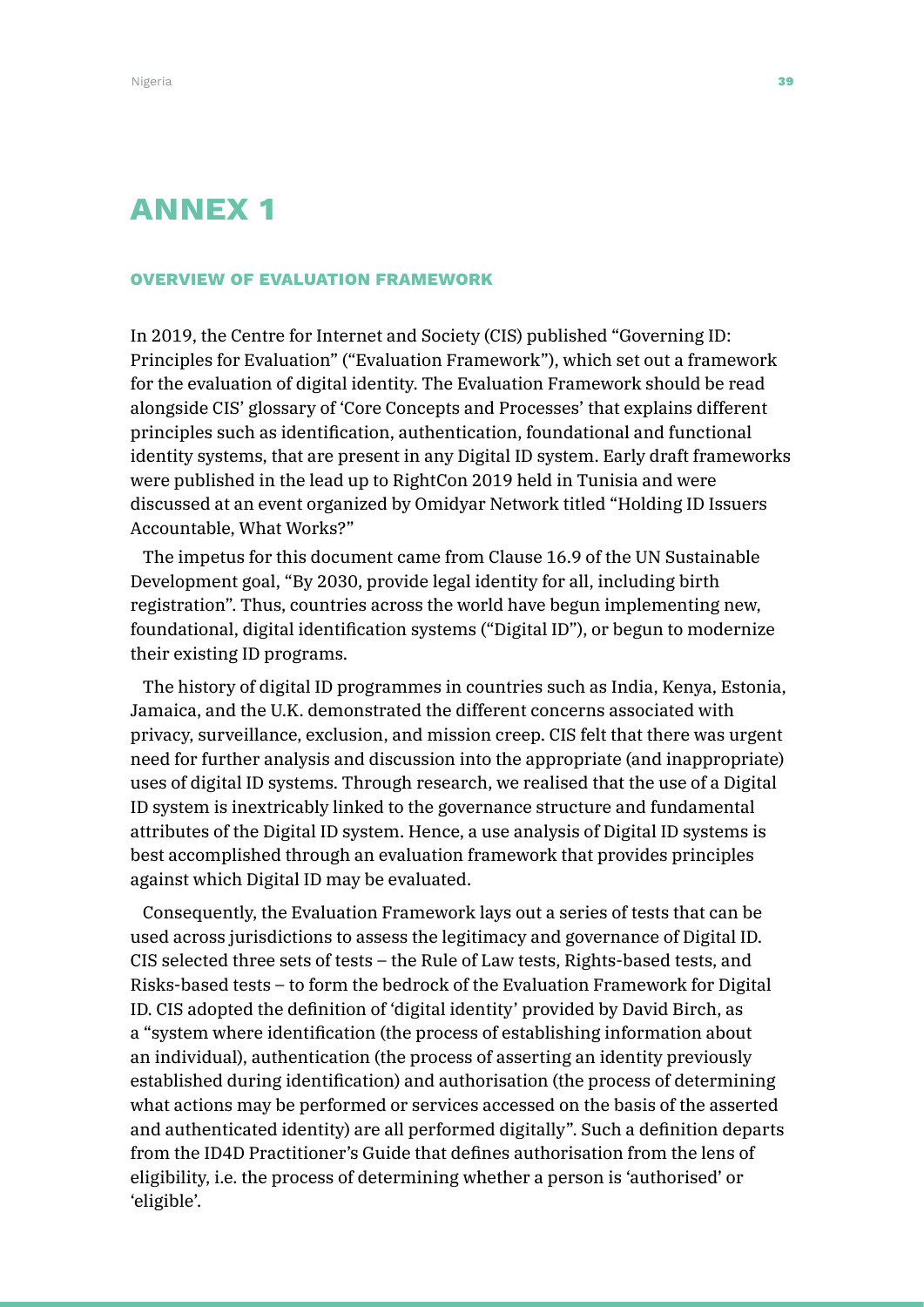In coming up with these tests, CIS adopted a first principles approach, drawing from methodologies used in documents such as the international Necessary & Proportionate Principles on the application of human rights to communication surveillance, the OECD Privacy Guidelines, and international scholarship on harms based approaches.

#### RULE OF LAW TESTS

Digital ID systems per se involve a vast collection of personal and sensitive personal data that infringe the privacy of individuals. Any such restriction on fundamental rights must be legal, backed by a legitimate aim, narrowly tailored in scope and application, accountable, and prevent mission creep. Hence, the Rule of Law tests evaluate whether a rule of law framework exists to govern the use of Digital ID and ensure sufficient deliberation before a Digital ID system is implemented for public and private actors. These tests ask six questions about:

1) **Legislative mandate** – whether the Digital ID project is backed by a validly enacted law, and whether the law amounts to excessive delegation.

2) **Legitimate aim** – whether the law has a validly defined legitimate aim.

3) **Actors and purpose** – whether the law clearly specifies the actors who use digital ID and the purposes for which the Digital ID is used.

4) **Grievance redress** – whether the law provides for adequate redressal mechanisms against actors who use the Digital ID and govern its use.

5) **Accountability** – whether there are adequate systems of accountability for all the (public and private) actors and users in the Digital ID system.

6) **Mission creep** – whether there is a legislative and judicial oversight mechanism to deal with cases of mission creep in the use of Digital ID.

#### RIGHTS-BASED TESTS

Criticism of Digital ID systems focus on their violations of privacy – whether through the mandatory collection of sensitive personal data, risk of surveillance and profiling, or the lack of robust access control mechanisms – and the risk of exclusion. Hence, the Rights-based tests put forth certain rights-based principles, such as necessity and proportionality, data minimisation, access control, exclusion, and mandatory use that should be used to evaluate the extent to which the rights of citizens are being infringed through the use of Digital ID systems.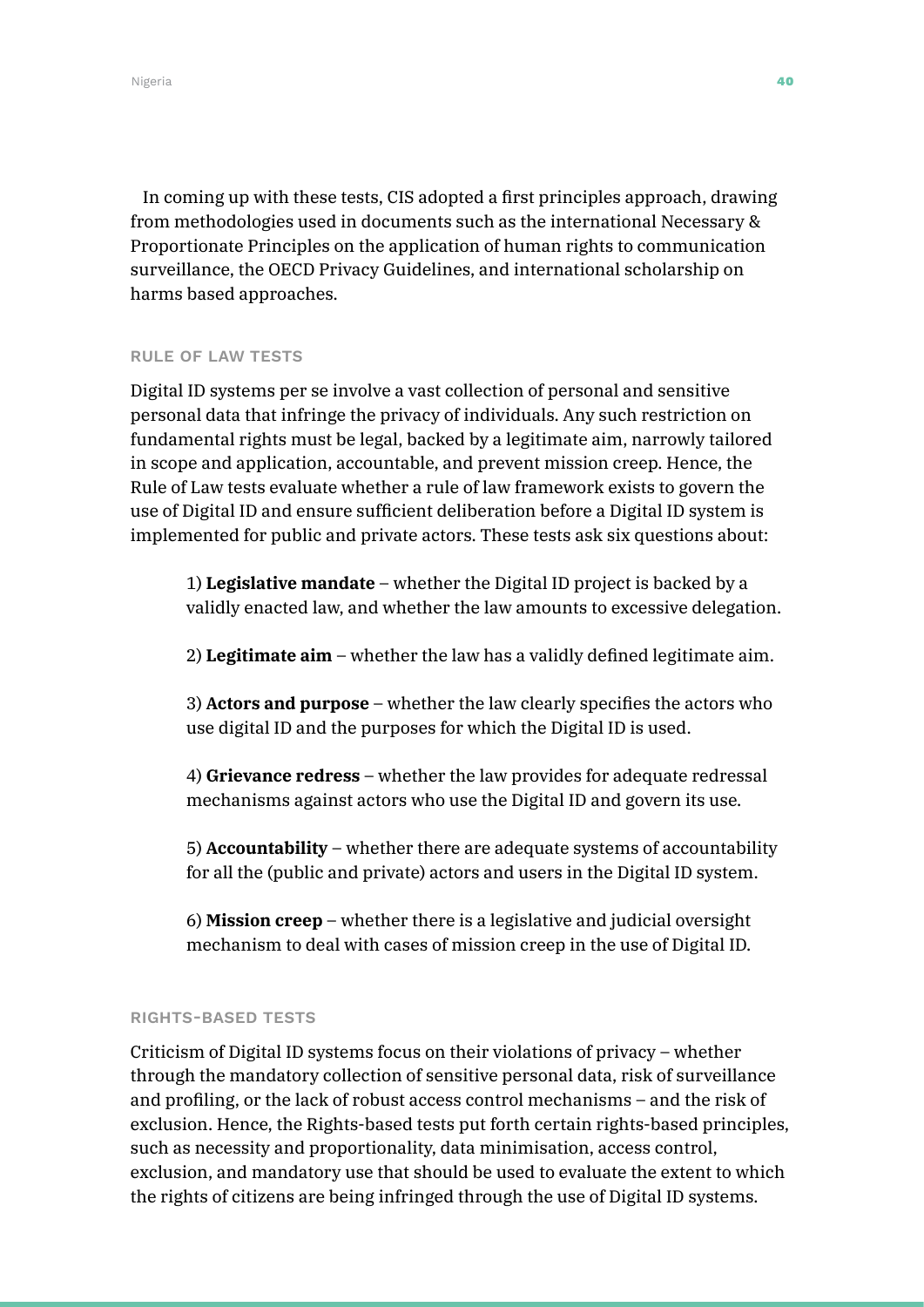These tests ask five questions about:

1) **Necessity and proportionality** – whether the privacy violations arising from the use of Digital ID necessary and proportionate to achieve the legitimate aim.

2) **Data minimisation** – whether there are clear limitations on what data may be collected, how it may be processed, and how long it is retained for, during the use of Digital ID.

3) **Access control** – how is access by state and private actors to personal and sensitive personal data controlled through the law.

4) **Exclusion** – whether there are adequate mechanisms to ensure that the adoption of Digital ID does not exclude citizens/residents or restrict their access to benefits and services.

5) **Mandatory use** – whether there are valid legal grounds to justify the mandatory nature of Digital ID, if any.

#### RISK-BASED TESTS

A rights-based constitutional approach to evaluating Digital ID is necessary, but not sufficient, to ensure a well-functioning Digital ID system. Regulation of Digital ID must be sensitive to the different types of harms caused by its uses (such as privacy harms, exclusion harms, and discriminatory harms), the severity and likelihood of the harm, and must build in mitigation mechanisms to reduce the probability or impact of the harm. Although most countries do not perform such risk-based tests, CIS hopes that by incorporating these tests into the Evaluation Framework, governments will have a more realistic picture of the harms that are likely to occur in a Digital ID system and take appropriate steps to reduce the risk of the same. These tests ask five questions about:

1) **Risk assessment** – whether decisions regarding the legitimacy of uses, benefits of using Digital ID, and their impact on individual rights is informed by risk assessment.

2) **Differential risk approach** – whether the law adopts a differentiated approach to governing uses of Digital ID (such as per se harmful, per se not harmful, and sensitive), based on the risk factors.

3) **Proportionality** – whether the governance framework in the Digital ID law is proportional to the likelihood and severity of the possible risks of its use.